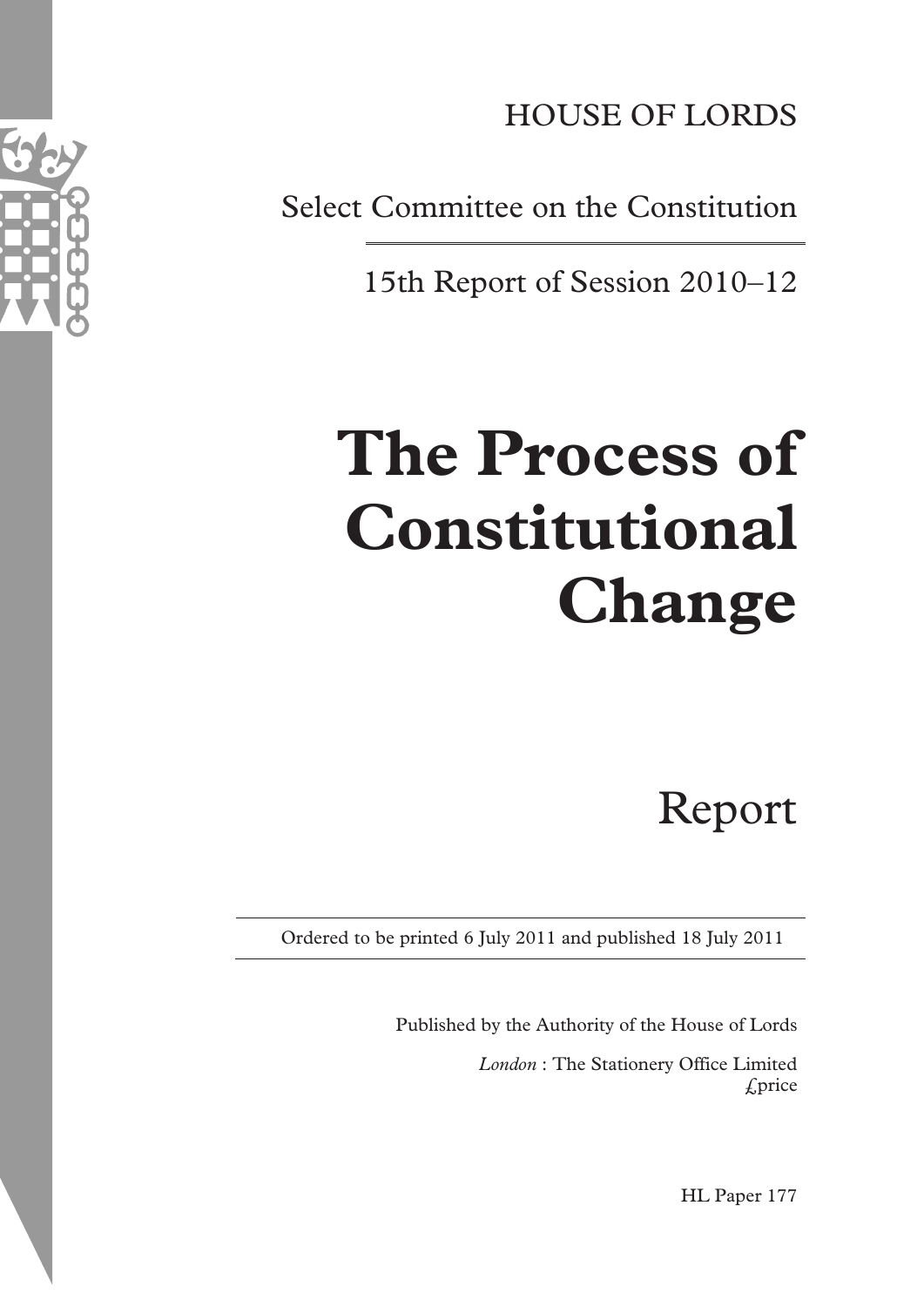#### *Select Committee on the Constitution*

The Constitution Committee is appointed by the House of Lords in each session with the following terms of reference:

To examine the constitutional implications of all public bills coming before the House; and to keep under review the operation of the constitution.

#### *Current Membership*

Lord Crickhowell Lord Goldsmith Lord Hart of Chilton Lord Irvine of Lairg Baroness Jay of Paddington (Chairman) Lord Norton of Louth Lord Pannick Lord Powell of Bayswater Lord Rennard Lord Renton of Mount Harry Lord Rodgers of Quarry Bank Lord Shaw of Northstead

#### *Declaration of Interests*

No interests were declared in relation to this inquiry. A full list of Members' interests can be found in the Register of Lords' Interests: <http://www.parliament.uk/mps-lords-and-offices/standards-and-interests/register-of-lords-interests> Professor Adam Tomkins, Legal Adviser, is a Member of and unpaid Ad Hoc Legal Adviser to Republic.

#### *Publications*

All publications of the Committee are available on the internet at: <http://www.parliament.uk/hlconstitution>

#### *Parliament Live*

Live coverage of debates and public sessions of the Committee's meetings are available at [http://www.parliamentlive.tv](http://www.parliamentlive.tv/)

#### *General Information*

General Information about the House of Lords and its Committees, including guidance to witnesses, details of current inquiries and forthcoming meetings is on the internet at: <http://www.parliament.uk/business/lords>

#### *Committee Staff*

The current staff of the Committee are Emily Baldock (Clerk), Stuart Stoner (Policy Analyst) and Nicola Barker (Committee Assistant).

#### *Contact Details*

All correspondence should be addressed to the Clerk of the Select Committee on the Constitution, Committee Office, House of Lords, London, SW1A 0PW. The telephone number for general enquiries is 020 7219 1228/5960 The Committee's email address is: [constitution@parliament.uk](mailto:constitution@parliament.uk)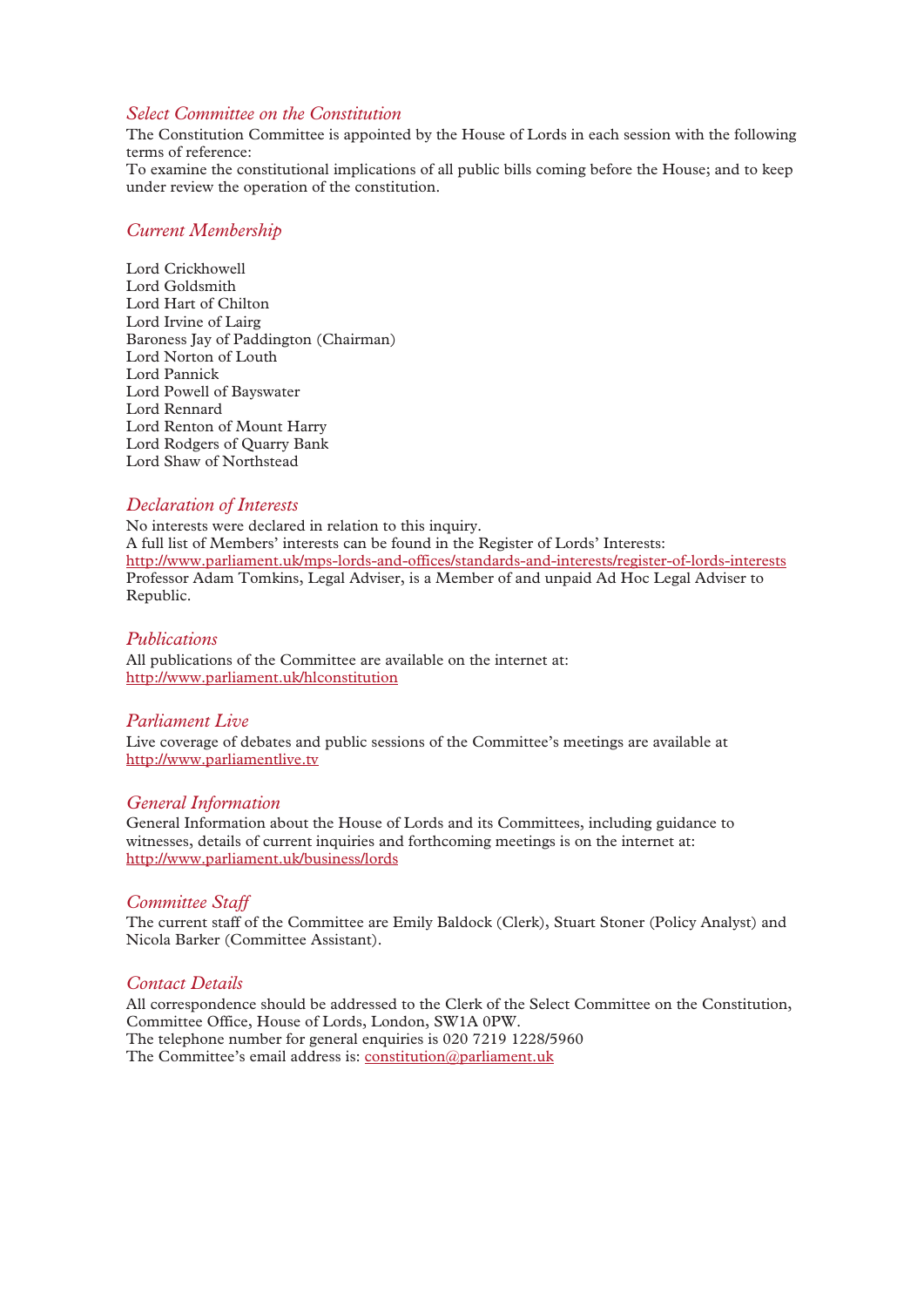# **CONTENTS**

|                                                             | Paragraph | Page           |
|-------------------------------------------------------------|-----------|----------------|
| Summary                                                     |           | 5              |
| <b>Chapter 1: Introduction</b>                              | 1         | 7              |
| The importance of process                                   | 1         | $\overline{7}$ |
| A decade of constitutional change                           | 3         | $\overline{7}$ |
| The meaning of constitutional change                        | 6         | 8              |
| Terminology                                                 | 6         | 8              |
| The difficulty of defining a constitutional change          | 7         | 8              |
| Significant constitutional change                           | 10        | 9              |
| The conduct of this inquiry                                 | 16        | 11             |
| Chapter 2: The current practice of constitutional change    | 20        | 12             |
| The strengths of current practice                           | 20        | 12             |
| Criticisms of current practice                              | 23        | 12             |
| Lack of constraints on the government                       | 23        | 12             |
| Failure to have regard to wider constitutional arrangements | 27        | 13             |
| Lack of coherence within government                         | 30        | 14             |
| Lack of consistency in the use of particular processes      | 35        | 15             |
| Changes may be rushed                                       | 37        | 16             |
| Lack of consultation                                        | 41        | 17             |
| Lack of consensus                                           | 47        | 18             |
| Characterisation of the current practice of constitutional  |           |                |
| change                                                      | 50        | 19             |
| The desirability of establishing an agreed process          | 52        | 19             |
| Chapter 3: Our recommended process for constitutional       |           |                |
| change                                                      | 56        | 21             |
| The balance between flexibility and rigidity                | 56        | 21             |
| Conclusion                                                  | 65        | 23             |
| Our proposal for written ministerial statements             | 68        | 23             |
| Public engagement                                           | 75        | 25             |
| <b>Cabinet committees</b>                                   | 81        | 26             |
| Publication of green papers and consultation                | 86        | $27\,$         |
| White papers and pre-legislative scrutiny                   | 91        | 28             |
| The legislative process<br>Referendums                      | 96<br>100 | 30<br>31       |
|                                                             | 102       | 32             |
| Post-legislative scrutiny<br>Conclusion                     | 105       | 32             |
|                                                             |           |                |
| <b>Chapter 4: The role of the Constitution Committee</b>    | 106       | 34             |
| Minimum interval between first and second readings          | 108       | 34             |
| Full and timely government responses to our reports         | 110       | 34             |
| <b>Chapter 5: Summary of Recommendations</b>                | 115       | 37             |
| Appendix 1: Select Committee on the Constitution            |           | 41             |
| <b>Appendix 2: List of Witnesses</b>                        |           | 42             |
| <b>Appendix 3: Call for Evidence</b>                        |           | 44             |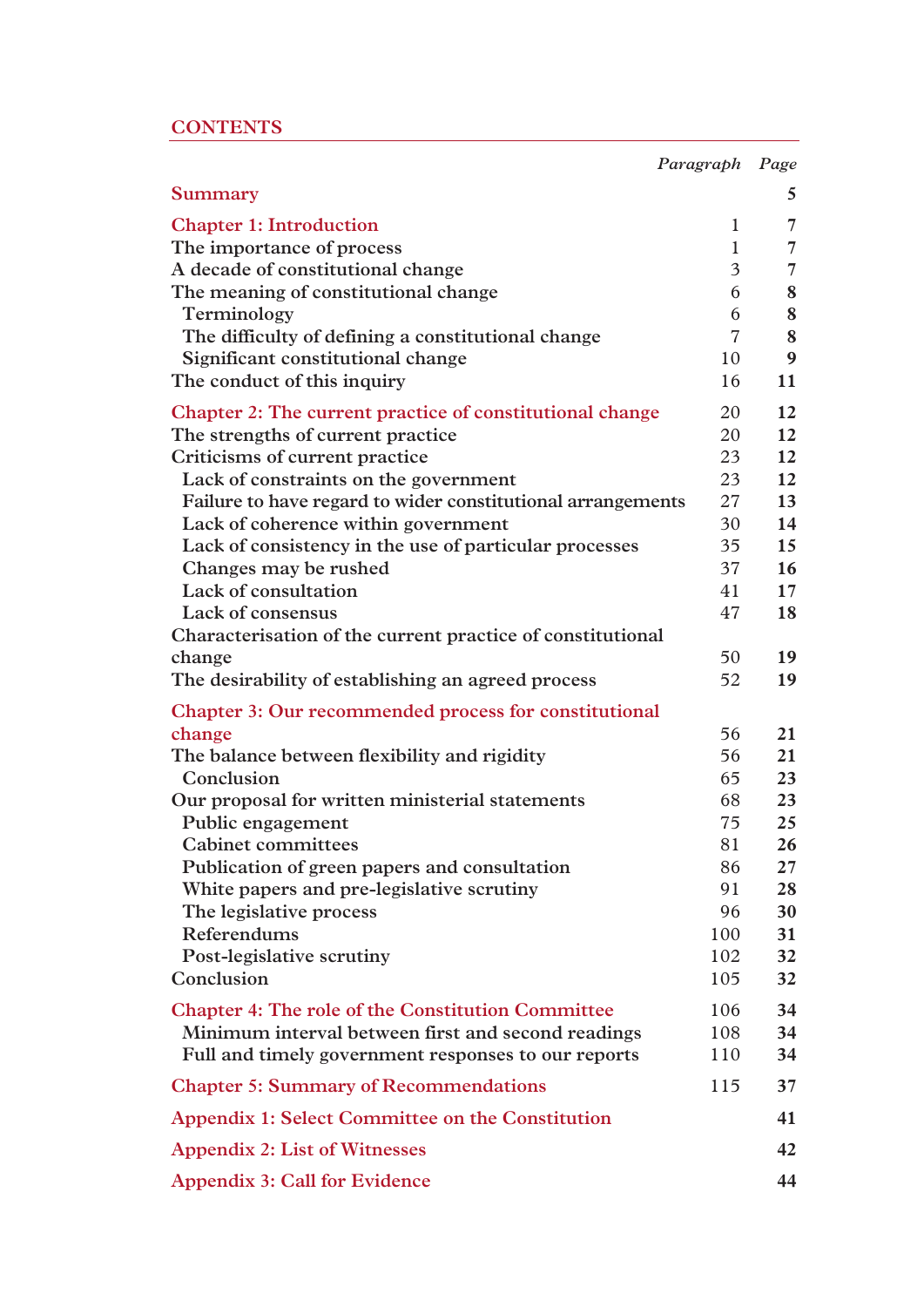| Appendix 4: Note of Seminar held on 16 March 2011     | 46 |
|-------------------------------------------------------|----|
| Appendix 5: Constitution Committee reports on process | 52 |

Evidence is published online at [www.parliament.uk/hlconstitution](http://www.parliament.uk/hlconstitution) and available for inspection at the Parliamentary Archives (020 7219 5314)

References in footnotes to the Report are as follows: Q refers to a question in oral evidence;<br>CRP 1 refers to written evidence as listed in refers to written evidence as listed in Appendix 2.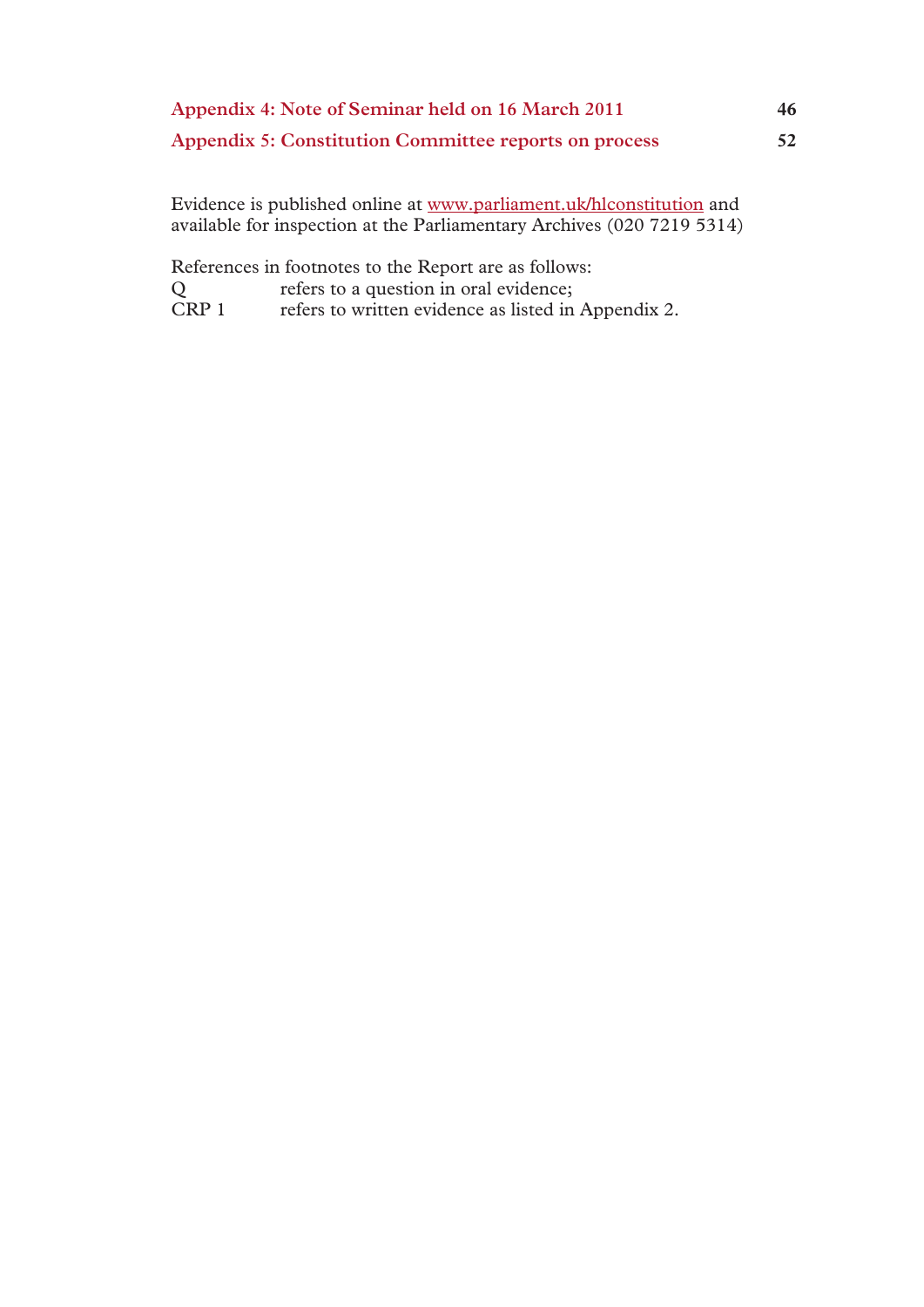# **SUMMARY**

The constitution is the foundation upon which law and government are built. Yet the United Kingdom has no agreed process for constitutional change. We do not accept that the government should be able to pick and choose which processes to apply when proposing significant constitutional change. We therefore recommend in this report the adoption of a clear and consistent process. Our recommendations are not intended to restrict the government's right to initiate constitutional change, but to hold ministers to account for their decisions.

We regard it as essential that, prior to the introduction of a bill which provides for significant constitutional change, the government:

- consider the impact of the proposals upon the existing constitutional arrangements,
- subject the proposals to detailed scrutiny in the Cabinet and its committees,
- consult widely,
- publish green and white papers, and
- subject the bill to pre-legislative scrutiny.

We examine these processes in this report, as well as considering the desirability of public engagement and building consensus. We also stress the importance of not rushing parliamentary scrutiny of legislation once introduced into Parliament and of conducting comprehensive post-legislative scrutiny of significant constitutional legislation once passed.

We recommend that the minister responsible for a significant constitutional bill in each House set out the processes to which a bill has been subjected in a written ministerial statement. The processes which we recommend are intended to form a comprehensive package from which the government should depart only in exceptional circumstances and where there are clearly justifiable reasons for so doing. Our proposals will, if accepted, focus the minds of ministers and help to bring about a cultural change in Whitehall regarding constitutional legislation. We believe that our approach is pragmatic and achievable, enabling the flexibility of the United Kingdom's current constitutional arrangements to be retained whilst enhancing and underpinning those arrangements.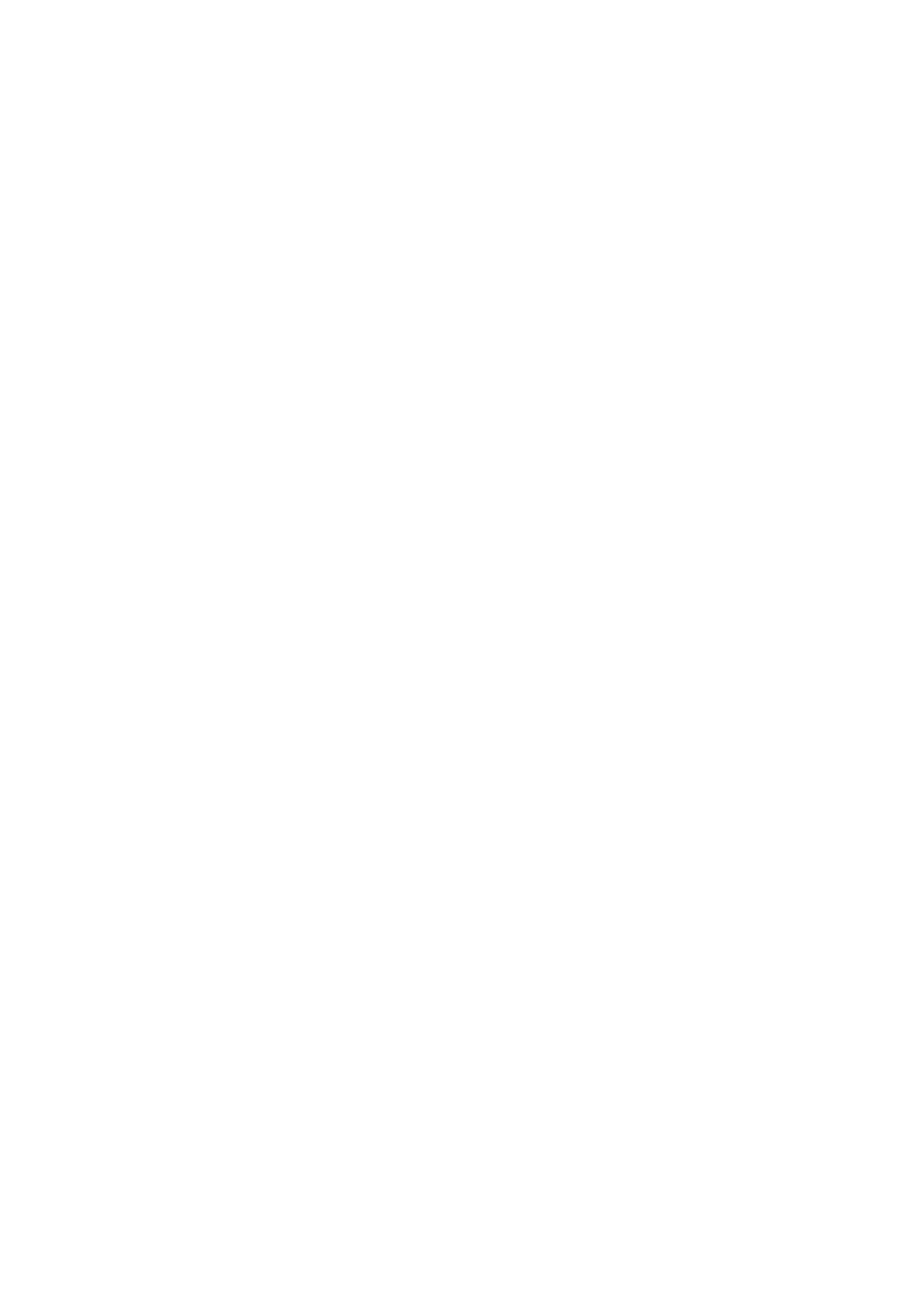# **The Process of Constitutional Change**

# **CHAPTER 1: INTRODUCTION**

# **The importance of process**

1. The constitution is the foundation upon which law and government are built. The fundamental nature of the constitution means that it should be changed only with due care and consideration. Since the constitution matters, so does the process by which the constitution is changed. As we stated in our recent report on the Fixed-term Parliaments Bill:

"Process is critical in terms of upholding, and being seen to uphold, constitutional values: particularly those of democratic involvement and transparency in the policy-making process. Moreover, we believe that a proper process is the foundation upon which successful policy is built: the lack of a proper process makes an ineffective outcome more likely."[1](#page-6-0)

2. A good process does not necessarily equate to a good outcome, nor will the outcome of every proposed change be anticipated at the time the change is made. But where there is consensus on the process to which a proposed constitutional change has been subjected, that change will be more widely acceptable, whether or not the merits of the change are universally agreed. Furthermore, when scrutinising a proposed change, it will be easier to focus on those merits if there is a settled agreement about the process. We therefore believe that the constitutional process is important and that an agreement should be reached as to what that process should be.

# **A decade of constitutional change**

- 3. The Constitution Committee was first appointed by the House of Lords in February 2001. In one of our first reports, *Changing the Constitution: the Process of Constitutional Change*, we examined "the present means of achieving constitutional change, looking in particular at whether the process within Government is open and efficient and whether the means of parliamentary scrutiny are adequate."<sup>[2](#page-6-1)</sup> In the ten years since, we have frequently returned to this issue, particularly in the context of a number of reports on specific bills.
- 4. At the time of our establishment, the United Kingdom had just been through a period of significant constitutional change, including the passing of the Scotland Act 1998, the Government of Wales Act 1998, the Northern Ireland Act 1998, the Human Rights Act 1998, the House of Lords Act 1999 and the Freedom of Information Act 2000. Proposals for further significant change have often been on the agenda since then, in particular following the May 2010 general election. Professor Robert Blackburn stressed, in evidence given to us last October, that "Looking back over the past ten years or so,

<span id="page-6-0"></span> <sup>1</sup> Constitution Committee, 8th Report (2010–2011): *Fixed-term Parliaments Bill* (HL Paper 69), para 160.

<span id="page-6-1"></span><sup>2</sup> Constitution Committee, 4th Report (2001–02) (HL Paper 69), para 4.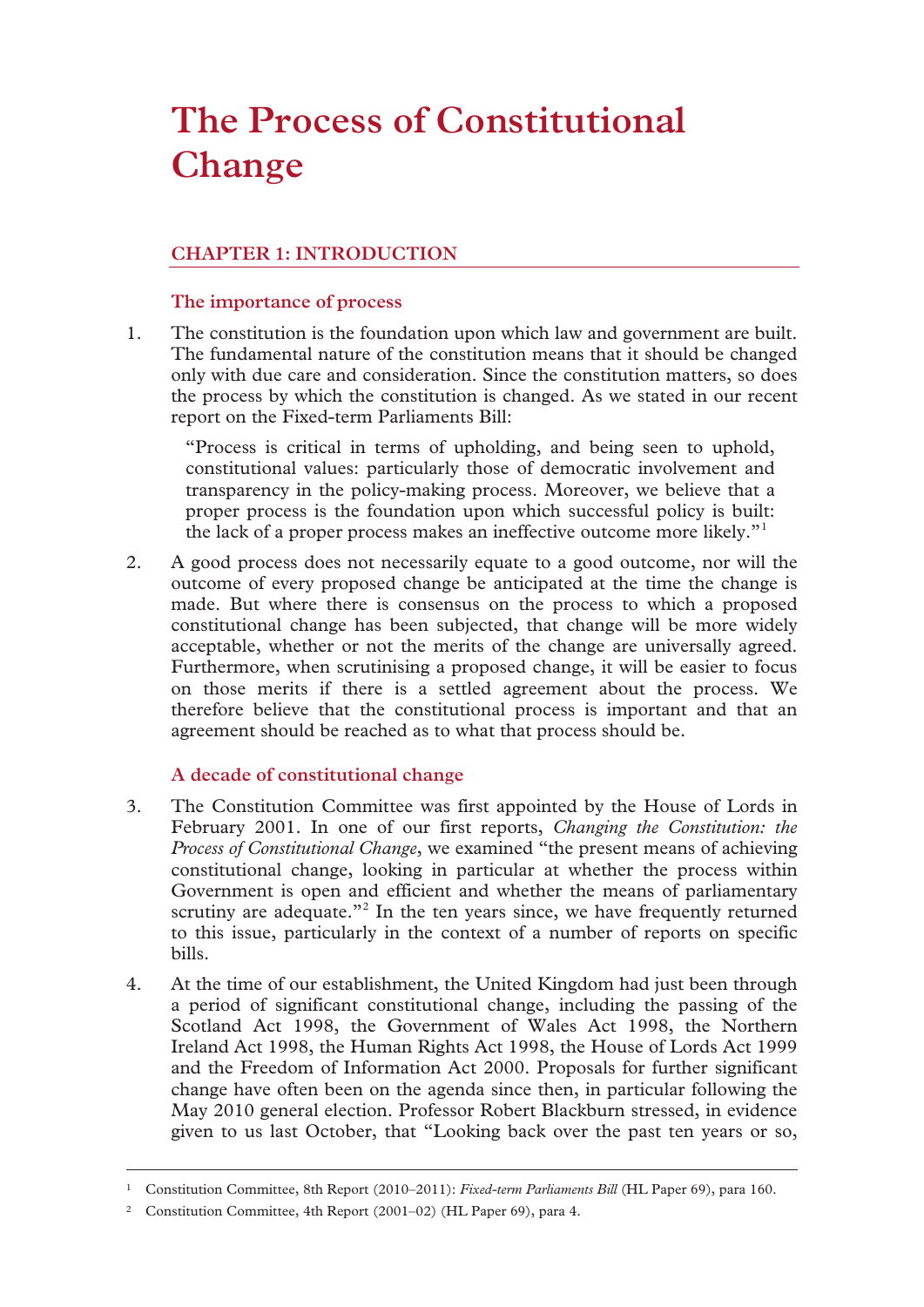#### 8 THE PROCESS OF CONSTITUTIONAL CHANGE

process has been a constant problem in constitutional reform."[3](#page-7-0) We do not single out for criticism the present Government's approach to constitutional change—the principles we identify apply to all governments. Nor does this report examine the pros and cons of individual proposals.

5. In this report we first set out what we mean by constitutional change, followed by an analysis of current practice and our proposal for a new constitutional process. We emphasise the importance of working with the grain of current constitutional conventions and practices rather than attempting to establish a new legal order for constitutional change. We believe that our approach is pragmatic and achievable, enabling the flexibility of the United Kingdom's constitutional arrangements to be retained whilst enhancing and underpinning those arrangements.

# **The meaning of constitutional change**

# *Terminology*

6. In our initial call for evidence for this inquiry we referred to the process of constitutional "reform". However, it has become clear during our evidence taking that this word carries an implication that proposals should be seen as positive developments. As Professor Sir Jeffrey Jowell stated: "The notion of reform often implies that you are moving in some way to a higher plane or a better world. One may disagree."[4](#page-7-1) For that reason, we have followed the precedent of the Committee's members ten years ago by using the term "constitutional change" rather than "constitutional reform".

# *The difficulty of defining a constitutional change*

7. It was common ground amongst our witnesses that, because the United Kingdom does not have a codified constitution, no watertight definition of a constitutional change to which a special process may apply can be given. A number of our witnesses pointed to the fact that the UK constitution consists not only of statutes, but of conventions, practices and underlying principles such as parliamentary sovereignty and the rule of law.<sup>[5](#page-7-2)</sup> Democratic Audit summarised the difficulty which this presents for the establishment of a constitutional change process:

"Conventions may ... change without any specific single action being taken, for instance the gradual development of the principle that prime ministers can be appointed only from the House of Commons. It is also arguable that the personal styles of particular politicians—in particular prime ministers can bring about at least temporary changes to the way in which the constitution operates, possibly with more lasting consequences."[6](#page-7-3)

8. Professor Feldman distinguished between this "sort of inevitable, constant change, which is not part of a large overarching plan"[7](#page-7-4) and "trying to give effect to [the fundamental values of the constitution] through a new, better

<span id="page-7-0"></span> <sup>3</sup> Constitution Committee, 5th Report (2010–2011): *The Government's Constitutional Reform Programme* (HL Paper 43), Q 9.

<span id="page-7-1"></span><sup>4</sup> Q 61; see also Q 93 (Professor Wright), CRP 6, para 3 (Professor Brazier).

<span id="page-7-2"></span><sup>5</sup> CRP 2, paras 5–7 (Professor Sir Jeffrey Jowell), CRP 7, para 11 (Democratic Audit).

<span id="page-7-3"></span><sup>6</sup> CRP 7, para 14 (Democratic Audit).

<span id="page-7-4"></span><sup>7</sup> Q 58.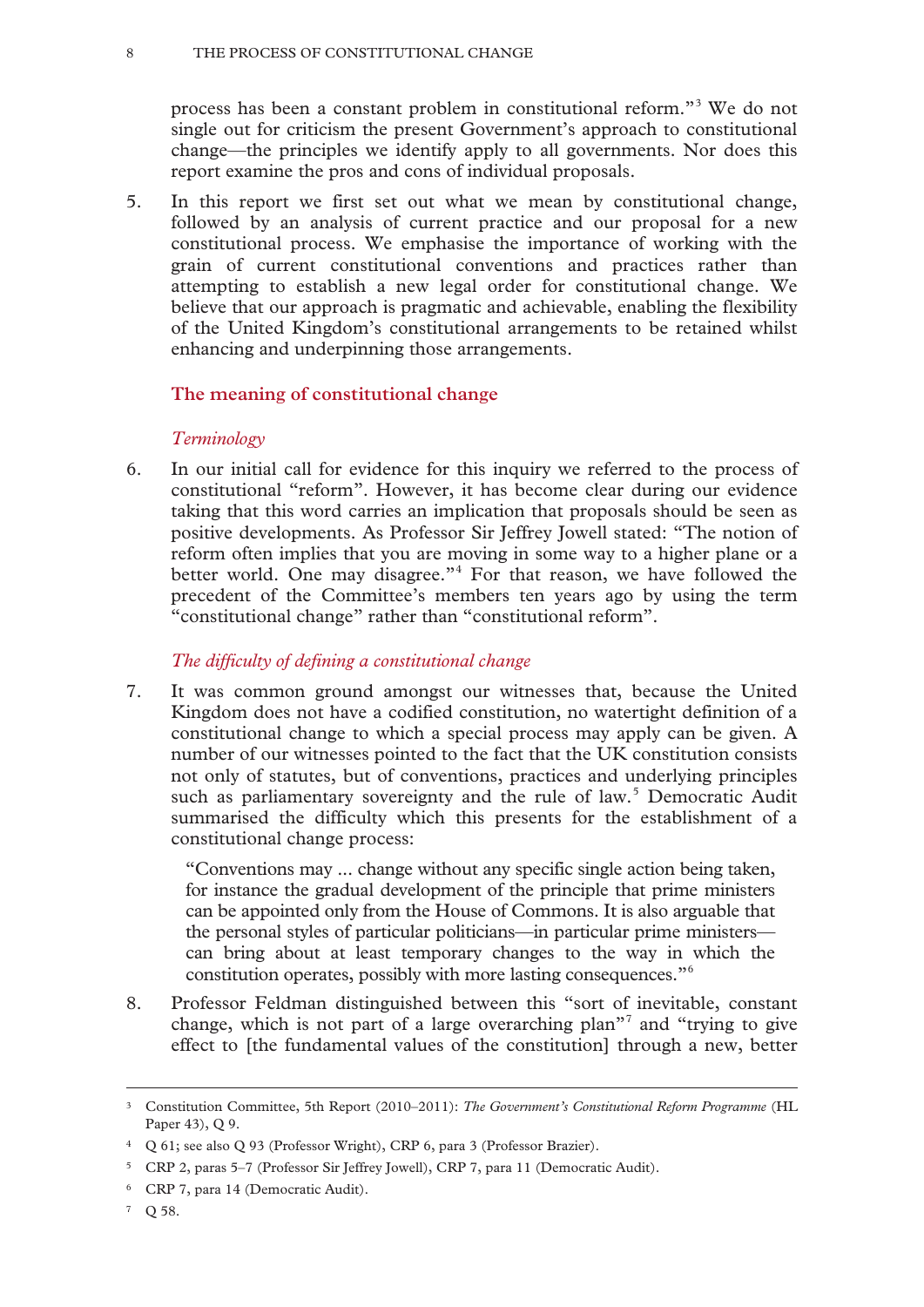and more appropriate mechanism.<sup>3[8](#page-8-0)</sup> It is primarily the second type of change with which this report is concerned. Although such changes do not necessarily require legislation (for example, prior to 2010 the government could re-organise the Civil Service under the Royal Prerogative and may still make other significant machinery of government changes by simple executive decision), they will require a specific, decisive act by the government to which a proper process should be applied.

9. Having limited our field of inquiry to specific, decisive acts of constitutional change, we recognise that the majority of change proposals will require legislation. The doctrine of parliamentary sovereignty means, as David Howarth told us, that: "there is no uncontroversial method of distinguishing constitutional legislation from other legislation. In form, all primary legislation is the same."[9](#page-8-1) We believe that constitutional legislation is qualitatively different from other forms of legislation and that the process leading to its introduction should recognise this difference. We therefore attempt in Chapter Three to set out a process which should apply to significant constitutional legislation. We recognise that such a process could also apply to other legislative proposals.

#### *Significant constitutional change*

10. In this Committee's first report ten years ago we offered our own working definition of the constitution as being:

"the set of laws, rules and practices that create the basic institutions of the state, and its component and related parts, and stipulate the powers of those institutions and the relationship between the different institutions and between those institutions and the individual."[10](#page-8-2)

In addition we set out what we considered to be the five basic tenets of the UK constitution: sovereignty of the Crown in Parliament; the rule of law, encompassing the rights of the individual; the union state; representative government; and membership of the Commonwealth, the European Union and other international organisations.<sup>[11](#page-8-3)</sup> We consider that this definition has stood the test of time; but we recognise that it is not definitive.

- 11. Professor Sir Jeffrey Jowell preferred to offer no working definition of the constitution, stating that "When you examine legislation, you know what is constitutional. We may not be able to define it, but when we see it, we know it."[12](#page-8-4) At a broad level we agree with this, but consider that it is helpful to provide some guidance as to what sort of measures we would consider to be constitutional. Professor Sir John Baker provided the following list of constitutional proposals in relation to which special measures might be applied:
	- any alteration to the structure and composition of Parliament;
	- any alteration to the powers of Parliament, or any transfer of power, as by devolution or international treaty, which would in practice be difficult to reverse;

<span id="page-8-0"></span> <sup>8</sup> *Ibid*.

<span id="page-8-1"></span><sup>9</sup> CRP 3, para 2.

<span id="page-8-2"></span><sup>10</sup> Constitution Committee, 1st Report (2001–2002): *Reviewing the Constitution: Terms of Reference and Method of Working* (HL Paper 11), para 20.

<span id="page-8-3"></span><sup>11</sup> *Ibid*, para 21.

<span id="page-8-4"></span> $12$  Q 76; see also CRP 4, para 12 (Mark Ryan).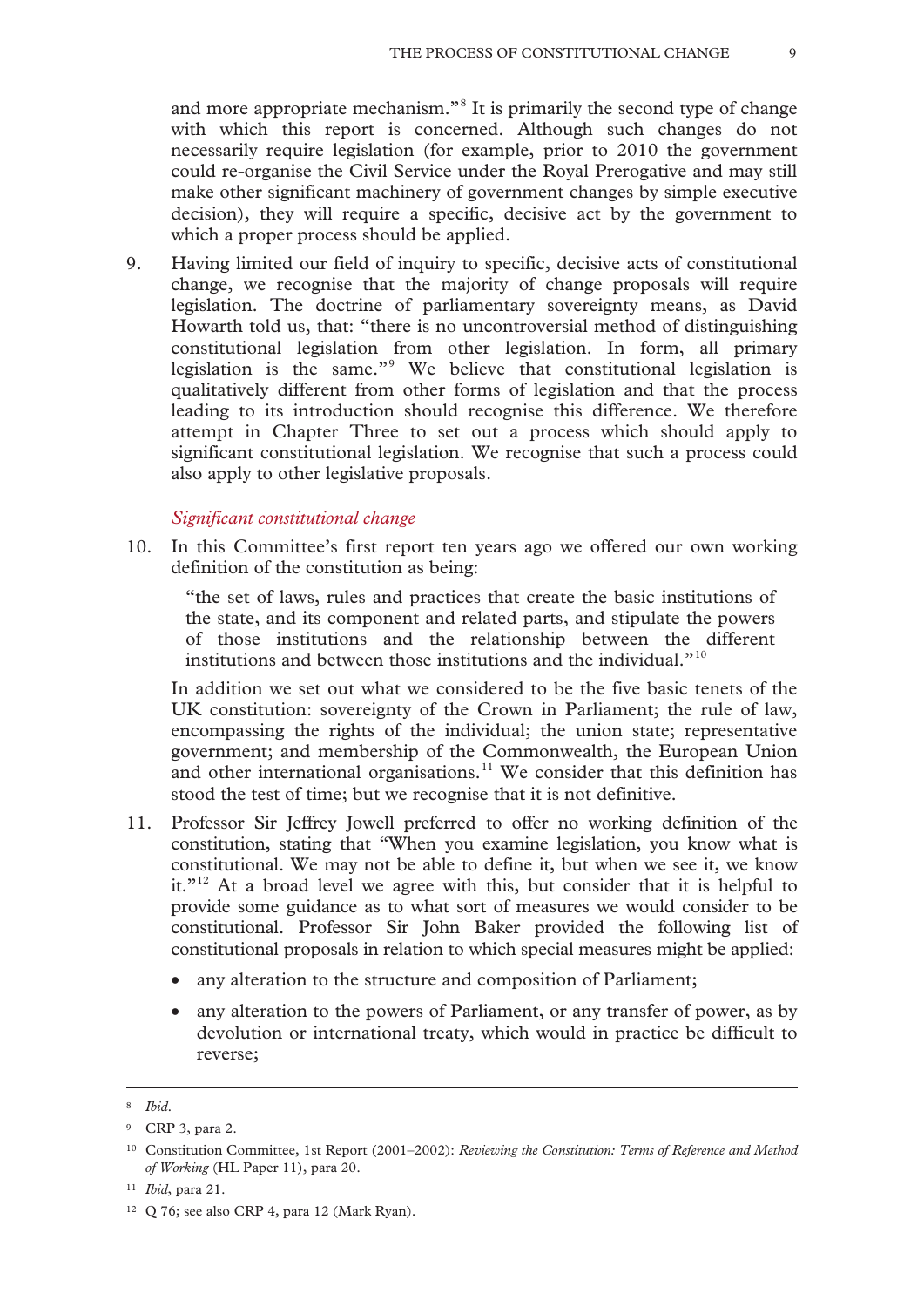- any alteration to the succession to the Crown or the functions of the monarch;
- any substantial alteration to the balance of power between Parliament and government, including the conferment of unduly broad or ill-defined powers to legislate by order;
- any substantial alteration to the balance of power between central government and local authorities;
- any substantial alteration to the establishment and jurisdiction of the courts of law, including any measure that would place the exercise of power beyond the purview of the courts, or which would affect the independence of the judiciary;
- any substantial alteration to the establishment of the Church of England;
- any substantial alteration to the liberties of the subject, including the right to *habeas corpus* and trial by jury.<sup>[13](#page-9-0)</sup>
- 12. This list is not exhaustive and the categories of constitutional change are not closed. For example, Richard Gordon QC also provided a list which, in addition to many of the changes listed above, included the constitutional relationship between the Civil Service and the executive and the operational status of political parties.<sup>[14](#page-9-1)</sup> Moreover, as Professor Flinders put it, in relation to all of these areas "there will always be some fuzziness at the boundaries".<sup>[15](#page-9-2)</sup> However, we found this list to be of assistance in determining the basic framework of what is constitutional.
- 13. Not all constitutional change is of equal significance. We consider that a twostage test should apply to proposals for a constitutional change process. In the words of Professor Sir Jeffrey Jowell: "you should take it case by case. You ask whether it is constitutional and whether it is so significant that it really ought to merit further delay and discussion."<sup>[16](#page-9-3)</sup>
- 14. There is a degree of subjectivity in determining what is constitutionally significant. However, in the majority of cases it should not be difficult to determine whether a significant change is being proposed. For example, changes to the electoral system are accepted as being constitutional but, whilst an overhaul of the voting system (such as from first-past-the-post to AV) is clearly significant, minor changes to the rules by which counting officers operate would be less so. We note that under section 3 of the Legislative and Regulatory Reform Act 2006, ministers are not permitted to make a provision removing or reducing regulatory burdens unless that provision "is not of constitutional significance."[17](#page-9-4) We believe that Parliament and the executive are able to determine whether a proposed constitutional change is significant.

<span id="page-9-0"></span> <sup>13</sup> Q 3.

<span id="page-9-1"></span><sup>14</sup> Q 4.

<span id="page-9-2"></span><sup>15</sup> Q 112.

<span id="page-9-3"></span><sup>&</sup>lt;sup>16</sup> Q 52. It is worth noting that many bills can incorporate issues of constitutional significance whilst primarily being concerned with non-constitutional or technical matters. An example of this is the Police Reform and Social Responsibility Bill currently before Parliament. In our report on the Bill we drew attention to the constitutional importance of police independence, but made no comment on many of the Bill's other provisions. Constitution Committee, 14th Report (2010–2012): *Part 1 of the Police Reform and Social Responsibility Bill* (HL Paper 143), paras 4–9.

<span id="page-9-4"></span><sup>17</sup> Section 3(2)(f).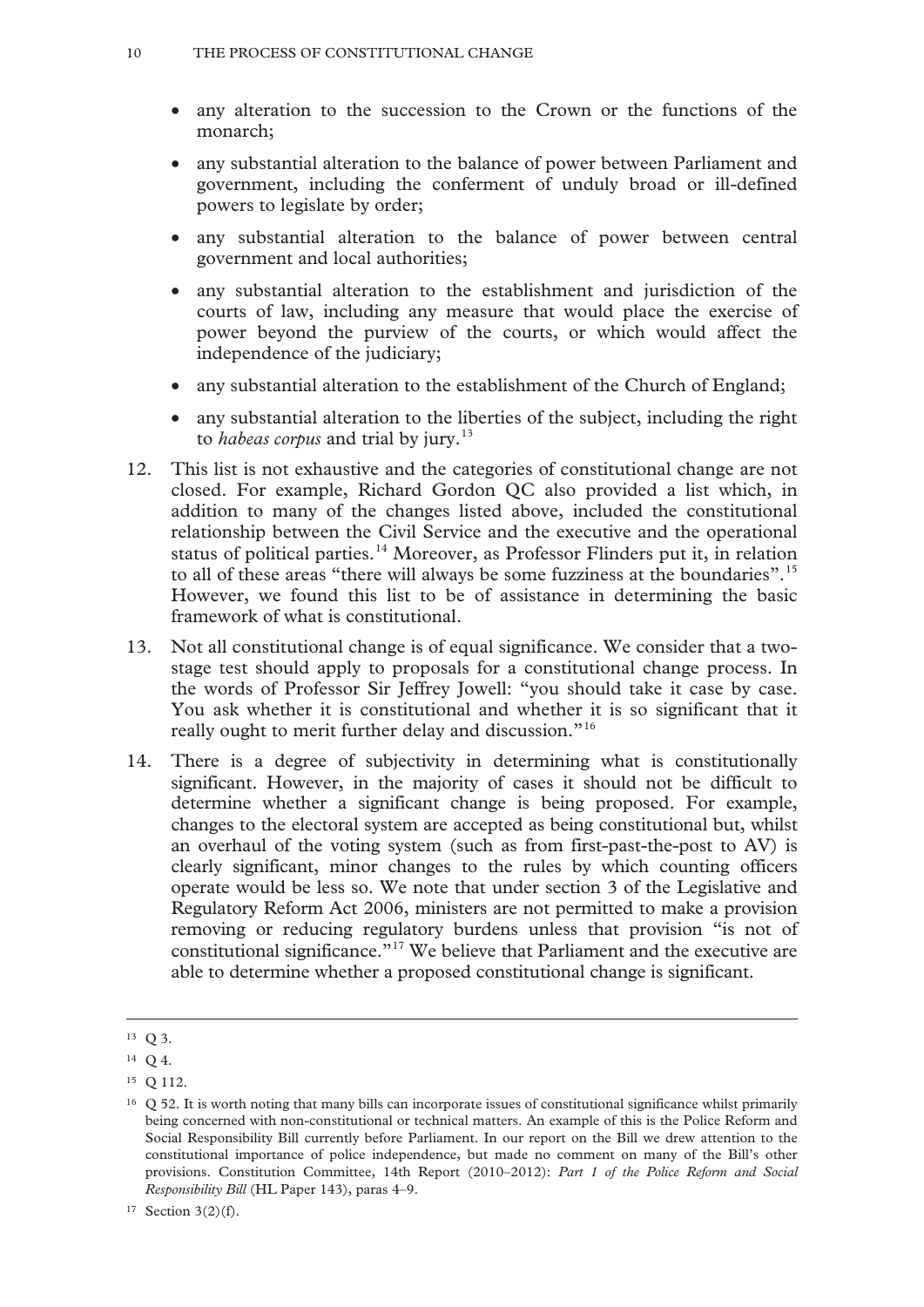15. **A clear and consistent process should apply to all significant constitutional change. We offer no watertight definition of what is constitutional, but continue to rely on the working definition offered in our first report of 2001. The list provided by Professor Sir John Baker, whilst neither exhaustive nor closed, provides, in our view, a useful guide to the principal measures which would fall under the rubric of significant constitutional change.**

#### **The conduct of this inquiry**

- 16. We launched this inquiry in February 2011 and received written evidence from a large number of witnesses. We held a seminar with constitutional experts on 16 March to assist us in setting the context for the inquiry<sup>[18](#page-10-0)</sup> and heard oral evidence from:
	- Rt Hon Nick Clegg MP, the Deputy Prime Minister;
	- Richard Gordon QC, Brick Court Chambers;
	- Professor Sir John Baker, Downing Professor of the Laws of England, University of Cambridge;
	- Professor Sir Jeffrey Jowell, University College London, Director of the Bingham Centre for the Rule of Law;
	- Professor David Feldman, Rouse Ball Professor of English Law, University of Cambridge;
	- Professor Tony Wright, University College London, and a former MP;
	- David Howarth, University of Cambridge, and a former MP;
	- Dr Alexandra Kelso, Lecturer in Politics, University of Southampton;
	- Professor Matthew Flinders, Professor of Parliamentary Government and Governance, University of Sheffield;
	- Professor Graham Smith, Professor of Politics, University of Southampton;
	- Professor Stephen Coleman, Professor of Political Communication, University of Leeds.
- 17. The Committee's Legal Advisers, Professor Adam Tomkins, University of Glasgow, and Professor Richard Rawlings, University College London, have acted as Specialist Advisers to the Committee for this inquiry.
- 18. We are grateful to all our witnesses and advisers for their assistance in our work.
- 19. **We recommend this report to the House for debate.**

<span id="page-10-0"></span><sup>&</sup>lt;sup>18</sup> The seminar was held under the Chatham House rule. A list of the participants and a note of the issues raised during the seminar is contained in Appendix 4.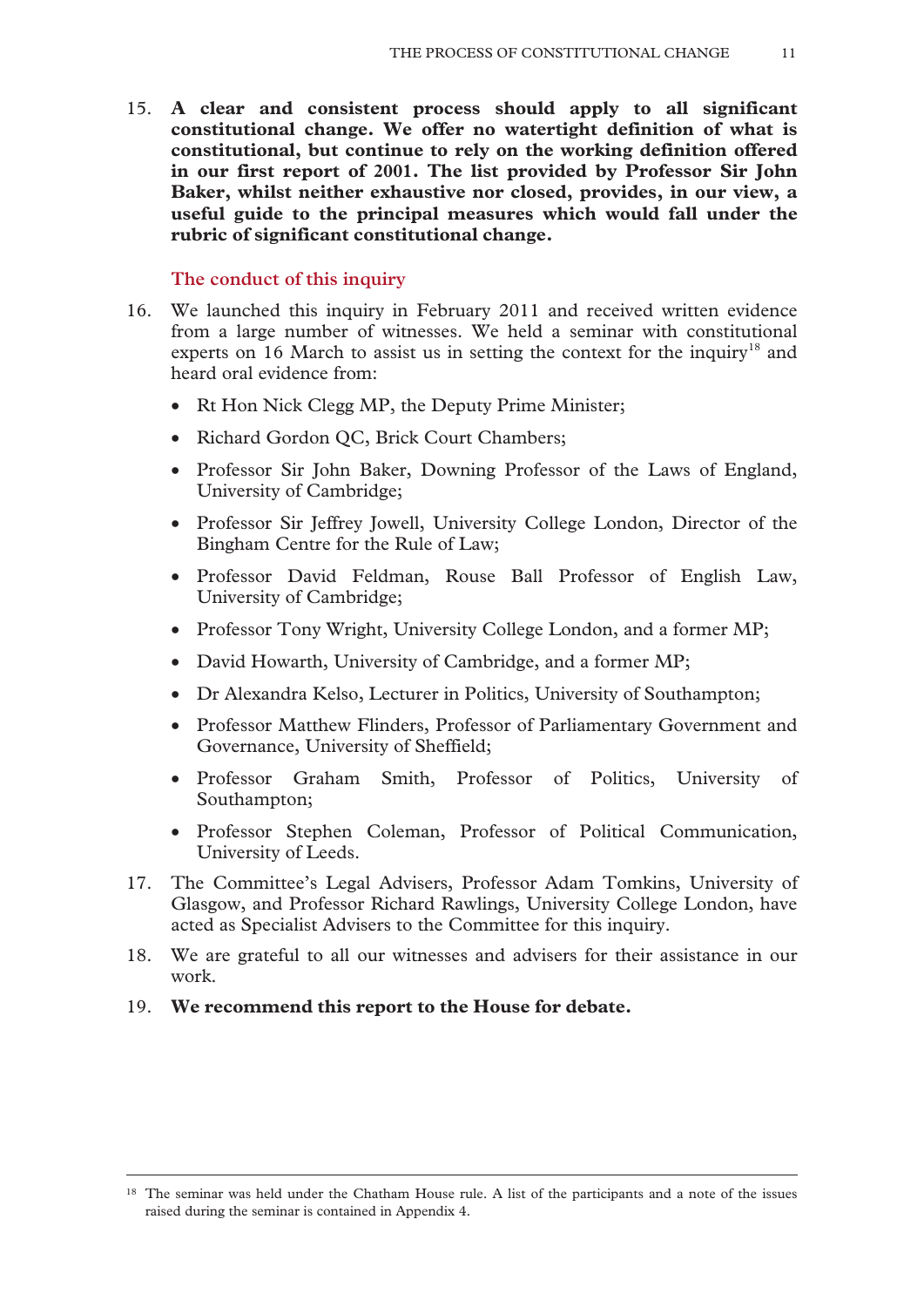# **CHAPTER 2: THE CURRENT PRACTICE OF CONSTITUTIONAL CHANGE**

# **The strengths of current practice**

- 20. The way in which the UK's constitutional arrangements may be changed is more flexible than in virtually any other western democracy. Our witnesses argued that the UK constitution is able to respond promptly when a need for change arises, thus avoiding the constitutional stasis sometimes seen elsewhere.[19](#page-11-0) The Deputy Prime Minister emphasised that "We have a suppleness, a fluidity and a pragmatism to our arrangements, which many constitutional experts around the world recognise is a strength."[20](#page-11-1)
- 21. The participants in our seminar also stressed that the fluid definition of what is constitutional can itself be a strength. For example, the equalisation of constituency boundaries and the referendum on the voting system introduced by the Parliamentary Voting System and Constituencies Act 2011 were clearly regarded as significant constitutional measures; in countries with a codified constitution, important details such as these may not be included within the constitutional settlement.<sup>[21](#page-11-2)</sup>
- 22. We recognise these strengths. However, current practice places too great an emphasis on the need for flexibility. Some constraints should be placed on this flexibility in order to overcome the weaknesses which we outline in the next section.

#### **Criticisms of current practice**

#### *Lack of constraints on the government*

- 23. Aside from the limited power of the House of Lords under the Parliament Acts to delay or reject legislation, there is no formal system of checks and balances by which the integrity of the UK constitution can be safeguarded and protected. Thus there is little to constrain the ability of a government which commands a majority in the House of Commons to get its way. This lack of constraint in turn means that the process by which constitutional change is considered lies essentially within the gift of the government of the day. $^{22}$  $^{22}$  $^{22}$
- 24. There is no formal, established convention as to the process by which proposals for significant constitutional change should be considered. Democratic Audit warned that this creates:

"an obvious danger that there will not be sufficiently broad ownership of the constitutional settlement, and that an individual party or coalition of parties will be able to skew the process of constitutional change to serve their own interests."<sup>[23](#page-11-4)</sup>

25. We believe that both government and Parliament should recognise the need for constraints on the process of constitutional change so that a situation

<span id="page-11-0"></span> <sup>19</sup> CRP 4, para 2 (Mark Ryan), CRP 6, para 9 (Professor Brazier), CRP 9 (Law Society of Scotland).

<span id="page-11-1"></span><sup>20</sup> Q 196.

<span id="page-11-2"></span><sup>21</sup> See Appendix 4.

<span id="page-11-3"></span><sup>22</sup> CRP 1, para 9 (Professor Flinders), CRP 6, para 19 (Professor Brazier), CRP 13, para 10 (Unlock Democracy); see also Q 29 (Professor Sir John Baker).

<span id="page-11-4"></span><sup>23</sup> CRP 7, para 4.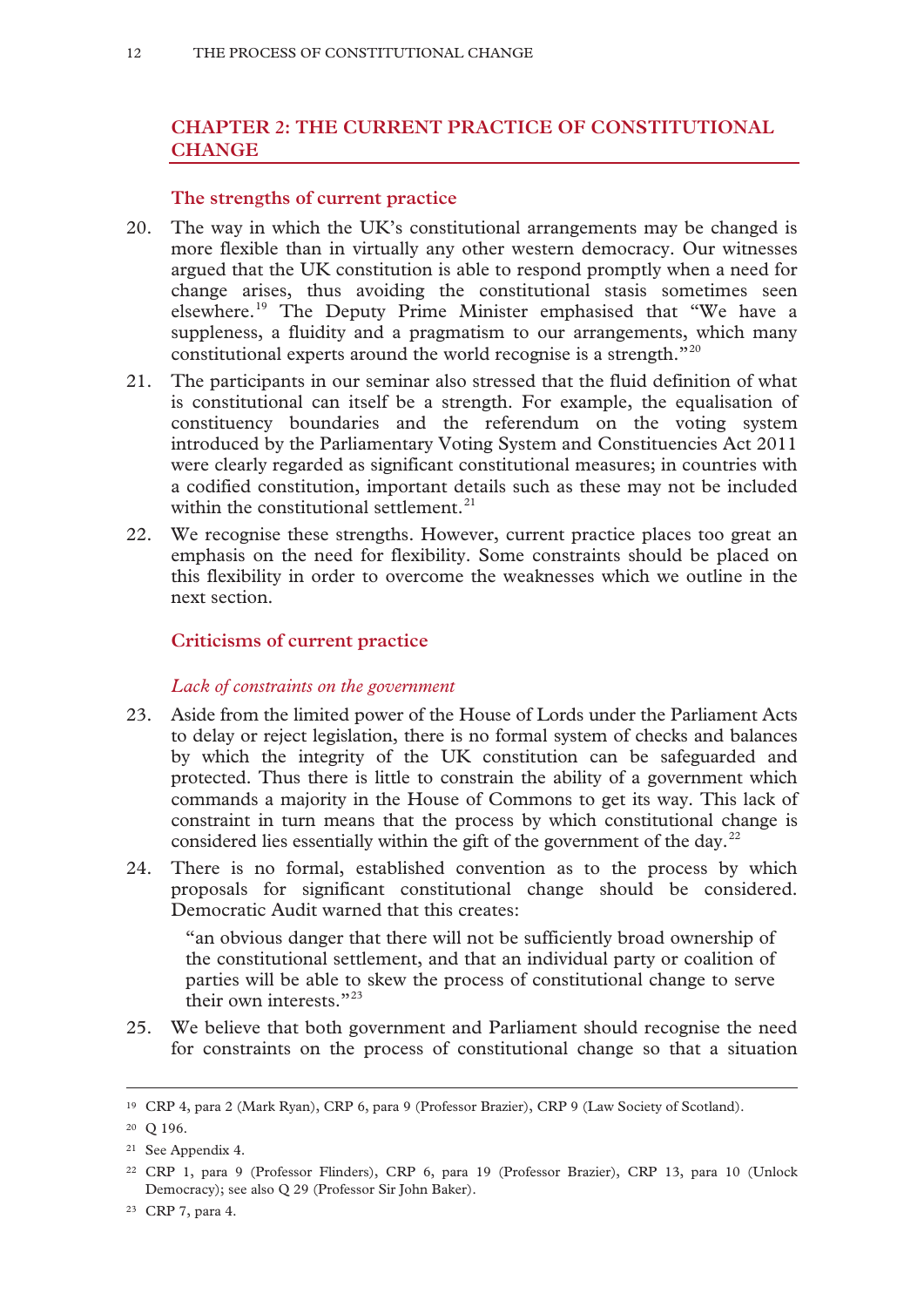whereby the government is effectively able to change the constitution at will may be avoided. In order to retain the strength of current practice—the flexibility inherent within the UK constitution—it is necessary to avoid the imposition of a new system which prevents governments from initiating constitutional change. However, as Professor Feldman stressed, all those involved in the constitutional process:

"should respect the principle of constitutionality, which may be formulated as follows: everyone acting in a public capacity should respect the fundamental rules, values and traditions of the Constitution for the time being, unless there are principled, constitutional advantages to changing them which outweigh the merits of constitutionality."<sup>[24](#page-12-0)</sup>

26. **We agree that government operates within a constitutional framework which should be respected and treated with care by all those who seek to change it. Governments should continue to have the right to initiate constitutional change, but this needs to be tempered by a realisation that constitutional legislation is qualitatively different from other legislation.**

#### *Failure to have regard to wider constitutional arrangements*

27. We are concerned that in recent years little attention has been paid to the need for an overarching view of the workings of the UK constitution and the impact of any one proposal upon the rest of the constitution. Some witnesses regretted the lack of a holistic approach to constitutional change.<sup>[25](#page-12-1)</sup> David Howarth told us that

"we have no structural thinking going on about the interaction between the composition of the Houses [of Parliament], the electoral systems, the courts and so on. We have no thinking about how all this fits together into a system of government".[26](#page-12-2)

This Committee has recently criticised the way in which the present Government proposed to reduce the number of MPs seemingly without any considered prior assessment of their role and function.<sup>[27](#page-12-3)</sup>

- 28. Professor Feldman drew attention to the Constitutional Reform and Governance Bill, introduced towards the end of the last Parliament, which had incorporated a diverse range of constitutional measures. He called it "another example of messy reform. As originally introduced to Parliament, the Bill contained a rag-bag of reform measures without any coherent, unifying principle."<sup>[28](#page-12-4)</sup> This Committee concluded: "This is no way to undertake the task of constitutional reform."[29](#page-12-5)
- 29. Continuous constitutional change will inevitably lead to difficulties if little thought is given to the constitution as a whole and how its various parts interact with one another.<sup>[30](#page-12-6)</sup> A number of our witnesses examined the case for a

<span id="page-12-0"></span> <sup>24</sup> CRP 10, para 27.

<span id="page-12-1"></span><sup>25</sup> Q 123 (Professor Flinders), CRP 7, paras 2, 12 (Democratic Audit).

<span id="page-12-2"></span><sup>26</sup> Q 96.

<span id="page-12-3"></span><sup>27</sup> Constitution Committee, 7th Report (2010–2011): *Parliamentary Voting System and Constituencies Bill* (HL Paper 58), paras 29, 36, 57.

<span id="page-12-4"></span><sup>28</sup> CRP 10, para 59.

<span id="page-12-5"></span><sup>29</sup> Constitution Committee, 11th Report (2009–2010): *Constitutional Reform and Governance Bill* (HL Paper 98), para 47.

<span id="page-12-6"></span><sup>30</sup> CRP 14 (Professor Sir John Baker), CRP 17 (Law Society of England and Wales).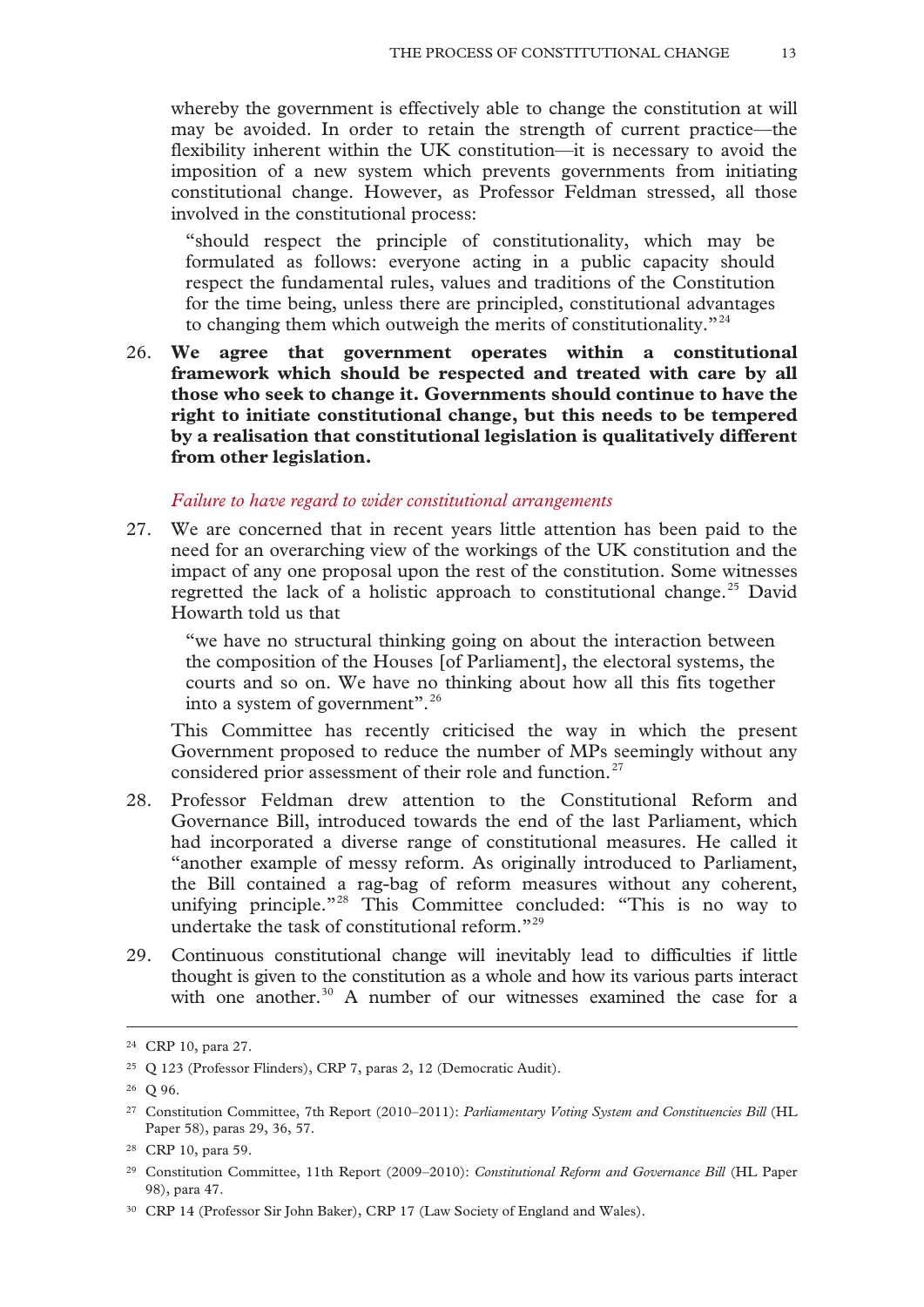fundamental review of the United Kingdom's constitutional arrangements.<sup>[31](#page-13-0)</sup> Whilst we do not argue in favour of such a review in this report, **we stress that the potential impact on the existing constitutional arrangements should be considered when significant constitutional changes are proposed.**

#### *Lack of coherence within government*

30. Some witnesses questioned whether the policy making process within government was sufficiently coherent. This issue was addressed by this Committee in our first report on the constitutional change process ten years ago, where we expressed our concern "at the lack of a culture of dealing with constitutional issues [within government]."[32](#page-13-1) The evidence we have received points to this lack of coherence remaining a serious problem. David Howarth argued that "the system of government we have in this country is extraordinary in terms of its incoherence."<sup>[33](#page-13-2)</sup> He set out the problem as he saw it:

"The relevant parts of government shift around. It is my impression that there is expertise but it is in different places. ... the relevant parts are the part that deals with Parliament ... There is the part in the Treasury that deals with parliamentary processes to do with money ... Then there is the expertise in what is now the Ministry of Justice about the judiciary. Then there is the Cabinet Secretary's own expertise ... Finally, there are all the people in this democratic unit and that democratic unit that do the day-to-day work for whichever minister is responsible, now the Deputy Prime Minister. That is diffuse across government."<sup>[34](#page-13-3)</sup>

31. Professor Flinders stated that the current Government "lacks a central oversight capacity".<sup>[35](#page-13-4)</sup> Although a recent report by the Constitution Unit, University College London, stated that "the new Cabinet system is a great deal more collegiate,"[36](#page-13-5) the same report also concluded that the Deputy Prime Minister's Office "remains under-resourced and overstretched."<sup>[37](#page-13-6)</sup> The Deputy Prime Minister confirmed that he was the senior minister in charge of the Government's entire constitutional change programme and that a senior official also took responsibility for that programme.<sup>[38](#page-13-7)</sup> In addition, he argued that there are internal mechanisms to ensure collective consideration of constitutional change proposals:

"My experience in the last year is that there are very strong, robust, collective methods by which decisions are arrived at within government ... My experience is that the collective filters internally within government are working well ..."[39](#page-13-8)

<span id="page-13-8"></span><sup>39</sup> Q 179.

<span id="page-13-0"></span> <sup>31</sup> QQ 1–2, CRP 15 (Richard Gordon QC), Q 2 (Professor Sir John Baker), Q 79 (Professor Wright), Q 80, CRP 3, paras 19–21 (David Howarth), CRP 7, para 1 (Democratic Audit), CRP 13, paras 2–3 (Unlock Democracy).

<span id="page-13-1"></span><sup>32</sup> Constitution Committee, *Changing the Constitution: The Process of Constitutional Change*, *op*. *cit*., para 47. See also Constitution Committee, 4th Report (2009–2010): *The Cabinet Office and the Centre of Government* (HL Paper 30), para 214.

<span id="page-13-2"></span><sup>33</sup> Q 106.

<span id="page-13-3"></span><sup>34</sup> Q 104.

<span id="page-13-4"></span><sup>35</sup> Q 119.

<span id="page-13-5"></span><sup>36</sup> Constitution Unit, *Inside Story: How Coalition Government Works*, 3 June 2011.

<span id="page-13-6"></span><sup>37</sup> *Ibid*.

<span id="page-13-7"></span><sup>38</sup> QQ199–200.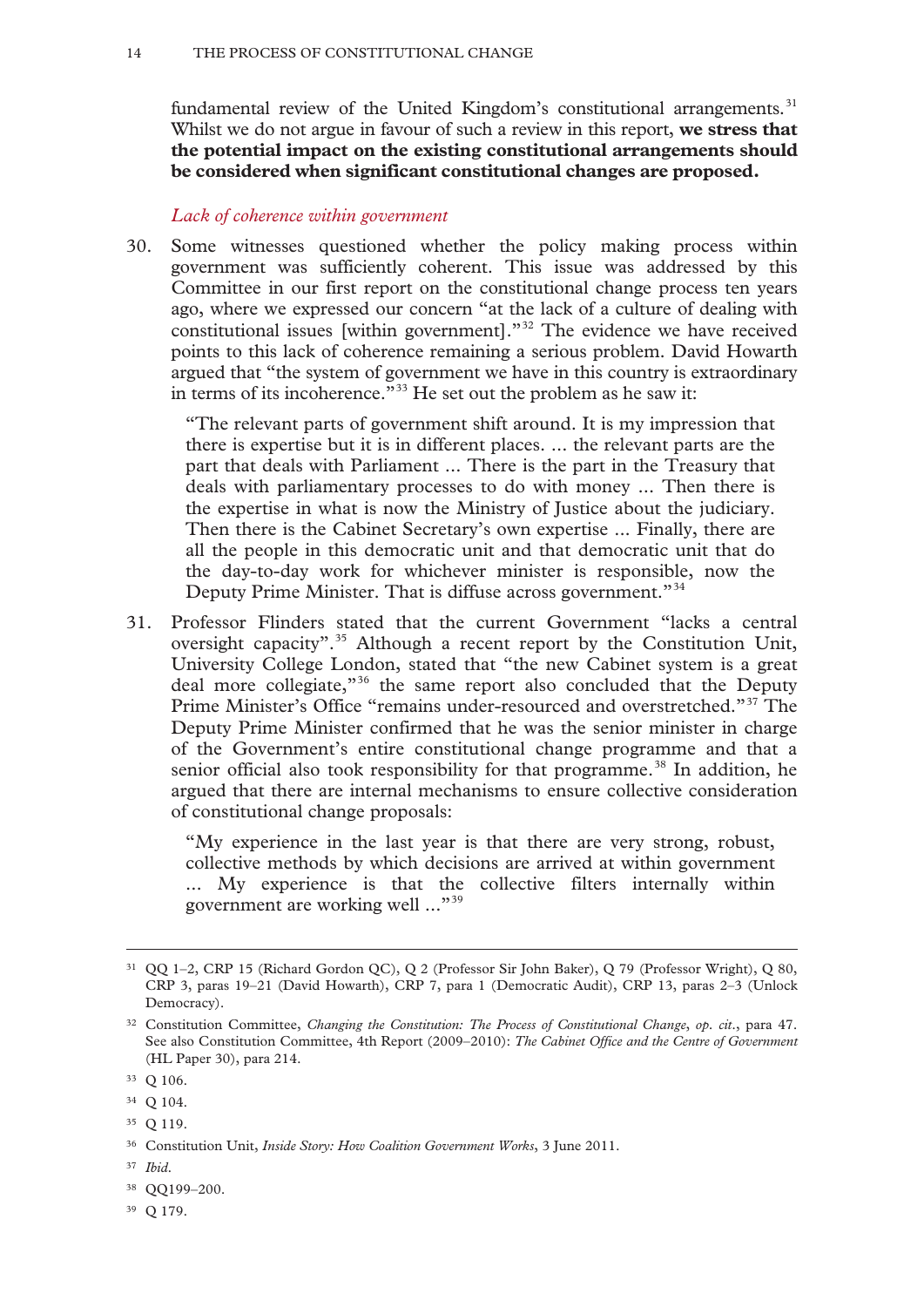- 32. We have not undertaken a full review of the cohesiveness of the current Government's internal procedures in relation to constitutional change. However, we note that the draft Cabinet Manual published in December 2010 stated that "issues of a constitutional nature, including matters relating to the monarchy, reform of Parliament and changes to the devolution settlements" are "the kind of issues that would normally be considered by Cabinet."[40](#page-14-0) In our report on the draft Manual we recommended that it should set out the conclusions of relevant parliamentary reports which specify the standards to be expected of government when taking bills through Parliament.<sup>[41](#page-14-1)</sup> The Government, in their interim response to that report, agreed with this recommendation.<sup>[42](#page-14-2)</sup>
- 33. We also note that the recent Report of the Leader's Group on Working Practices recommended the establishment of a Legislative Standards Committee, either as a joint committee or as a committee of the House of Lords, which would assess the technical and procedural compliance of government bills with standards of best practice in bill preparation.<sup>[43](#page-14-3)</sup> The recommendation was welcomed by a number of Members of the House during the debate on the report, though the Leader of the House, Lord Strathclyde, expressed some reservations.<sup>[44](#page-14-4)</sup> Whilst this recommendation relates to all government bills, and therefore goes wider than the scope of this report, we welcome any proposal which would have a beneficial impact on the quality of constitutional legislation by improving the preparation of bills across government.
- 34. **Internal government processes precede and directly impact upon subsequent legislative processes. As a basic minimum, the Cabinet Manual should set out for ministers and civil servants the requirements relating to both those internal processes and the process for significant constitutional change which we recommend in this report.**

#### *Lack of consistency in the use of particular processes*

35. There has been an inconsistent approach to the process of constitutional change. Whilst particular processes may be employed in relation to some proposals, they have been entirely absent in relation to others.[45](#page-14-5) Democratic Audit argued that:

"The constitutional reform process in recent decades has been both piecemeal and profound, driven by the executive but also subject, to varying and inconsistent degrees, to greater parliamentary scrutiny, the influence of judicial decision through the courts and popular consent via referendums."[46](#page-14-6)

36. Furthermore there appears to be no consistent rationale as to the use or otherwise of such mechanisms. It is of particular concern when this inconsistency appears to derive more from political considerations than any

<span id="page-14-0"></span> <sup>40</sup> Draft Cabinet Manual, Cabinet Office, December 2010, para 150 http://www.cabinetoffice.gov.uk/sites/default/files/resources/cabinet-draft-manual.pdf.

<span id="page-14-1"></span><sup>41</sup> Constitution Committee, 12th Report (2010–2011): *The Cabinet Manual* (HL Paper 107), paras 75–77.

<span id="page-14-2"></span><sup>42</sup> Letter from the Secretary of the Cabinet, Sir Gus O'Donnell, to the Chairman, 27 May 2011 http://www.parliament.uk/documents/lords-committees/constitution/CabinetManual/Gvtres270511.pdf.

<span id="page-14-3"></span><sup>43</sup> Leader's Group on Working Practices, Report (2010–2012) (HL Paper 136), paras 97–98.

<span id="page-14-4"></span><sup>44</sup> HL Deb 27 June 2010 cols 1551–1628, see in particular cols 1624–1625.

<span id="page-14-5"></span><sup>45</sup> CRP 8 (Dr Kelso), CRP 7, para 12 (Democratic Audit), CRP 13, para 9 (Unlock Democracy).

<span id="page-14-6"></span><sup>46</sup> CRP 7, summary.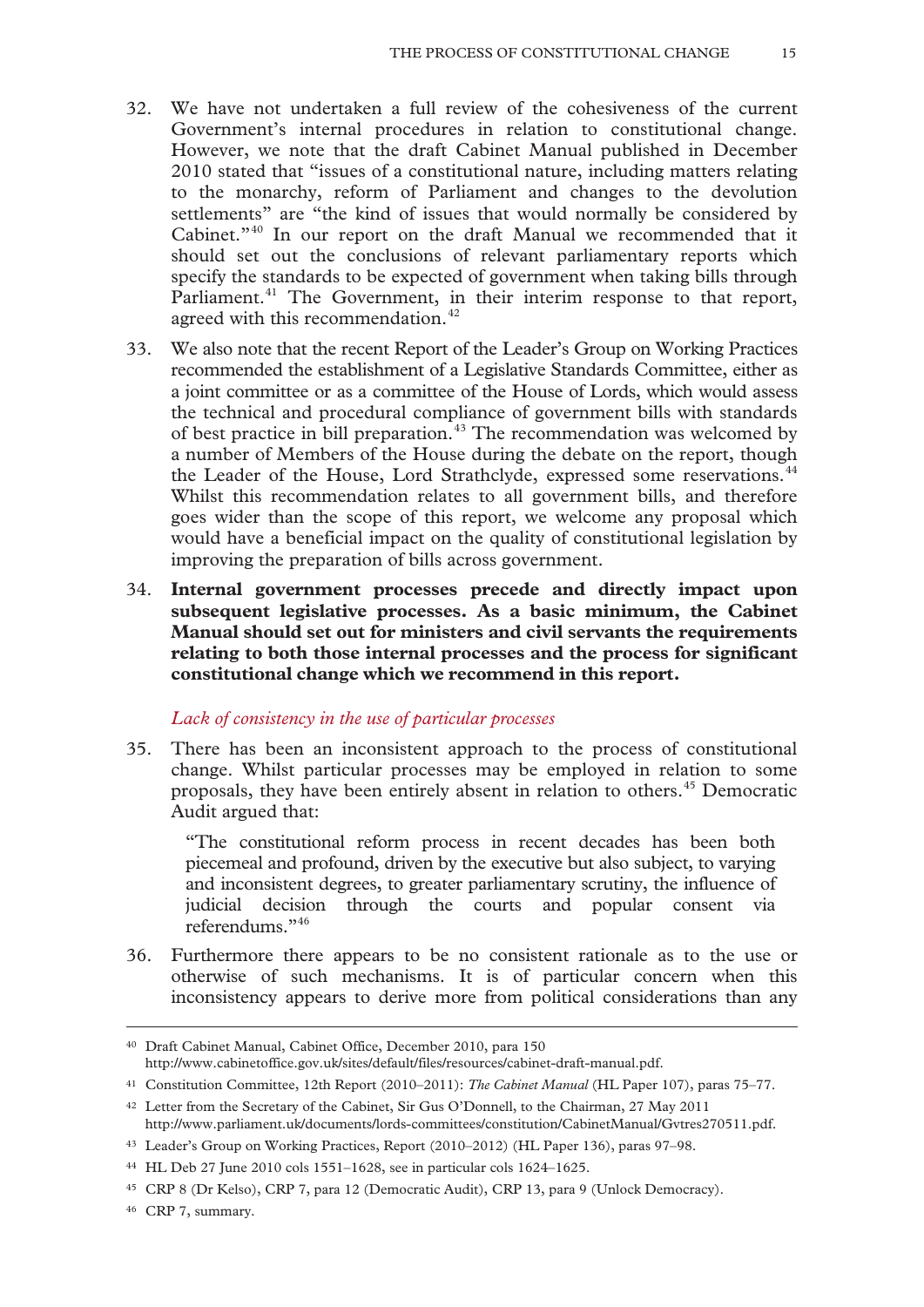sense of constitutional principle.<sup> $47$ </sup> The examples of good and bad practice to which we refer in this report demonstrate well this lack of consistency.<sup>[48](#page-15-1)</sup> We therefore recommend in this report that a process be established which should apply consistently to all bills providing for significant constitutional change.

# *Changes may be rushed*

37. There is a risk that changes to the constitution may be rushed through without any pause for thought as to their desirability or otherwise. The Parliamentary Standards Bill, which provided for the establishment of the Independent Parliamentary Standards Authority following the expenses crisis of  $2008-09$ ,<sup>[49](#page-15-2)</sup> was one example of the way in which constitutional change is often proposed as a knee-jerk reaction to particular circumstances. This Committee concluded that "if Parliament cannot be seen to be scrutinising proposals with the thoroughness they deserve, public confidence in parliamentarians is likely to be further undermined." $\frac{50}{10}$  $\frac{50}{10}$  $\frac{50}{10}$  It is notable that the Act was substantially amended just eight months later by the Constitutional Reform and Governance Act 2010.<sup>[51](#page-15-4)</sup> Professor Feldman, with reference to the proposed abolition of the office of Lord Chancellor in 2003, stated that:

"The idea of a constitution where it is possible to have ... really significant reform ... without any sort of public discussion ... is, I think, shocking. It would simply not be regarded, in most countries of the world, as something that ought to be allowed."<sup>[52](#page-15-5)</sup>

38. When determining whether a significant constitutional change has been rushed, the entire process leading up to the change needs to be taken into account. One example of good constitutional practice frequently cited by our witnesses was the process by which Scottish devolution came about in the late 1990s.<sup>[53](#page-15-6)</sup> The process combined a number of elements—including decades of public and political debate, the Scottish Constitutional Convention,<sup>[54](#page-15-7)</sup> the Cook-Maclennan agreement,<sup>[55](#page-15-8)</sup> a degree of political

<span id="page-15-0"></span> <sup>47</sup> See Constitution Committee, *Fixed-term Parliaments Bill*, *op*. *cit*., para 20.

<span id="page-15-1"></span><sup>48</sup> The examples which we cite in this report are examples of constitutional change which either took place, or where legislation was introduced, from 1997 until the present day. We recognise that examples of both good and bad practice existed before this time. This report is not a comprehensive guide to the process of every constitutional change which has occurred during this period, nor do we examine proposed bills which have not yet been introduced into Parliament. Appendix 5 provides a list of this Committee's earlier reports which have been critical of aspects of the process relating to bills on which we have reported since our establishment.

<span id="page-15-2"></span><sup>49</sup> The background to the introduction of the Bill can be found in Constitution Committee, 17th Report (2008–09): *Parliamentary Standards Bill* (HL Paper 130).

<span id="page-15-3"></span><sup>50</sup> *Ibid*, para 23.

<span id="page-15-4"></span><sup>51</sup> See Constitution Committee, *Constitutional Reform and Governance Bill*, *op*. *cit*., para 32.

<span id="page-15-5"></span><sup>52</sup>  $\Omega$  63.

<span id="page-15-6"></span><sup>53</sup> Q 84 (Professor Wright, David Howarth), CRP 7, para 18 (Democratic Audit), CRP 5, para 3b (Professor Bochel *et al*), CRP 9 (Law Society of Scotland).

<span id="page-15-7"></span><sup>54</sup> The Scottish Constitutional Convention was established in 1989, with members including the Labour Party, Scottish Liberal Democrats, Scottish Democratic Left, Orkney and Shetland Movement, Scottish Green Party, Scottish Trades Union Congress, Regional, District and Island Councils, the Campaign for a Scottish Parliament, the main Scottish Churches, the Federation of Small Businesses, ethnic minority representatives, the Scottish Women's Forum, individual trades unions and special interest organisations. The Convention operated by consensus and reported on 30 November 1990: http://www.almac.co.uk/business\_park/scc/scc-rep.htm

<span id="page-15-8"></span><sup>55</sup> The Labour and Liberal Democrat parties agreed in October 1996 to establish a Joint Consultative Committee with the following terms of reference: "To examine the current proposals of the Labour and Liberal Democrat Parties for constitutional reform: to consider whether there might be sufficient common ground to enable the parties to reach agreement on a legislative programme for constitutional reform; to consider means by which such a programme might best be implemented and to make recommendations." The report was published in 1997: http://www.unlockdemocracy.org.uk/wp-content/uploads/2007/01/4-joint-consultative-committee-report.pdf.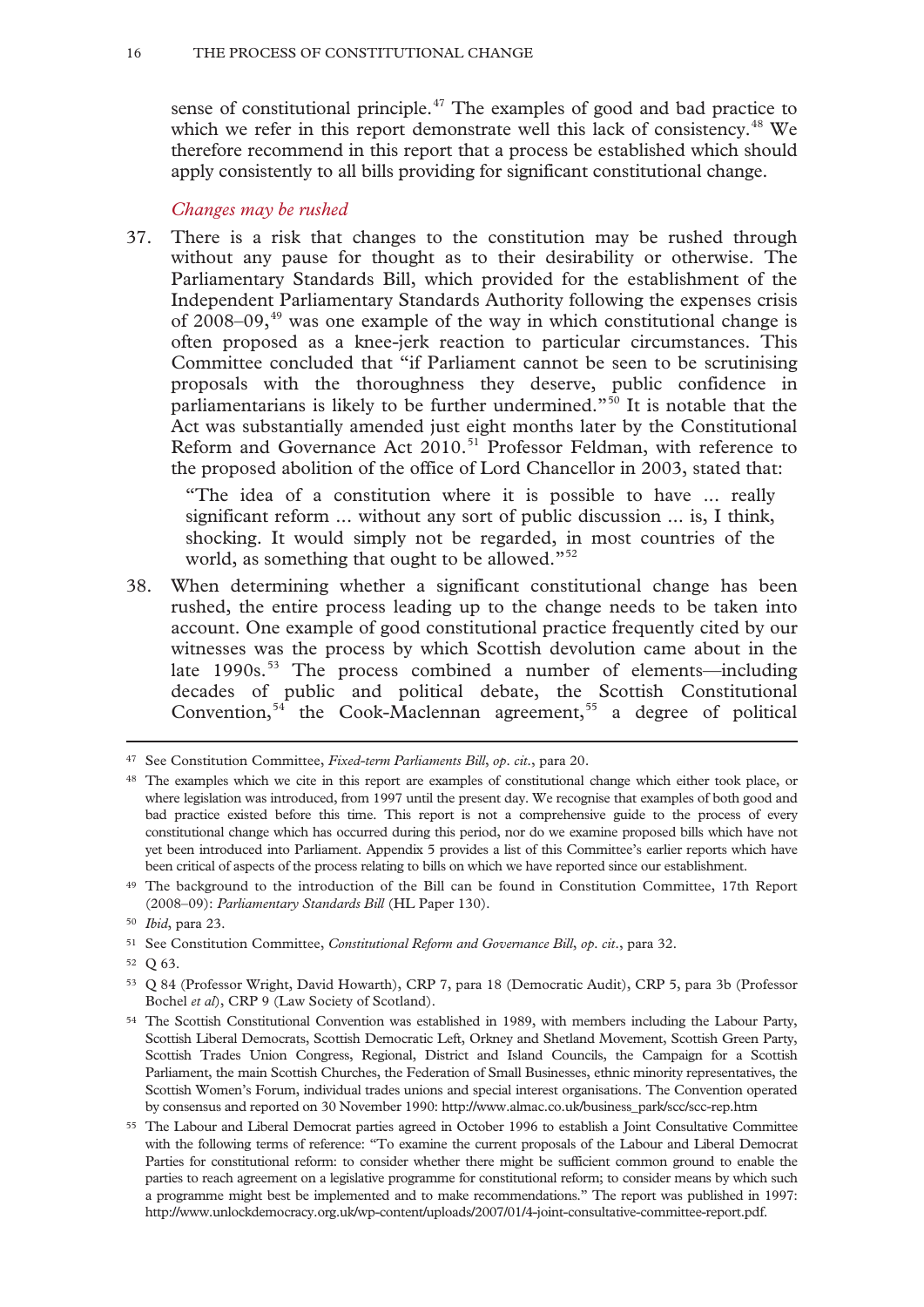consensus, careful consideration of the detail in Cabinet committee<sup>[56](#page-16-0)</sup> and a referendum of the Scottish people—which meant that Scottish devolution managed to be brought in relatively quickly by the Labour Government without the process feeling rushed. Similarly, the Human Rights Act 1998 and the Freedom of Information Act 2000 followed long campaigns in their favour.[57](#page-16-1) These campaigns assisted in the relatively quick timeframe for the passing of those Acts.

- 39. We are concerned that the present Government have repeatedly cited the difficulties of undertaking pre-legislative scrutiny or consultation in the first parliamentary session because of their desire to make quick progress with their legislative programme. For example, we recently criticised the way in which both the Parliamentary Voting System and Constituencies Bill and the Fixed-term Parliaments Bill were introduced into Parliament without any prior consultation, pre-legislative scrutiny or sustained public demand.<sup>[58](#page-16-2)</sup> The Deputy Prime Minister accepted that both Bills were subject to "less prelegislative scrutiny than is ideal"[59](#page-16-3) whilst the Minister for Political and Constitutional Reform, Mark Harper MP, in evidence given to the House of Commons Political and Constitutional Reform Committee, recently acknowledged that "... clearly, that piece of legislation [the PVSC Bill] was a little bit traumatic for the parliamentary process, because we had a timetable and it obviously did take place quite quickly."<sup>[60](#page-16-4)</sup>
- 40. **The desire to act quickly as a new government is no justification for bypassing a proper constitutional process.** As Professor Sir Jeffrey Jowell told us, "the time has come to simply take a little more care with constitutional reform."<sup>[61](#page-16-5)</sup>

#### *Lack of consultation*

41. A number of witnesses expressed concern at the lack of consultation in relation to proposals for constitutional change. As the Hansard Society have argued, public consultation should:

"take place as early in the policy-making process as possible. With policy still in flux it gives outsiders a greater chance of making their voice heard and influencing the final decision. Once a proposal is on the table the politics and the dynamics of the consultation process inevitably change; ministers and civil servants become more proprietorial towards it."<sup>[62](#page-16-6)</sup>

42. The wider public should be given the opportunity to respond to consultations: constitutional change proposals "potentially affect all citizens, and there should be some process through which they can be consulted,

<span id="page-16-0"></span> <sup>56</sup> We discuss the use of Cabinet committees in more detail below, paras 81–85.

<span id="page-16-1"></span><sup>57</sup> See Michael Zander, *A Bill of Rights?* (4th ed, 1997), ch 1; David Feldman, *Extending the Role of the Courts: The Human Rights Act 1998* in Philip Norton (ed.), *A Century of Constitutional Reform* (2011); Des Wilson (ed.), *The Secrets File* (1984); Lord Scarman, *The Right to Know* (The Granada Guildhall Lectures, 1984).

<span id="page-16-2"></span><sup>58</sup> Constitution Committee, *Parliamentary Voting System and Constituencies Bill*, op. cit. paras 11–12; Constitution Committee, *Fixed-term Parliaments Bill*, op. cit., para 179.

<span id="page-16-3"></span><sup>59</sup> Q 188.

<span id="page-16-4"></span> $60$  O 80, 12 May 2011 (to be published as HC Paper 358–ii) http://www.publications.parliament.uk/pa/cm201012/cmselect/cmpolcon/c358-ii/c35801.htm.

<span id="page-16-5"></span><sup>61</sup> Q 74.

<span id="page-16-6"></span><sup>62</sup> Ruth Fox and Matt Korris *Making Better Law: Reform of the Legislative Process from Policy to Act* (2010), p 57 (Chapter Two of this book contains a useful discussion of the requirements for the consultation process).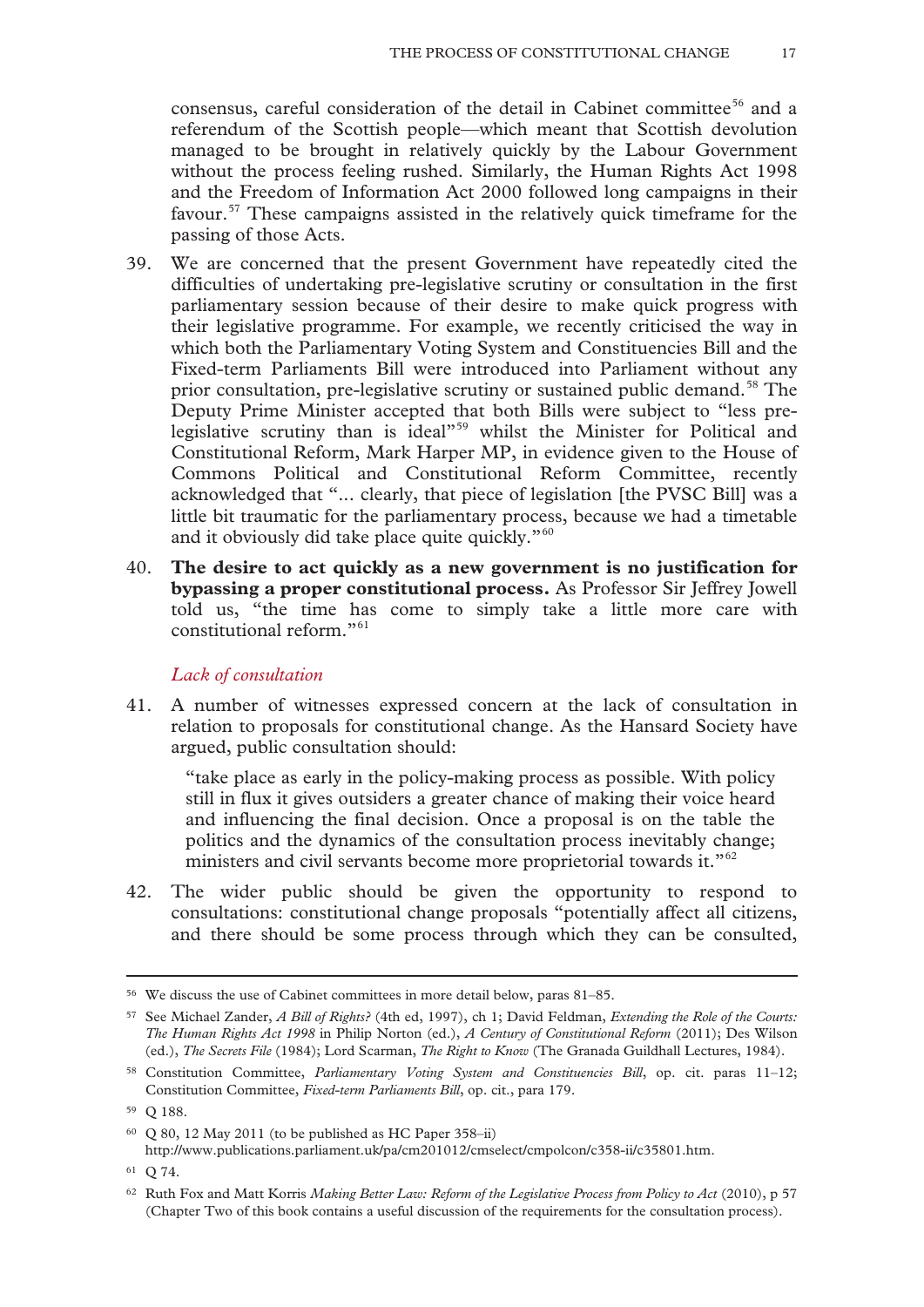#### 18 THE PROCESS OF CONSTITUTIONAL CHANGE

preferably before constitutional legislation is introduced."[63](#page-17-0) Significant constitutional change should be a matter of public debate. We are concerned, to give one example, that there was no such debate on the important question of whether proposed fixed-term Parliaments should last for four or five years.<sup>[64](#page-17-1)</sup> Although subjected to full parliamentary scrutiny, the length of time between general elections clearly impacts greatly on all voters who should have been entitled to express their views.

- 43. It is particularly important to consult those individuals and bodies who will be directly affected by a proposed constitutional change. This Committee has previously criticised the failure to consult the judiciary when the proposal to abolish the role of Lord Chancellor was announced and when the Ministry of Justice was established.<sup>[65](#page-17-2)</sup> Likewise, in relation to the Parliamentary Voting System and Constituencies Bill and the Fixed-term Parliaments Bill, we criticised the failure to consult the devolved institutions over potential clashes with their election dates.<sup>[66](#page-17-3)</sup>
- 44. A number of our witnesses were also concerned at the lack of consultation with expert opinion. Professor Brazier warned that "leaving constitutional reform entirely to the judgement of politicians can allow constitutional bills to be enacted without independent and expert scrutiny."<sup>[67](#page-17-4)</sup>
- 45. Some of our witnesses expressed the view that consultation in recent years has become a tick-box exercise which has no effective impact on proposals. Professor Smith told us:

"One of the worst things that I see is when you have a consultation exercise—there are so many examples of this—and cannot show any relationship between the consultation exercise and the final decision, even if it is only a mention of the consultation exercise. I think that people are doing it just because you are expected to do it, and that is generally a problem."[68](#page-17-5)

46. **Consultation is important, both as a means to improve proposals for change but also to ensure that all those affected by a proposed change are given the opportunity to respond and influence the outcome. It is not a part of the process which should be overlooked or treated as a box-ticking exercise. There should be a significant period of public debate which informs the process by which the United Kingdom moves from one constitutional arrangement to another.**

#### *Lack of consensus*

47. Some of our witnesses examined whether the apparent lack of consensus for most constitutional change is itself a weakness, noting that it can increase the acceptability of proposals for change and make them appear less partisan.<sup>[69](#page-17-6)</sup>

<span id="page-17-0"></span> <sup>63</sup> CRP 6, para 17 (Professor Brazier).

<span id="page-17-1"></span><sup>64</sup> Constitution Committee, *Fixed-term Parliaments Bill*, *op*. *cit*., paras 57, 174.

<span id="page-17-2"></span><sup>65</sup> Constitution Committee, 6th Report (2006–2007): *Relations between the executive, the judiciary and Parliament* (HL Paper 15), paras 12, 67.

<span id="page-17-3"></span><sup>66</sup> Constitution Committee, *Parliamentary Voting Systems and Constituencies Bill*, op. cit., para 23; Constitution Committee, *Fixed-term Parliaments Bill*, op. cit., para 81.

<span id="page-17-4"></span><sup>67</sup> CRP 6, para 18 (Professor Brazier).

<span id="page-17-5"></span><sup>68</sup> Q 172; see also Q 145 (Professor Coleman), CRP 4, para 5 (Mark Ryan), CRP 5, para 6c (Professor Bochel *et al*).

<span id="page-17-6"></span><sup>69</sup> CRP 5, para 7a (Professor Bochel *et al*), CRP 7, para 35 (Democratic Audit), CRP 10, para 68 (Professor Feldman), CRP 13, para 11 (Unlock Democracy).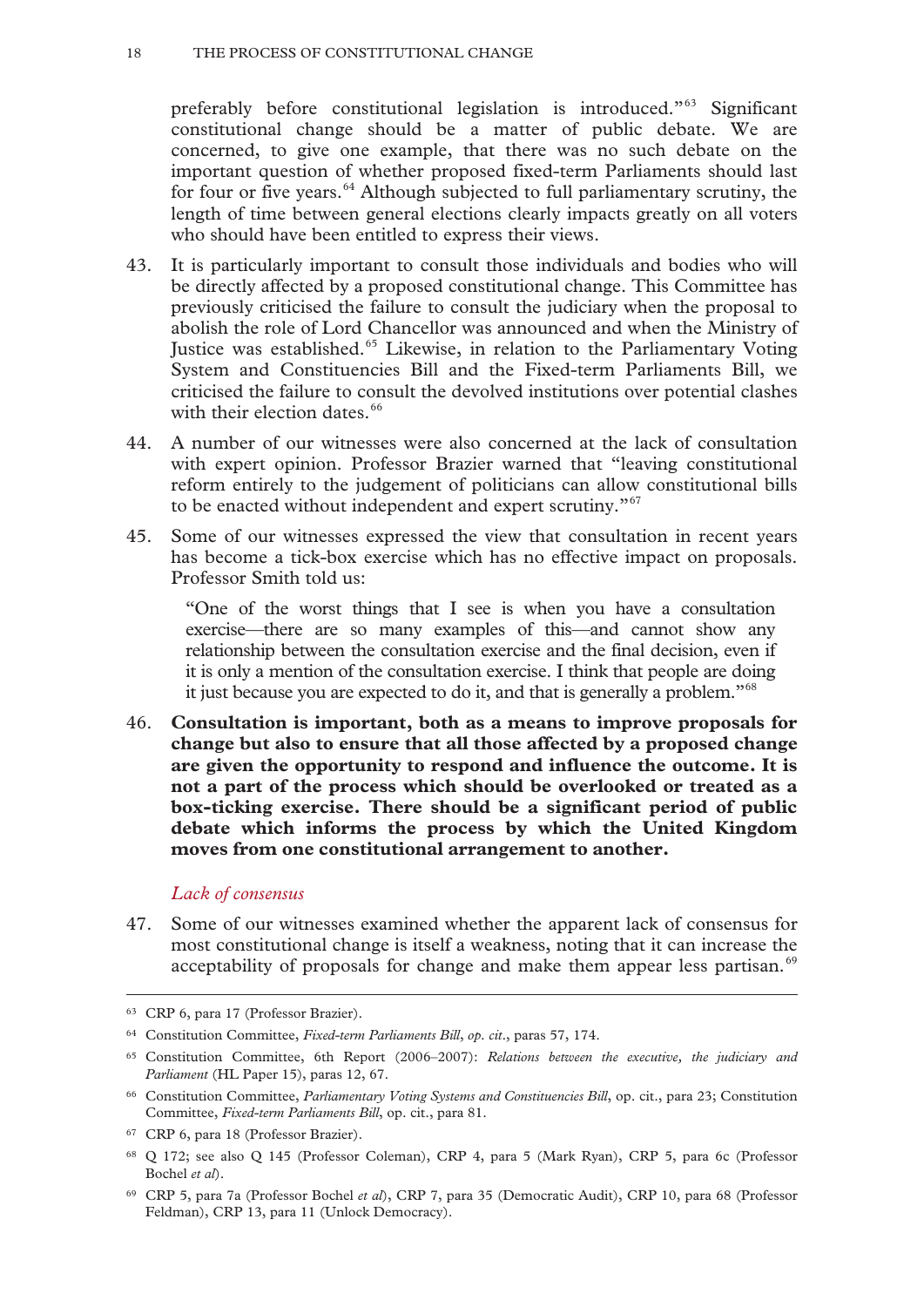The same witnesses, however, argued that consensus should not be a necessary component of the constitutional process since it could be used to block reform  $70$ 

48. The Deputy Prime Minister accepted that:

"It is clearly ideal ... if you can proceed on a basis of consensus. History suggests that consensus is often rather elusive, and at the end of the day change ... ends up usually being a question of the executive of the day deciding that it wants to proceed and then proceeding. That does not mean that we should not make every single effort in order to seek greater consensus where we can."<sup>[71](#page-18-1)</sup>

49. The existence of consensus is a subjective political judgement. Moreover, consensus may be reached between two or more political parties, whilst not being universal. We do not consider that constitutional change will or should always proceed by consensus, however desirable. However, if sufficient time and widespread scrutiny is given to constitutional change proposals, a greater degree of consensus—or, at least, a general understanding of what the key issues are—is likely to be achieved. Furthermore, the search for consensus will bring about a greater understanding between the parties and acceptance of any resulting change. It is therefore an important part of the process in itself.

#### **Characterisation of the current practice of constitutional change**

- 50. Legislating for significant constitutional change can be achieved relatively quickly, in a manner which is broadly acceptable to all concerned, even if some do not agree with the specific proposal. The problem lies in the fact that examples of good practice have been the exception rather than the norm.
- 51. **There are a number of weaknesses inherent in the current practice of legislating for constitutional change: lack of constraints on the government, failure to have regard to the wider constitutional settlement, lack of coherence within government, lack of consistency in the application of different processes, changes being rushed and lack of consultation. These weaknesses arise out of the fact that the United Kingdom has no agreed process for significant constitutional change.** The crux of this report is how the good standards occasionally observed in relation to the process of constitutional change can be applied more consistently.

#### **The desirability of establishing an agreed process**

52. Our witnesses were broadly agreed that significant constitutional legislation is qualitatively different from legislation relating to other areas of law. In Professor Brazier's words it "should be recognised as being special (or at least different in nature from)—and I say politically superior to—all other forms of law and public policy."[72](#page-18-2) This is because, as Professor Sir Jeffrey Jowell stated:

<span id="page-18-0"></span> <sup>70</sup> *Ibid*.

<span id="page-18-1"></span><sup>71</sup> Q 177.

<span id="page-18-2"></span><sup>72</sup> CRP 6, para 4; see also Q 85 (David Howarth), CRP 7, paras 3–5 (Democratic Audit), CRP 14 (Professor Sir John Baker).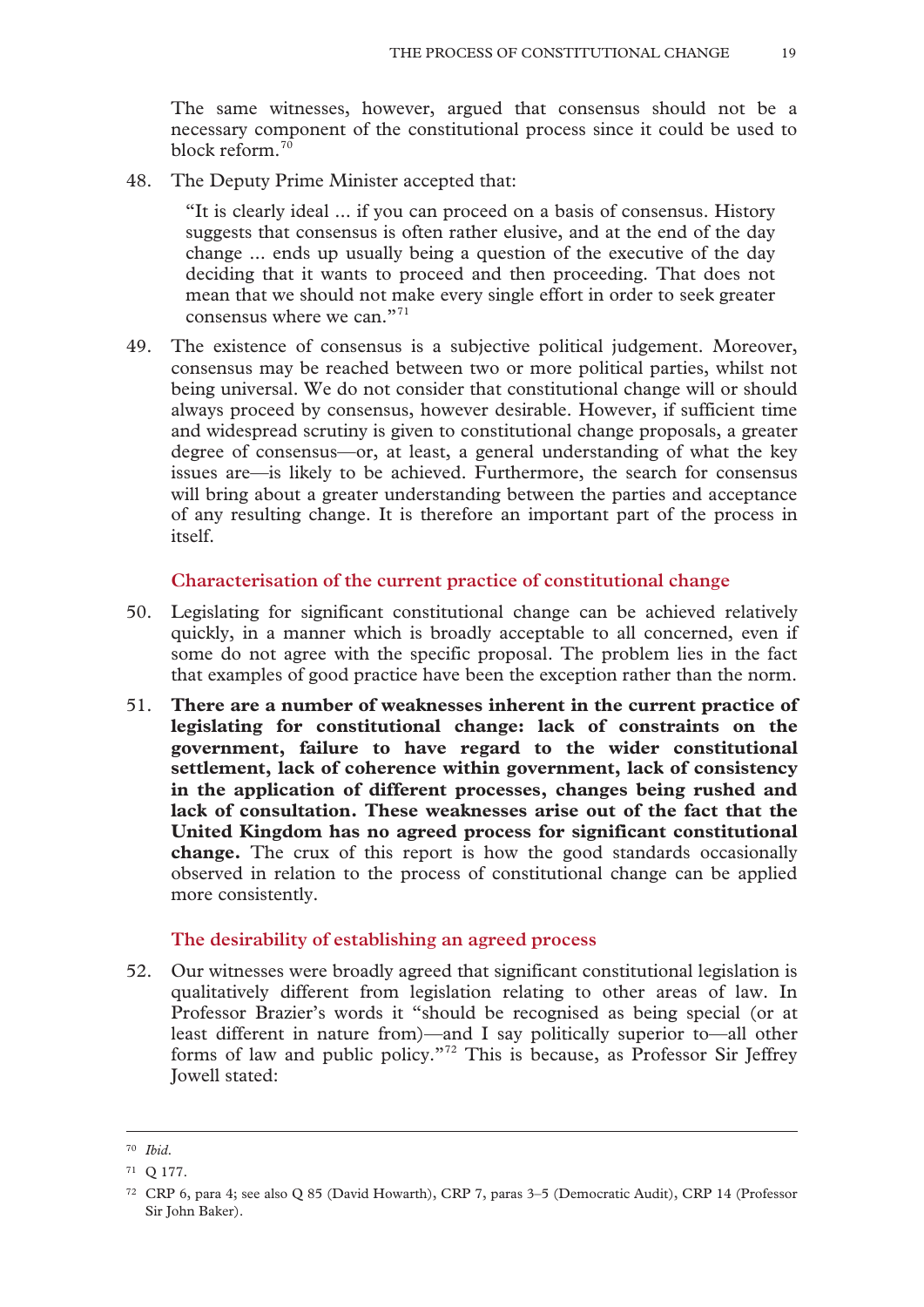"the constitution provides the rules of the game, the framework for all official decisions. If these decisions are to be accepted as legitimate, even though you may not agree with them, then the framework of decision-making must command respect and general acquiescence."<sup>[73](#page-19-0)</sup>

- 53. We agree that the distinct nature of constitutional change proposals means that there is a particular need for an agreed process to be applied.
- 54. Last October, the Deputy Prime Minister in evidence to this Committee argued that there had been:

"a loss of public faith in the way in which our political institutions reflect and express their views and articulate them in a representative democracy. What we are seeking to do, very simply, is to start trying to close that gap. That is why there is an emphasis in everything that we are proposing on greater accountability in the manner in which we conduct ourselves and the way in which politics is conducted, greater legitimacy in the political institutions that seek to represent people, and breaking up excessive concentrations of power and secrecy."[74](#page-19-1)

55. **We believe that a clear and consistent process for constitutional change is essential to achieving a realisation of the Government's aims as set out above.** We go on in the next chapter to set out our recommendations for such a process.

<span id="page-19-0"></span> <sup>73</sup> CRP 2, para 2.

<span id="page-19-1"></span><sup>74</sup> Constitution Committee, *The Government's Constitutional Reform Programme op. cit*., Q 53.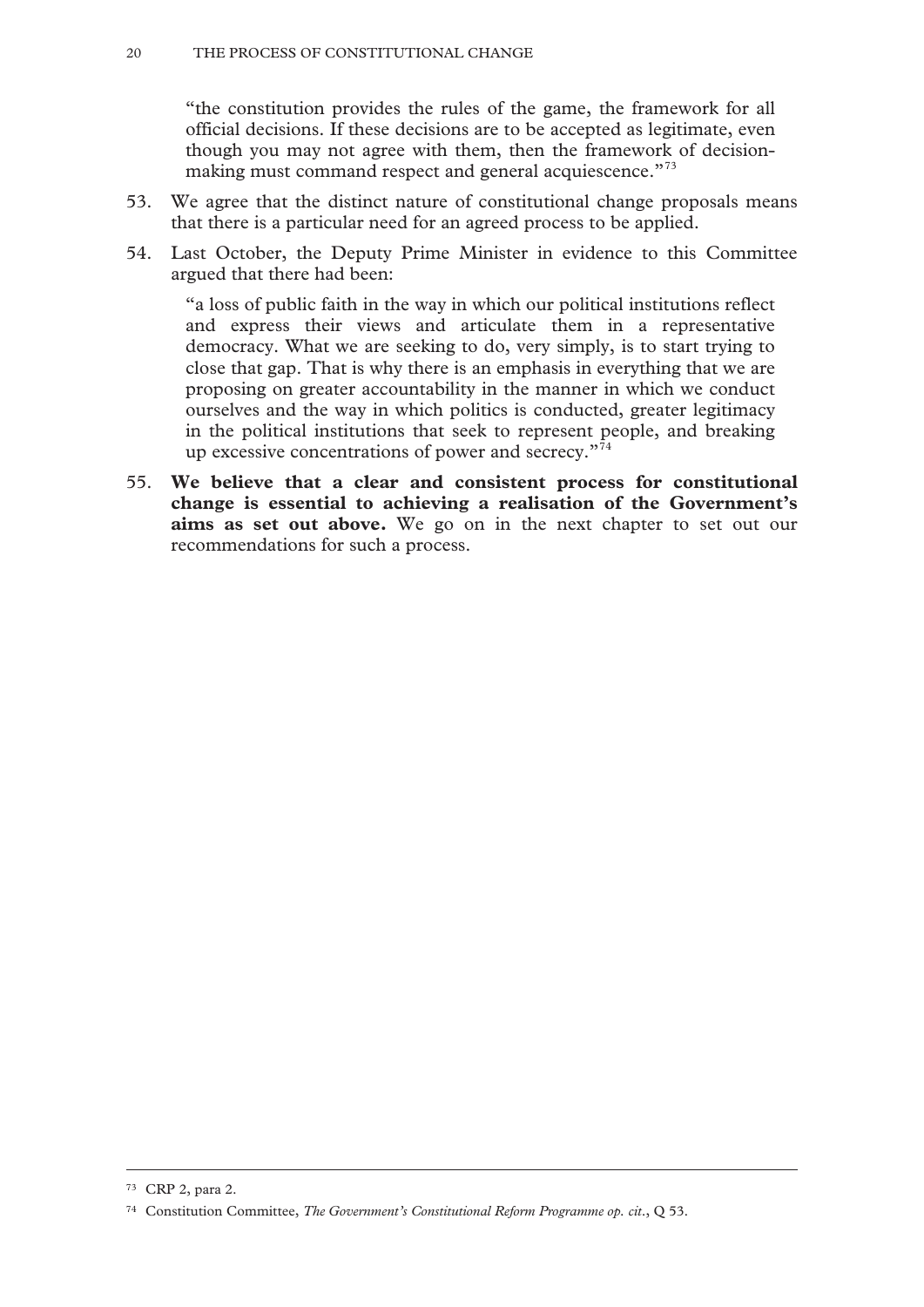# **CHAPTER 3: OUR RECOMMENDED PROCESS FOR CONSTITUTIONAL CHANGE**

#### **The balance between flexibility and rigidity**

56. Professor Flinders argued that:

"Distilled down to its simplest form, this inquiry is focused on the balance between constitutional flexibility and constitutional rigidity ... [This] constitutional balance ... may need to be shifted in favour of the latter through the insertion of more demanding procedural obstacles in the constitutional reform process."<sup>[75](#page-20-0)</sup>

We agree with this analysis. The question is the degree to which we should move towards a more rigid system.

- 57. A number of witnesses argued that we should recommend a new process which incorporated a more formal rigidity than is contained within the current constitutional settlement.
- 58. Some witnesses argued that the introduction of a codified written constitution would be the most effective way of introducing more rigidity to the process. Democratic Audit argued in favour of this, though they also acknowledged that this was "a long-term goal".<sup>[76](#page-20-1)</sup> Unlock Democracy were also supportive of a codified, written constitution, developed through "a wide-scale process of public discussion, debate and participation."<sup>[77](#page-20-2)</sup> Yet they were cautious of "starting to codify a process of constitutional change at a time when there is little in the way of consensus on what makes up our constitution."[78](#page-20-3) The Deputy Prime Minister informed us that he did "not anticipate any great initiative being undertaken on that front by this Government."<sup>[79](#page-20-4)</sup>
- 59. A codified constitution would likely require some form of super-majority before changes could be made to it. Even without a codified constitution it is possible to provide for specific procedural requirements within specific constitutional bills, including such measures as affirmative orders, sunrise and sunset clauses, and parliamentary super-majorities. Such requirements may be adopted on a case-by-case basis if Parliament so determines.
- 60. A number of witnesses made recommendations for a new independent body. David Howarth wanted "an official, representative constitutional convention" to draft a formal constitution.<sup>[80](#page-20-5)</sup> Professor Brazier argued for a standing Royal Commission on the Constitution that would receive from the government draft proposals or ideas for major constitutional changes, and subject them to scrutiny.<sup>[81](#page-20-6)</sup> Professor Wright called for "a democracy commission, set up for, say, 10 years with the prospect of permanence, to

- <span id="page-20-3"></span><sup>78</sup> Ibid., para 3.
- <span id="page-20-4"></span><sup>79</sup> Q 196.
- <span id="page-20-5"></span><sup>80</sup> CRP 3, para 19.

<span id="page-20-0"></span> <sup>75</sup> CRP 1, paras 1 and 14.

<span id="page-20-1"></span><sup>76</sup> CRP 7, para 1.

<span id="page-20-2"></span><sup>77</sup> CRP 13, para 2.

<span id="page-20-6"></span><sup>81</sup> CRP 6, paras 18–19.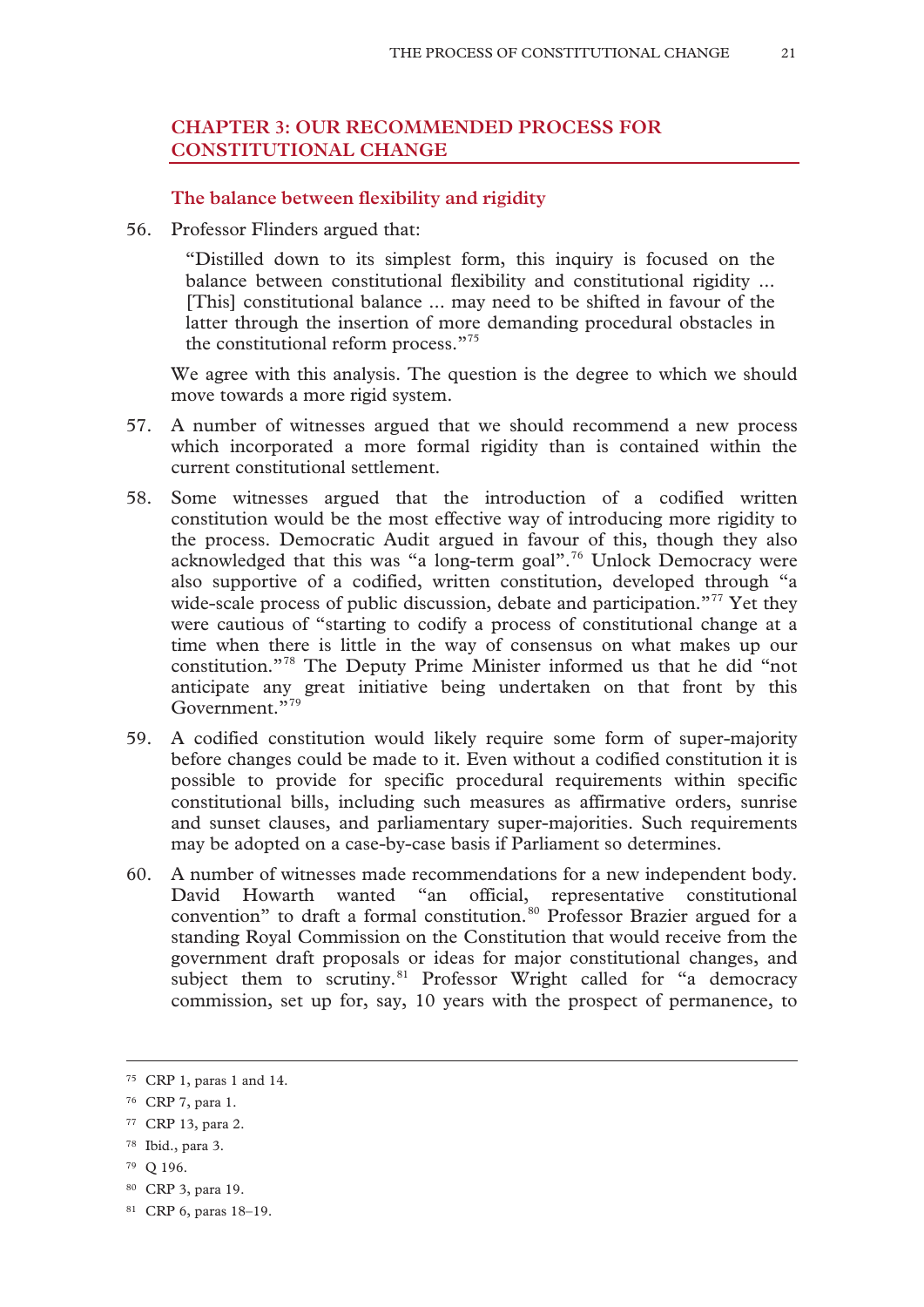keep our political system under continuing review."[82](#page-21-0) Richard Gordon QC argued that Parliament should set up an independent monitoring body to monitor the constitution.<sup>[83](#page-21-1)</sup>

- 61. Other witnesses argued that the way in which parliamentary committees scrutinise constitutional matters should be bolstered. Unlock Democracy proposed that a parliamentary select committee "should determine which process any constitutional reform proposal should go through."[84](#page-21-2) The Law Society of Scotland also advocated a Joint Committee on Constitutional Bills which would report to both Houses on its findings in relation to "constitutional law measures".<sup>[85](#page-21-3)</sup>
- 62. The role of the House of Lords as a "constitutional long-stop" has long been recognised. The Royal Commission on Lords Reform stated that "This is one of the classic functions of a second chamber and one the House of Lords has on occasion played in the past ... ensuring that changes are not made to the constitution without full and open debate and an awareness of the consequences."[86](#page-21-4) Recognition of the importance of that function was a central justification for the establishment of this Committee. Professor Feldman argued that the House "has a proper role in safeguarding the constitution by ensuring, so far as possible, that constitutional changes are not introduced for partisan reasons and that arguments advanced are generally applicable and not motivated by party advantage."<sup>[87](#page-21-5)</sup>
- 63. Some witnesses argued that the role of the House of Lords should be strengthened in this respect. Mark Ryan stated that the House should "be given a more formal role and responsibility in relation to scrutinising constitutional measures and this function should continue to form part of the constitutional remit of any fully reformed second chamber."<sup>[88](#page-21-6)</sup> Professor Sir John Baker considered that "the House of Lords veto should be restored."[89](#page-21-7)
- 64. Some witnesses proposed the adoption of a form of rulebook for constitutional change<sup>[90](#page-21-8)</sup> and it was suggested that this Committee could set out the measures to be adopted.[91](#page-21-9) Professor Sir Jeffrey Jowell argued that the appropriate processes are already in place but that they should be "regularised".<sup>[92](#page-21-10)</sup> The Deputy Prime Minister agreed in part with this analysis:

"It is not rocket science. We kind of know what works best when dealing with any area of public policy that is controversial, fundamental, and an issue of considerable public concern. That is not an exhaustive list, but the building blocks of that are proper, deliberative, collective discussion, first within government, public engagement and consultation where

<span id="page-21-0"></span> <sup>82</sup> Q 79.

<span id="page-21-1"></span><sup>83</sup> Q 7.

<span id="page-21-2"></span><sup>84</sup> CRP 13, para 13.

<span id="page-21-3"></span><sup>85</sup> CRP 17.

<span id="page-21-4"></span><sup>86</sup> A House for the Future: Royal Commission on the Reform of the House of Lords CM 4534 (2000) (the Wakeham Commission), para 5.4.

<span id="page-21-5"></span><sup>87</sup> CRP 10, para 72.

<span id="page-21-6"></span><sup>88</sup> CRP 4, para 12.

<span id="page-21-7"></span><sup>89</sup> CRP 14.

<span id="page-21-8"></span><sup>90</sup> Q 72 (Professor Sir Jeffrey Jowell), CRP 10, paras 73–75 (Professor Feldman).

<span id="page-21-9"></span><sup>&</sup>lt;sup>91</sup> Q 55 (Professor Sir Jeffrey Jowell); see also Q 78 (Professor Feldman).

<span id="page-21-10"></span><sup>&</sup>lt;sup>92</sup> Q 63; see also Q 63 (Professor Feldman).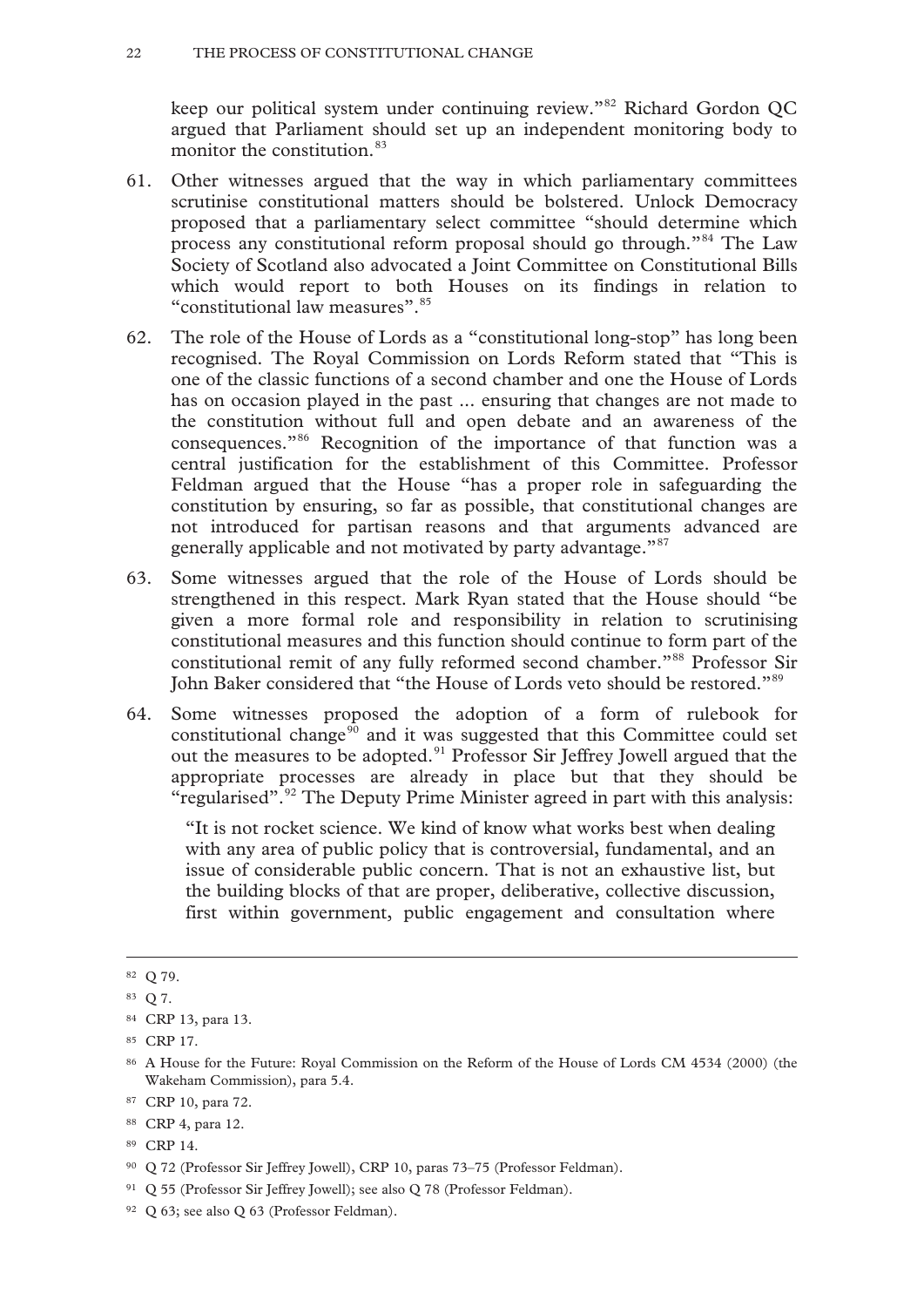appropriate and possible, proper pre-legislative scrutiny in this place, and proper legislative scrutiny of the bills that come forward ... Those are the big links in the chain. I strongly believe that that is what we should get right."<sup>[93](#page-22-0)</sup>

#### *Conclusion*

- 65. A constitutional development of the magnitude of the introduction of a codified written constitution should be considered only after a comprehensive examination of its implications has taken place. The Deputy Prime Minister has made it clear that this is not a priority for the present Government, and the arguments for and against go far beyond the scope of this inquiry. Similarly, the introduction of some form of constitutional commission would, we believe, be a step in the direction of a codified constitution and therefore is not appropriate for consideration at the present time.
- 66. Whilst we stress the important role played by the House of Lords in safeguarding the constitution against executive abuse, in the light of the recent White Paper on Lords Reform and the establishment of a Joint Committee on the draft Bill, this report is not the appropriate place for us to consider Lords powers or the conventions underpinning the relationship between the two Houses.
- 67. **We believe that the best way to proceed at the present time is to seek to strengthen the role that both Houses of Parliament and the existing parliamentary committees can play in relation to the process of constitutional change. This can best be done by ensuring that the government abide by what is currently accepted as best practice. We do not, however, accept that the government should continue to pick and choose which processes to apply to which proposals. We therefore recommend that a clear and consistent process be set down in a manner which retains flexibility whilst also holding the government to account for their decisions.**

#### **Our proposal for written ministerial statements**

- 68. We consider that it is helpful for Parliament, when scrutinising legislation, to have before it a full explanation of the process to which a bill has been subjected. The way in which such an explanation is prepared should be designed to focus the minds of ministers on the detailed questions of whether a bill has been properly prepared prior to its introduction into Parliament. This is particularly important when dealing with bills providing for significant constitutional change. As Richard Gordon QC argued: "There has to be some dynamic that falls short of coercion but which is a trigger for action."<sup>[94](#page-22-1)</sup>
- 69. Our 2009 report, *Fast-track Legislation: Constitutional Implications and Safeguards*, which expressed concern at the *ad hoc* way in which governments had previously made the case for the fast-tracking of legislation,<sup>[95](#page-22-2)</sup> recommended that, for each fast-tracked government bill, the minister responsible for the bill should be required to make an oral statement to the

<span id="page-22-0"></span> <sup>93</sup> Q 202.

<span id="page-22-1"></span><sup>94</sup> Q 30.

<span id="page-22-2"></span><sup>95</sup> Constitution Committee, 15th Report (2008–2009) (HL Paper 116), para 184.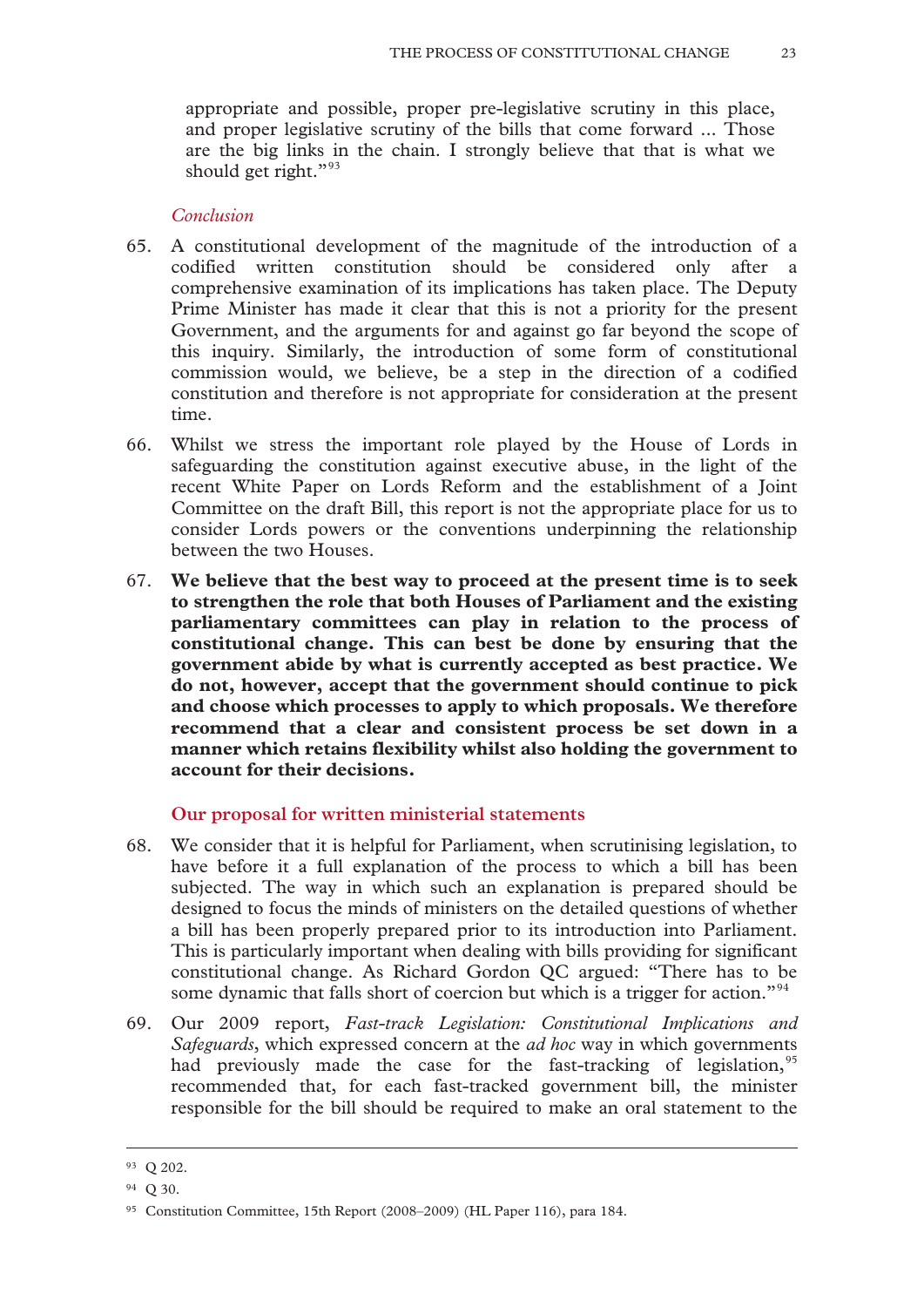House of Lords outlining the case for fast-tracking, accompanied by a written memorandum to be included in the explanatory notes. [96](#page-23-0) The then Government agreed to this $97$  and the current Government has continued the practice.<sup>[98](#page-23-2)</sup>

70. Upon reflection, since explanatory notes are prepared only by the relevant department and not signed by a particular minister, we are concerned that the detailed information contained within them might not be given sufficient consideration by ministers. We note that under section 19 of the Human Rights Act 1998, the minister in charge of a bill in either House of Parliament:

"must make a statement to the effect that in his view the provisions of the Bill are compatible with the Convention rights (a 'statement of compatibility') or make a statement to the effect that although he is unable to make a statement of compatibility the government nevertheless wishes the House to proceed with the Bill."

The introduction of these statements has focused ministers' minds on the question of compatibility and has brought about a cultural change in Whitehall. Although it would not be possible to give a one-line statement which would cover all questions of process, we consider that ministers should personally attest to the government's view as to whether a bill provides for significant constitutional change and, if it does, to then set out the process leading to that bill's introduction. This can best be achieved through the use of written ministerial statements which must be signed by a minister but which would allow for more detailed discussion than a one-line statement. Where the government do not consider that a bill provides for significant constitutional change, it would be necessary under our proposals for this to be stated explicitly.

- 71. **We recommend that when a government bill is introduced into either House of Parliament, the minister responsible for the bill in that House make a written ministerial statement. The minister responsible for the bill when introduced into the second House should also make a written ministerial statement. For ease of reference, a copy of each statement should be included in the relevant explanatory notes.**
- 72. **Both statements should set out whether, in each minister's view, the bill provides for significant constitutional change and, if so:**
	- **what is the impact of the proposals upon the existing constitutional arrangements;**
	- **whether and, if so, how the government engaged with the public in the initial development of the policy proposals and what was the outcome of that public engagement;**

<span id="page-23-0"></span> <sup>96</sup> *Ibid*., para 185.

<span id="page-23-1"></span><sup>97</sup> Constitution Committee, 2nd Report (2009–2010): *Government Response to Fast-track Legislation: Constitutional Implications and Safeguards* (HL Paper 11), Appendix. See also HL Deb 10 November 2009 col 748 (Baroness Royall of Blaisdon, Leader of the House); HL Deb 7 January 2010 cols 2008–2009 (statement by Lord Davies of Oldham on first reading of the Video Recordings Bill).

<span id="page-23-2"></span><sup>98</sup> See, for example, the explanatory notes to the Loans to Ireland Bill 2010–2011 and to the Police (Detention and Bail) Bill 2010–2012 (see Constitution Committee, 16th Report (2010–2012): *Police (Detention and Bail) Bill* (HL Paper 178), para 5).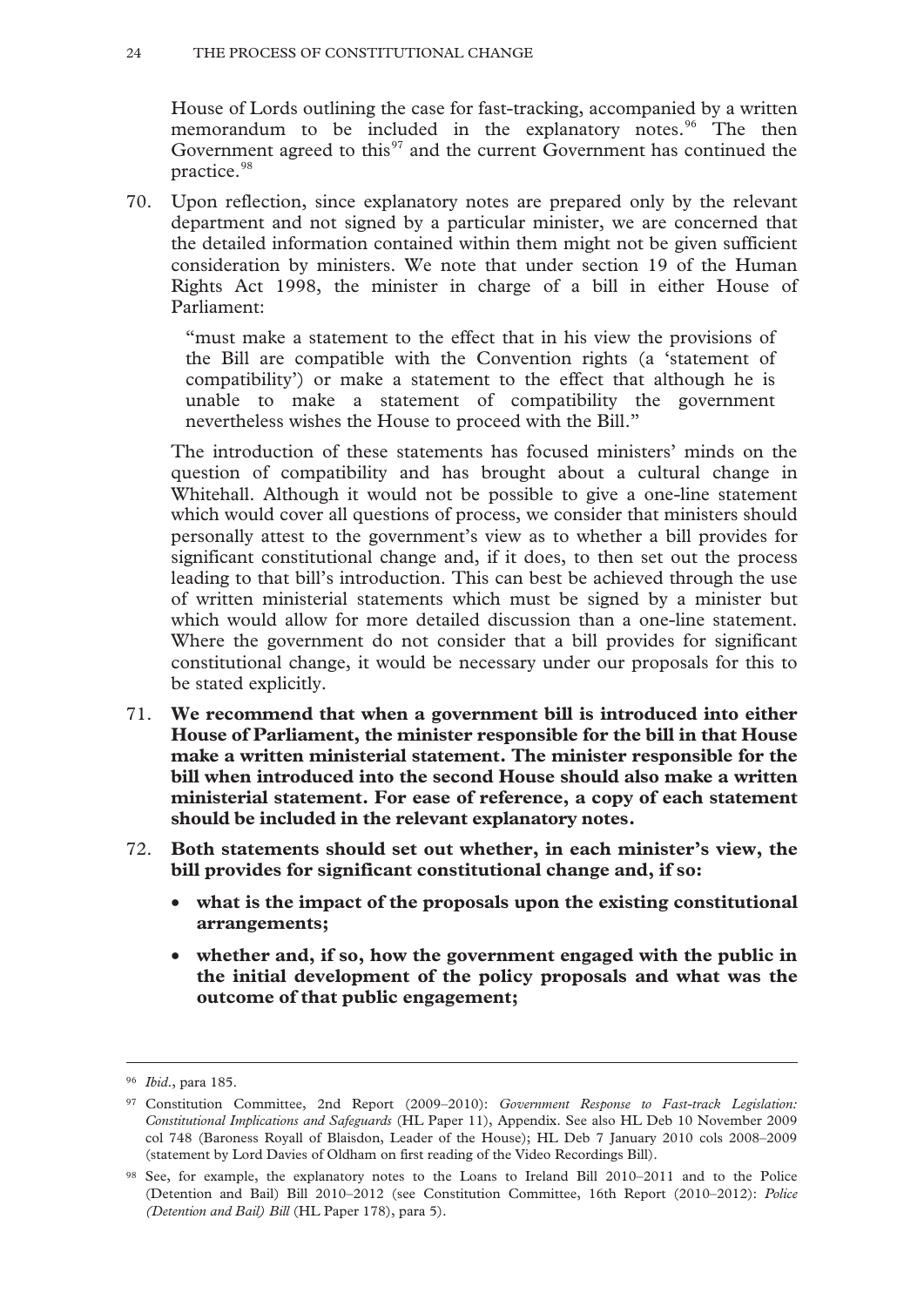- **in what way were the detailed policies contained in the bill subjected to rigorous scrutiny in the Cabinet committee system;**
- **whether a green paper was published, what consultation took place on the proposals, including with the devolved institutions, and the extent to which the government agree or disagree with the responses given;**
- **whether a white paper was published and whether pre-legislative scrutiny was undertaken and the extent to which the government agree or disagree with the outcome of that process;**
- **what is the justification for any referendum held, or to be held, on the proposals; and**
- **when and how the legislation, if passed, will be subject to postlegislative scrutiny.**
- 73. In preparing this written statement, each minister should take account of our discussion of these processes below. We place greater emphasis on some processes than on others. However, **we stress that this is intended to be a comprehensive package from which the government should depart only in exceptional circumstances and where there are clearly justifiable reasons for so doing. Where the government have not undertaken one or more specific parts of the recommended process, each minister should set out the reasons in their written statement.**
- 74. **We reserve our right to disagree with the government's assessment, both as to whether a bill provides for significant constitutional change and as to whether the bill has been subjected to the proper process.** We note that during the scrutiny of a bill, Members of each House of Parliament may also disagree with the Government's assessment.

#### *Public engagement*

- 75. The following discussion focuses on public engagement at an early stage in the policy-making process. Forms of public engagement need not necessarily be initiated or managed by the government. We discuss public consultation which may take place at a later stage in the process below. We also discuss referendums in a separate section since these may be used at both an early or end stage of the process. It should be noted that many of the arguments we cite in favour of public engagement apply equally to other public processes.
- 76. One example of public engagement mentioned in positive terms by a number of our witnesses was the Canadian Province of British Columbia Citizen's Assembly set up in 2004 to determine which type of electoral system should be put to the people in a referendum.<sup>[99](#page-24-0)</sup> However, there are a large number of different models which may be used, and the extent to which particular public engagement models should be adopted is disputed.
- 77. Professor Smith argued in favour of public engagement on the following grounds:

"If you are trying to change the constitution, then engaging citizens and involving them in a very strong sense is extremely important because you

<span id="page-24-0"></span> <sup>99</sup> QQ 117, 126 (Professor Flinders), Q 125 (Dr Kelso), QQ 137–138, 163 (Professor Smith), Q 165 (Professor Coleman), CRP 7, para 24 (Democratic Audit), CRP 8 (Dr Kelso).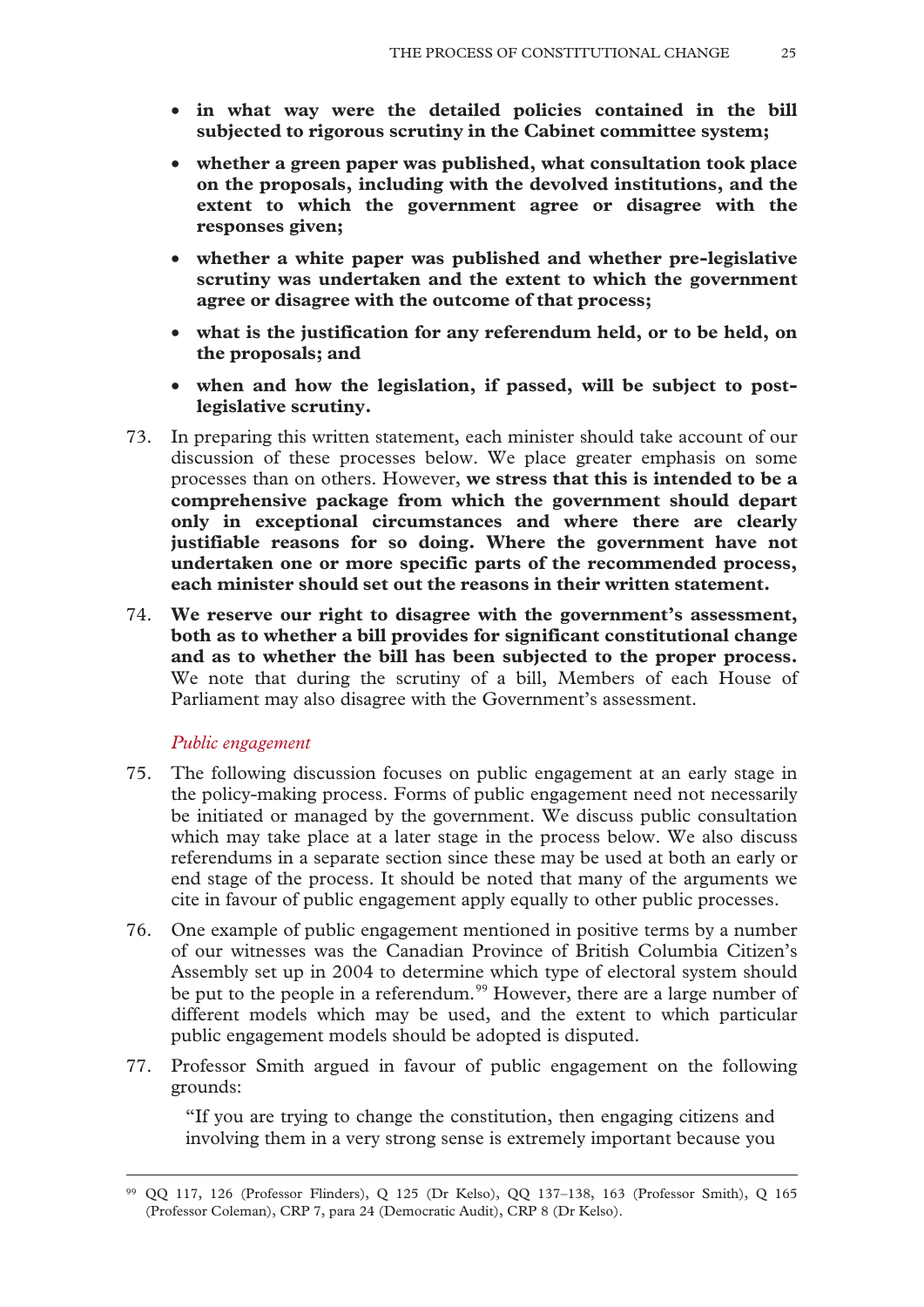are changing the division of power between the ruled and the rulers. Leaving that just to politicians—who, I am afraid to say, we know have their own self-interests—is problematic given that the people who legitimate a democratic system are the citizens themselves. If you are going to change the balance of power in any way, they have a right to be involved in that process."<sup>[100](#page-25-0)</sup>

- 78. The Deputy Prime Minister accepted the desirability of public engagement "as long as we do not unduly delay the overall timetable that we are seeking to meet".[101](#page-25-1) Professor Coleman, on the other hand, considered that a requirement to engage with the public "would change the way [the government] thought and stop them rushing into decisions ... [therefore] we would have more informed policy."<sup>[102](#page-25-2)</sup>
- 79. Dr Kelso suggested that: "There is certainly no way you are going to have a [substantial] process ... for absolutely every constitutional issue that comes about. But for some of the very big issues I think it may well be a worthwhile model to think about in the future."<sup>[103](#page-25-3)</sup> Professor Coleman argued that any new process should not be a one-off experiment but be allowed to develop as lessons were learned.[104](#page-25-4) However, a number of witnesses, including the Deputy Prime Minister, argued that there was no one model appropriate to every constitutional change proposal.<sup>[105](#page-25-5)</sup>
- 80. **We agree that public engagement during the policy-making process is a desirable element of the constitutional change process but that there is no one model which should be adopted for all proposed changes. Nor is public engagement at this stage of the process always a necessary requirement. However, if not undertaken, the government should be able to justify their decision not to conduct a public engagement exercise. If a public engagement exercise has been conducted, whether by the government or otherwise, each minister should set out in their written statement what account the government have taken of the results of that exercise in formulating their policies.**

#### *Cabinet committees*

81. This Committee has previously stressed the importance of the Cabinet government model. Our report last year on *The Cabinet Office and the Centre of Government* affirmed "our belief in the importance of Cabinet government, which plays an essential role in upholding the principle of collective ministerial responsibility."[106](#page-25-6) We particularly highlighted the value of the Cabinet committee system, which, we asserted, "remains an essential part of the UK's government structure, as part of the system of collective ministerial responsibility."[107](#page-25-7) This is particularly so with regard to proposals for constitutional change.

<span id="page-25-0"></span> <sup>100</sup> Q 135.

<span id="page-25-1"></span><sup>101</sup> Q 216.

<span id="page-25-2"></span><sup>102</sup> Q 165.

<span id="page-25-3"></span><sup>103</sup> Q 125; see also Q 210 (Deputy Prime Minister).

<span id="page-25-4"></span><sup>104</sup> Q 163.

<span id="page-25-5"></span><sup>105</sup> Q 210 (Deputy Prime Minister); see also CRP 6, para 6c (Professor Bochel *et al*), CRP 13, para 4 (Unlock Democracy).

<span id="page-25-6"></span><sup>106</sup> Constitution Committee, *op*. *cit*., para 128.

<span id="page-25-7"></span><sup>107</sup> *Ibid*., para 137.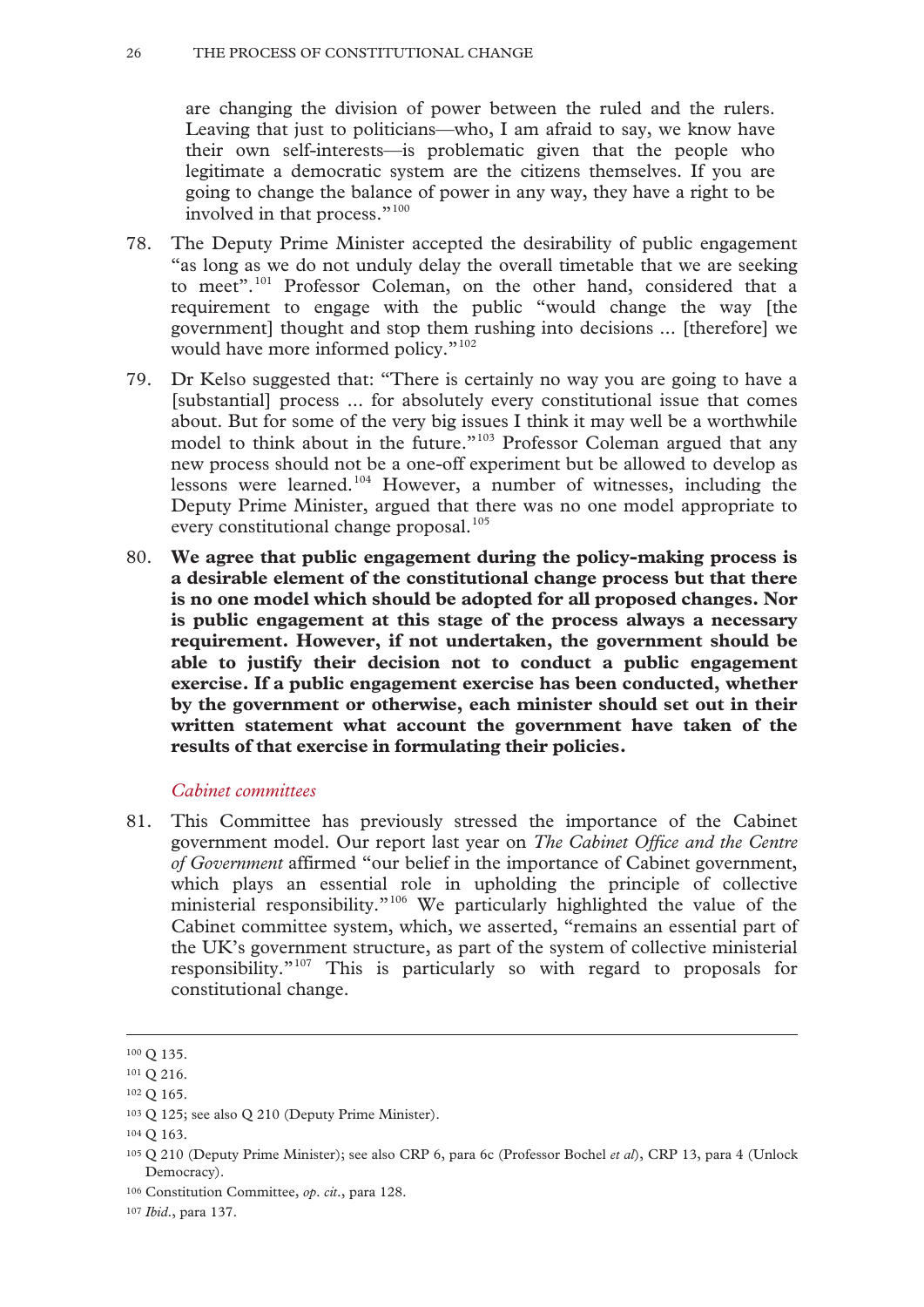- 82. We note that in relation to the process leading to the Scotland Act 1998, the Devolution to Scotland, Wales and the English Regions Cabinet Committee held 15 meetings over 11 weeks, considering 39 papers on such issues as legislative competence, the sovereignty of the UK Parliament, dispute resolution mechanisms, the West Lothian Question, the role of the devolved administrations in relation to the European Union, the proposed tax-varying power and budgetary issues.<sup>[108](#page-26-0)</sup>
- 83. It is not clear whether the Cabinet system continues to subject constitutional change proposals to the same degree of scrutiny, although we note that an ongoing academic study of the Coalition Government has found that:

"Cabinet and its committees have been greatly revived under the new government. Cabinet committees now meet, which under the last government never met. They are used as a forum for strategic and general policy discussions, as well as resolving the frequent differences which arise between Whitehall departments when addressing difficult policy problems."<sup>[109](#page-26-1)</sup>

- 84. The Deputy Prime Minister told us that the Cabinet's Home Affairs Committee, which he chairs and which has responsibility for the present Government's programme of political and constitutional reform, holds regular meetings, although their frequency "slightly depends on the business of government ... the rhythm might be once a week, or once every couple of weeks". $^{110}$  $^{110}$  $^{110}$
- 85. **We reaffirm our belief both in the importance of Cabinet government and in the essential role that the Cabinet committee system plays as part of the system of collective ministerial responsibility. These mechanisms are particularly important in relation to proposals for significant constitutional change. The government should ensure that proposals for significant constitutional change continue to be subject to rigorous internal government scrutiny in the Cabinet and its committees.**

#### *Publication of green papers and consultation*

- 86. In this report we use the term consultation to refer to the opportunity for all members of the public, along with the devolved institutions, experts and affected parties, to react to initial proposals made by the government and to comment on and seek to improve those proposals. Significant constitutional change proposals should be contained within a green paper which sets out the framework for the ensuing consultation process. In practice we recognise that the majority of responses made will be by experts and those with a specific interest in the subject matter.
- 87. The government Code of Practice on Consultation<sup>[111](#page-26-3)</sup> sets out seven consultation criteria, including:
	- Formal consultation should take place at a stage when there is scope to influence the policy outcome.

<span id="page-26-0"></span> <sup>108</sup> Derry Irvine, *A Skilful Advocate* in Wendy Alexander (ed.), Donald Dewar: *Scotland's first First Minister* (2005), pp 125–9.

<span id="page-26-1"></span><sup>109</sup> *Inside Story: How Coalition Government Works*, *op. cit.*

<span id="page-26-2"></span><sup>110</sup> QQ 182–5.

<span id="page-26-3"></span><sup>111</sup> http://www.bis.gov.uk/files/file47158.pdf (July 2008).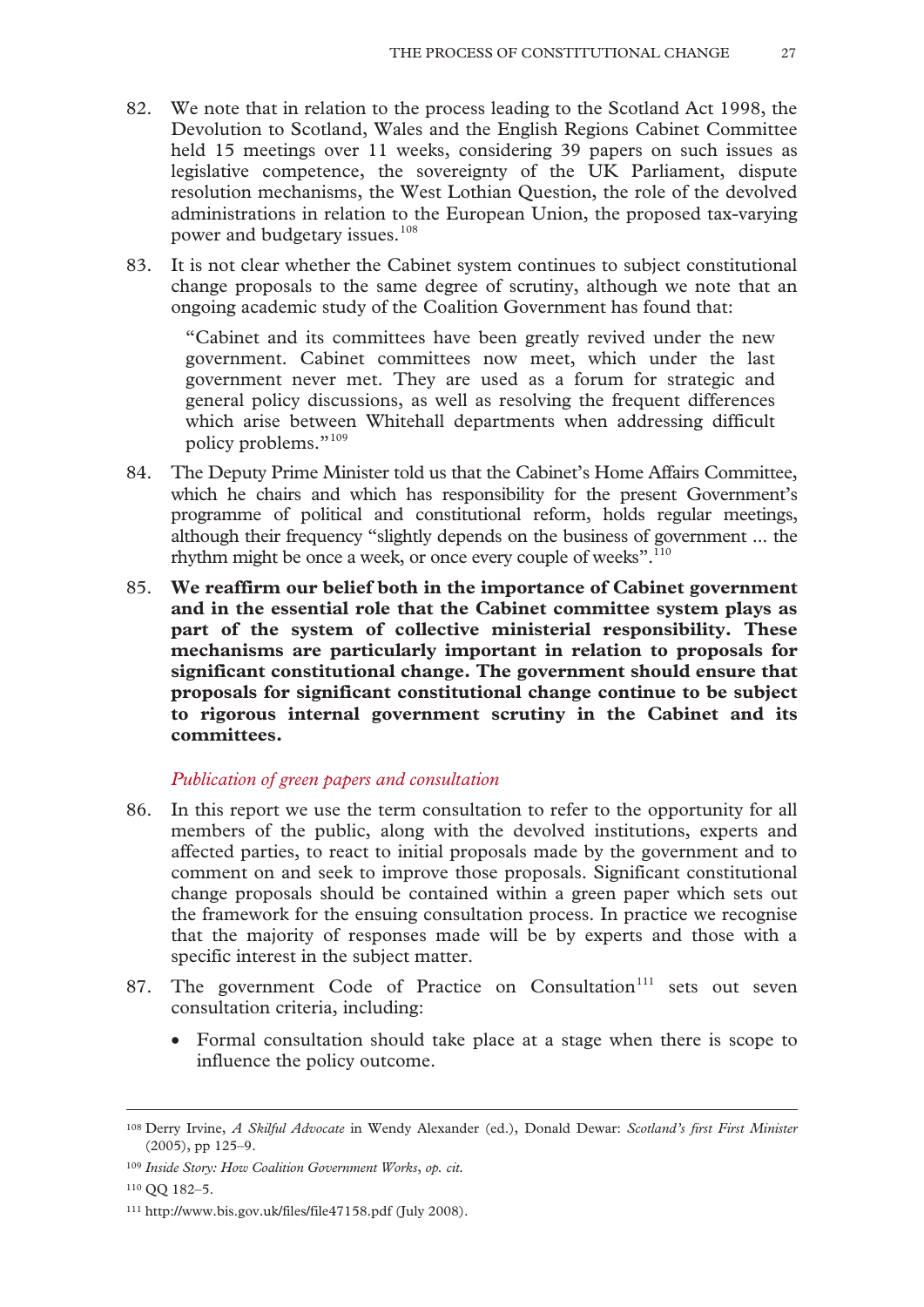- Consultations should normally last for at least 12 weeks with consideration given to longer timescales where feasible and sensible.
- Consultation documents should be clear about the consultation process, what is being proposed, the scope to influence and the expected costs and benefits of the proposals.
- Consultation exercises should be designed to be accessible to, and clearly targeted at, those people the exercise is intended to reach.
- Consultation responses should be analysed carefully and clear feedback should be provided to participants following the consultation.
- 88. We regard these criteria as minimum requirements in relation to proposals for significant constitutional change. The increased use and availability of online resources over the last decade can be used to make public consultations accessible to all those who wish to comment, but efforts still need to be made by governments to ensure that those affected by proposed changes are aware of the proposals. All citizens may be affected by significant constitutional change so particular care needs to be taken in promoting consultation exercises.
- 89. The Deputy Prime Minister told us that "my experience is that as long as the collective decision-making machinery of government is functioning effectively, transparently and deliberately, that is a good guarantee of proper scrutiny and deliberate consideration."<sup>[112](#page-27-0)</sup> We take the view that more is required.
- 90. **The nature of a significant constitutional change is that its impact will outlast whichever government initiated it. Whilst internal government processes are clearly important, the process of significant constitutional change is too important to be left solely to the government. Thus, in relation to any proposal for significant constitutional change, the government should initially set out their proposals in a green paper. The government should in each relevant case consult the devolved institutions. Ministers should consider the responses received and either change their proposals accordingly or explain in the written ministerial statement why they have chosen not to do so.**

# *White papers and pre-legislative scrutiny*

91. Most of our witnesses agreed that it was desirable that constitutional change proposals be included in a white paper and, in the form of a draft bill, be subjected to pre-legislative scrutiny.<sup>[113](#page-27-1)</sup> We examined the benefits of prelegislative scrutiny in our 2004 report, *Parliament and the Legislative Process*, [114](#page-27-2) noting that the process was of value to parliamentarians by "enhancing the capacity of Parliament to influence legislation at a formative stage", to interested bodies and individuals "as they have the opportunity to contribute

<span id="page-27-0"></span> $112 \Omega$  190.

<span id="page-27-1"></span><sup>113</sup> CRP 4, paras 5, 13 (Mark Ryan), CRP 5, para 8c (Professor Bochel *et al*), CRP 7, paras 41–42, 48 (Democratic Audit), CRP 9 (Law Society of Scotland), CRP 10, para 62 (Professor Feldman), CRP 15, para 13 (Richard Gordon QC), CRP 17 (Law Society of England and Wales).

<span id="page-27-2"></span><sup>114</sup> Constitution Committee, 14th Report (2003–2004) (HL Paper 173). This Committee also publishes sessional reports on the pre-legislative scrutiny which has been undertaken during the previous parliamentary session.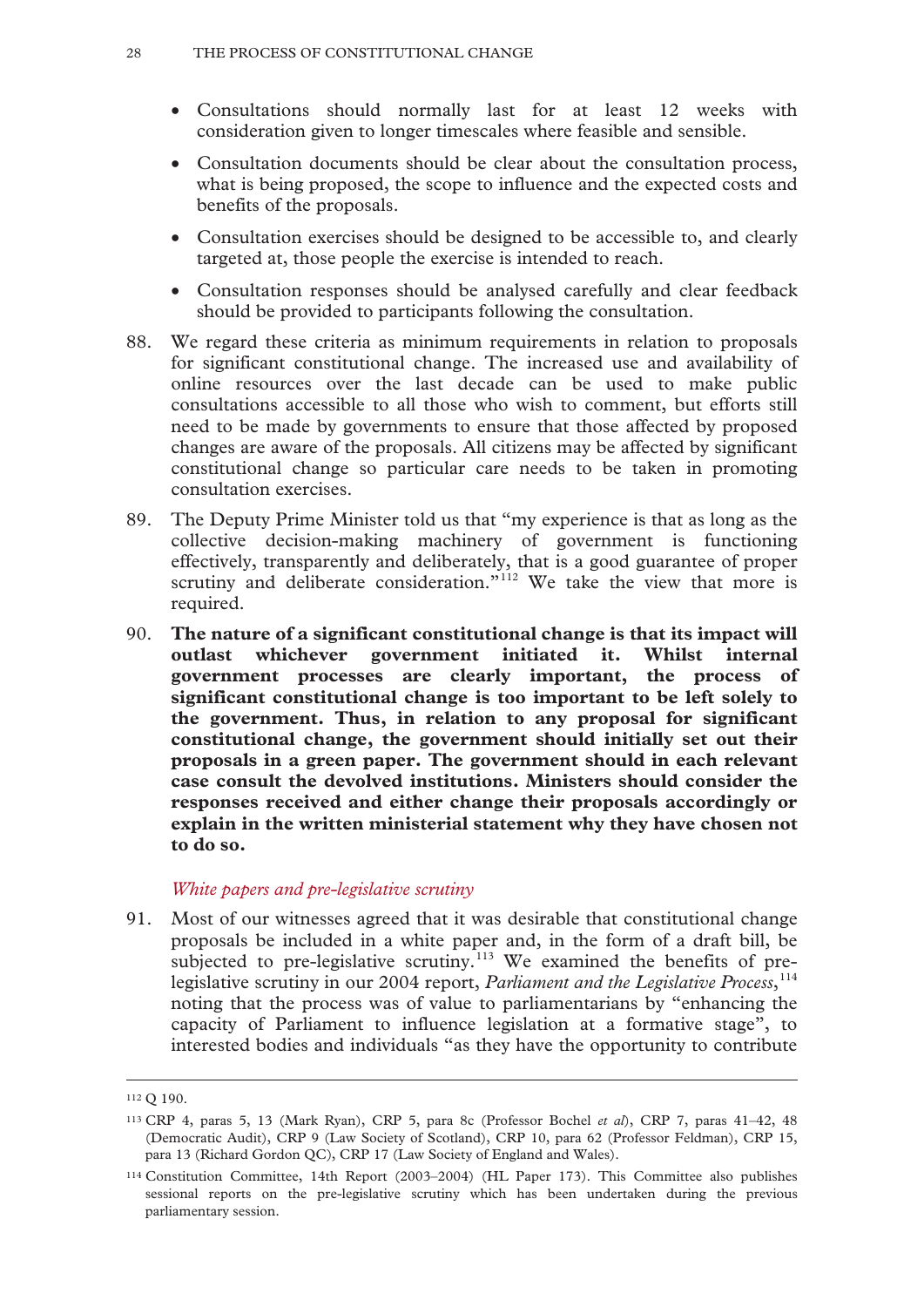to the committee's deliberations", to the government since "it should lead to better legislation and, potentially save some time during the later legislative stages of the bills<sup>"[115](#page-28-0)</sup> and to ministers who would subsequently find it easier to persuade officials of necessary changes.<sup>[116](#page-28-1)</sup> These advantages, borne out by academic study, $117$  are of particular relevance to significant constitutional legislation.

92. Our 2004 report concluded that:

"the Government should move from deciding which bills should be published in draft each session to deciding which bills should *not* be published in draft. Where the decision is taken not to publish a bill in draft, then the reasons should appear in the Explanatory notes to the  $\text{bill.}$ "<sup>[118](#page-28-3)</sup>

The then Government, in their response to that report, disagreed that the reasons for not conducting pre-legislative scrutiny should appear in the explanatory notes on the ground that:

"In the case of emergency legislation the reasons for not publishing a bill in draft will be self-evident. In other cases, the reasons may include pressure of time, demands of Parliamentary Counsel, the priority of other bills. On that basis, any explanation in the notes would be likely to be formulaic and would not add to the transparency of decision-making."<sup>[119](#page-28-4)</sup>

- 93. We do not accept this argument. Whilst the reasons for not publishing a bill in draft are likely to be clear in some cases, this does not prevent those reasons being briefly set out in a written ministerial statement. In other cases, the government have a duty to Parliament to set out their priorities clearly without resorting to formulaic assertions of the difficulties of scheduling parliamentary business. This is particularly so in relation to significant constitutional bills which require full parliamentary scrutiny and a consistent process notwithstanding other pressures on the parliamentary timetable.
- 94. We note that the recent report of the Leader's Group on Working Practices agreed with this Committee that pre-legislative scrutiny should be the norm, rather than the exception and concluded that:

"We recommend that there should be a presumption that bills embodying important changes of policy (particularly constitutional bills) should be subject to pre-legislative scrutiny. Where such bills have not previously been the subject of wide consultation, by means of green and white papers, this presumption should be a requirement. If the

<span id="page-28-0"></span> <sup>115</sup> On this specific point, see the analysis of Jennifer Smookler who concluded that pre-legislative scrutiny could make the ensuing parliamentary scrutiny of a bill more difficult for the government since it "may cause a bill to be challenged on a greater number of issues precisely because of the level of knowledge gained." *Making a difference? The Effectiveness of Pre-Legislative Scrutiny*, Parliamentary Affairs vol 59(3) [2006] p 533.

<span id="page-28-1"></span><sup>116</sup> Constitution Committee, *op*. *cit*., paras 24–26.

<span id="page-28-2"></span><sup>117</sup> Jennifer Smookler concluded that: "the process appears to punch well above its weight ... [and] is consistent in achieving some substantive changes either at pre-legislative or legislative stages."*Making a difference? The Effectiveness of Pre-Legislative Scrutiny*, *op*. *cit*.

<span id="page-28-3"></span><sup>118</sup> Constitution Committee, *Parliament and the Legislative Process, op. cit*., para 34.

<span id="page-28-4"></span><sup>119</sup> Constitution Committee, 6th Report (2004–2005): *Parliament and the Legislative Process: the Government's Response* (HL Paper 114), Appendix, para 5.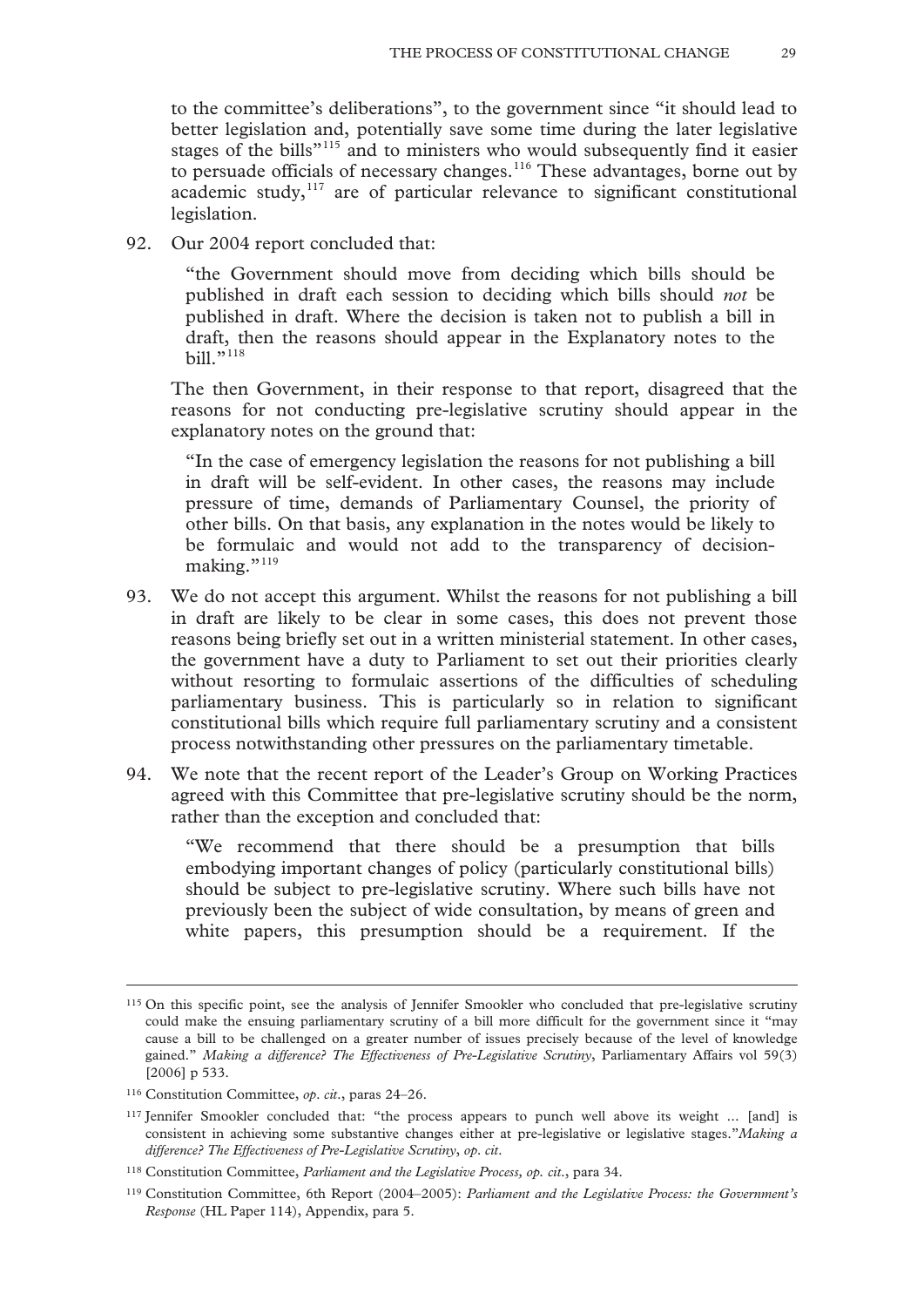Government does not publish a bill in draft, it should formally explain and justify its approach to the House."<sup>[120](#page-29-0)</sup>

This recommendation was widely welcomed by Members of the House of Lords during their debate on the Leader's Group report.<sup>[121](#page-29-1)</sup>

95. Whilst this report is limited to the consideration of constitutional change, **we agree with the Leader's Group and continue to believe that significant constitutional legislation should be subject to pre-legislative scrutiny. This requirement should be departed from only in exceptional circumstances; if the government do not publish a bill in draft, each minister should formally explain and justify that approach to Parliament in their written statement.**

#### *The legislative process*

- 96. This Committee has previously examined the legislative process in some detail, $122$  as well as specifically considering the case for fast-tracking legislation<sup>[123](#page-29-3)</sup> (which may, in certain circumstances such as previously enacted bills relating to Northern Ireland, be justifiable in relation to constitutional legislation). We also note that changes have been made to certain House of Commons procedures in recent years, notably the introduction of programme motions,<sup>[124](#page-29-4)</sup> and that further recommendations for change were made by the Wright Committee during the last Parliament.<sup>[125](#page-29-5)</sup> Procedures and working practices in the House of Lords have recently been given careful consideration by the Leader's Group on Working Practices which made a number of wide-ranging recommendations relating to the legislative process which have been widely welcomed in the House.<sup>[126](#page-29-6)</sup> These procedures and practices apply to all legislation, without distinction. We do not, therefore, consider this report to be the appropriate place to re-examine the overall legislative process. However, whatever the House decides relating to the Leader's Group proposals, we believe that additional care should be taken with bills providing for significant constitutional change.
- 97. There is one particular aspect of the legislative process which we believe is particularly unsuited to significant constitutional legislation. The Constitutional Reform and Governance Bill 2010 was subject to the wash-up<sup>[127](#page-29-7)</sup> at the end of the last Parliament, reaching the House of Lords only a month before the expected date of dissolution. This Committee was highly

<span id="page-29-0"></span> <sup>120</sup> Leader's Group on Working Practices, Report, *op*. *cit*., para 84.

<span id="page-29-1"></span><sup>121</sup> HL Deb 27 June 2010 cols 1551–1628, see in particular col 1624 (Leader of the House, Lord Strathclyde).

<span id="page-29-2"></span><sup>122</sup> Constitution Committee, *Parliament and the Legislative Process, op. cit.*; Constitution Committee, 6th Report (2004–05): *Parliament and the Legislative Process: The Government's Response* (HL Paper 114)

<span id="page-29-3"></span><sup>123</sup> Constitution Committee, *Fast-track Legislation: Constitutional Implications and Safeguards, op. cit.*; Constitution Committee, *Government Response to Fast-track Legislation: Constitutional Implications and Safeguards op. cit.* 

<span id="page-29-4"></span><sup>124</sup> See House of Commons Library Standard Note, *Modernisation: Programming of Legislation* (2008) SN/PC/00569.

<span id="page-29-5"></span><sup>125</sup> House of Commons Reform Committee, 1st Report (2008–2009): *Rebuilding the House* (HC Paper 1117).

<span id="page-29-6"></span><sup>126</sup> Leader's Group on Working Practices, Report, *op*. *cit*., paras 70–156; HL Deb 27 June 2010 cols 1551– 1628.

<span id="page-29-7"></span><sup>&</sup>lt;sup>127</sup> The wash-up is the process whereby agreements are made between the Government and the Opposition as to which (parts of) Bills should be passed in the final few weeks before the end of a session or Parliament. See Ruth Fox and Matt Korris *Making Better Law: Reform of the Legislative Process from Policy to Act* (2010), p 41; *Wash-up 2010* House of Commons Library Research Paper 11/18 (11 February 2011), pp 11–14.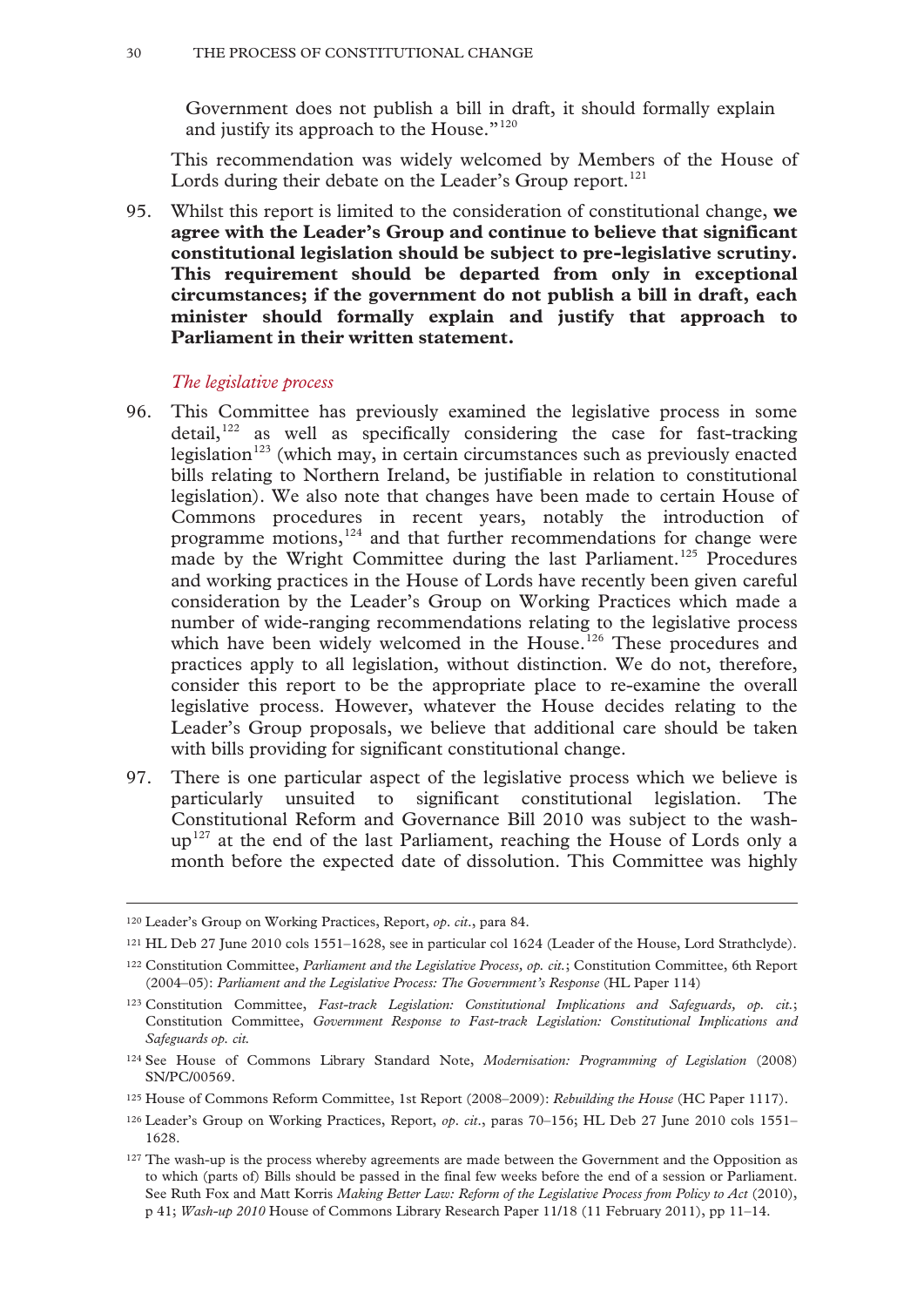critical of the lack of time for parliamentary scrutiny, particularly in the House of Lords, that was thus afforded to the Bill.<sup>[128](#page-30-0)</sup> We also criticised the fact that significant new provisions were added late in the legislative process<sup>[129](#page-30-1)</sup> and that constitutionally significant amendments had not been considered in the Commons.<sup>[130](#page-30-2)</sup> We considered it to be:

"extraordinary that it could be contemplated that matters of such fundamental constitutional importance as, for example, placing the civil service on a statutory footing should be agreed in the 'wash-up' and be denied the full parliamentary deliberation which they deserve."<sup>[131](#page-30-3)</sup>

This example demonstrates that care should be taken to ensure that a good level of parliamentary scrutiny is afforded to such legislation.

- 98. Whilst significant constitutional legislation may not require the use of special parliamentary procedures, we note that the committee stages of bills of "firstclass constitutional importance" are by convention taken on the floor of the House of Commons whereas other bills are, on the whole, sent to a public bill committee.<sup>[132](#page-30-4)</sup> There is thus a precedent for applying the existing parliamentary procedures differently to constitutional bills. Such bills should be afforded the best parliamentary scrutiny available (including pre- and post-legislative scrutiny). This can be done without devising any new procedures.
- 99. **We concluded earlier in this report that it is not possible to provide a watertight definition of significant constitutional legislation.[133](#page-30-5) We stress the importance of proper parliamentary scrutiny of all bills, but we do not recommend that any new parliamentary procedures such as super-majorities should apply to significant constitutional bills. However, parliamentary scrutiny of such bills should not be rushed unless there are justifiable reasons for fast-tracking them, and, in particular, the government should not seek to pass significant constitutional legislation during the wash-up.**

#### *Referendums*

- 100. Legislation may require a referendum prior to the implementation of a constitutional change. It is possible for a referendum to be either pre- or post-legislative; a further distinction should also be drawn between mandatory and advisory referendums. Our witnesses distinguished between referendums as being part of the process of approving a constitutional change and other public engagement exercises which enable the public to determine the package on offer. $134$
- 101. This Committee recently examined the use of referendums in the United Kingdom and concluded that whilst there were "significant drawbacks" to

<span id="page-30-0"></span> <sup>128</sup> Constitution Committee, *Constitutional Reform and Governance Bill op*. *cit*., paras 40, 45–46; see also CRP 10, para 59 (Professor Feldman).

<span id="page-30-1"></span><sup>129</sup> *Ibid*., para 4.

<span id="page-30-2"></span><sup>130</sup> *Ibid*., para 39.

<span id="page-30-3"></span><sup>131</sup> *Ibid*., paras 5, 40, 45–47.

<span id="page-30-4"></span><sup>132</sup> Erskine May, *Parliamentary Practice* (23rd ed, 2004), p 591.

<span id="page-30-5"></span><sup>133</sup> See above, para 15.

<span id="page-30-6"></span><sup>134</sup> CRP 8 (Dr Kelso); see above paras 75–80.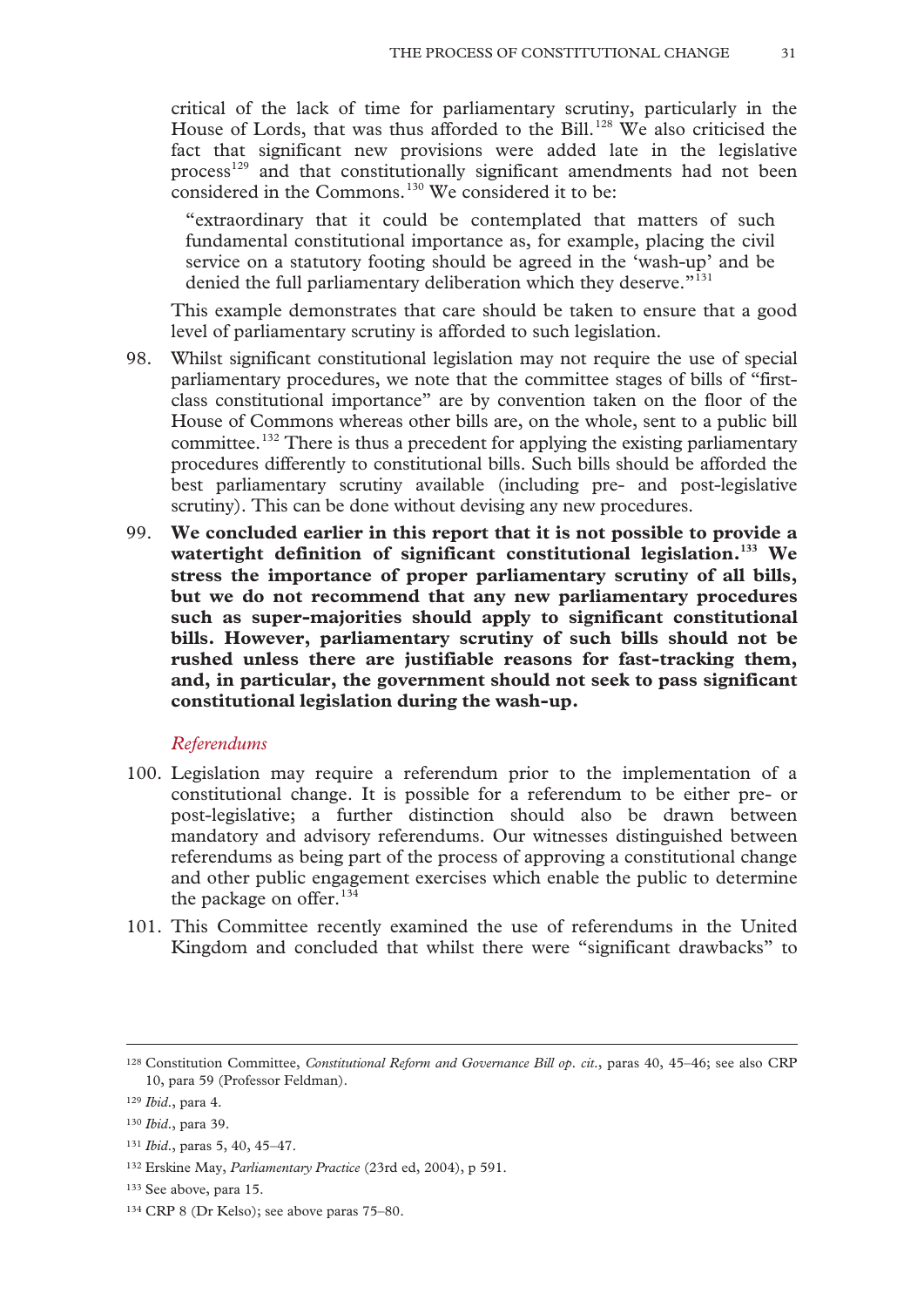their use "they are most appropriately used in relation to fundamental constitutional issues".[135](#page-31-0) **We reaffirm our earlier assessment.**

#### *Post-legislative scrutiny*

- 102. In our 2004 report, *Parliament and the Legislative Process*, this Committee also examined the benefits of post-legislative scrutiny: that it would bring to the attention of Parliament legislation which had failed to fulfil its intended purpose along with any unintended consequences; that it might make it possible to identify alternative means of achieving the original goals of the legislation; that it might impose a greater discipline on government; and that it would enable lessons to be learnt about the process leading up to the passing of the relevant Act.<sup>[136](#page-31-1)</sup> In relation to significant constitutional legislation, we believe that post-legislative scrutiny would have the particular benefit of leading to an assessment of whether that legislation had had an adverse impact on other areas of the constitution.
- 103. That report argued that the case for the greater use of post-legislative scrutiny was "compelling" and that the problem with carrying it out was one primarily of limited resources.<sup>137</sup> We do not intend to rehearse the resources arguments here, but we note that the previous Government, in setting out their approach to post-legislative scrutiny in 2008, stated that the basis for a new process for post-legislative scrutiny should be for the Commons departmental committees themselves, on the basis of a Memorandum on appropriate Acts submitted by the relevant government department, to decide whether to conduct further post-legislative scrutiny of the Act in question.<sup>[138](#page-31-3)</sup> We also note that the Leader's Group on Working Practices has recently recommended that the House of Lords appoint a Post-legislative Scrutiny Committee to manage the process of reviewing up to four selected Acts of Parliament each year.<sup>[139](#page-31-4)</sup> Neither mechanism in and of itself guarantees that significant constitutional legislation will be subject to comprehensive post-legislative scrutiny.
- 104. **We consider that comprehensive post-legislative scrutiny should be a requirement for all significant constitutional legislation. Each minister should set out the government's plans for such scrutiny in their written statement.**

#### **Conclusion**

105. **We believe that abiding by the processes outlined above will do much to remedy many of the weaknesses that exist in the current practice of constitutional change in the United Kingdom. The need to set out within a written ministerial statement the processes to which a bill has been** 

<span id="page-31-0"></span> <sup>135</sup> Constitution Committee, 12th Report (2009–2010): *Referendums in the United Kingdom* (HL Paper 99), paras 62, 94. In our recent report on the Parliamentary Voting System and Constituencies Bill we concluded that a referendum could appropriately be held on whether to change the voting system from first-past-the-post to AV (*op*. *cit*., para 17), but we recently criticised the potentially excessive use of referendums which might take place under the European Union Bill (13 Report (2010–2011) (HL Paper 121), paras 37–78).

<span id="page-31-1"></span><sup>136</sup> Constitution Committee, *Parliament and the Legislative Process*, *op*. *cit*., paras 169–172.

<span id="page-31-2"></span><sup>137</sup> *Ibid*., para 173.

<span id="page-31-3"></span><sup>138</sup> Post-legislative Scrutiny: the Government's Approach, Cm 7320, March 2008, para 9.

<span id="page-31-4"></span><sup>139</sup> Leader's Group on Working Practices, *op*. *cit*., para 141; see also HL Deb 27 June 2010 cols 1551–1628, see in particular col 1624 (Leader of the House, Lord Strathclyde).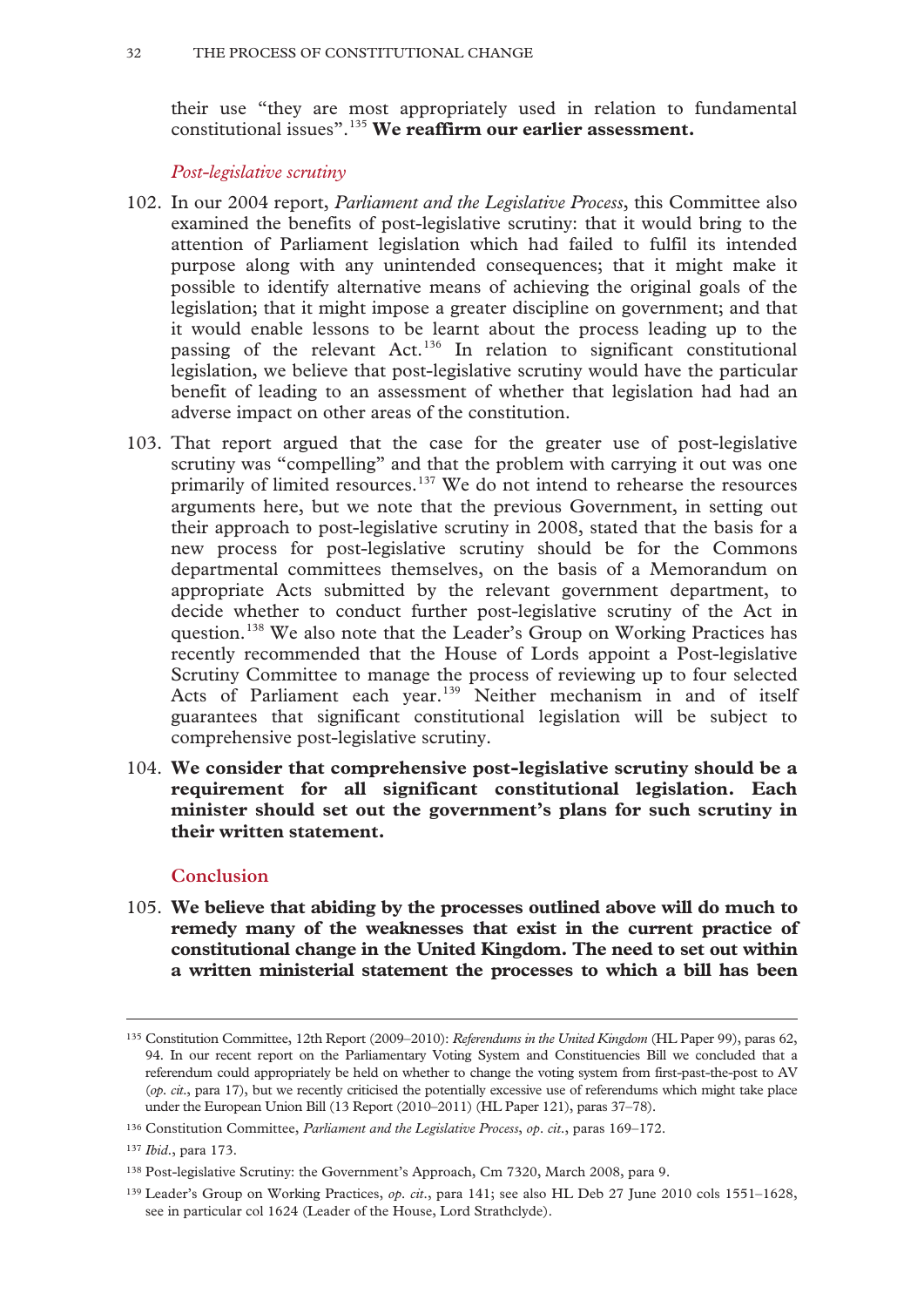**subjected and the outcomes of those processes should, we believe, focus the minds of ministers and help to bring about a cultural change in Whitehall regarding constitutional legislation. The requirement to justify and explain any decision not to subject a bill to a particular process will help to underline the importance of each of the above processes.**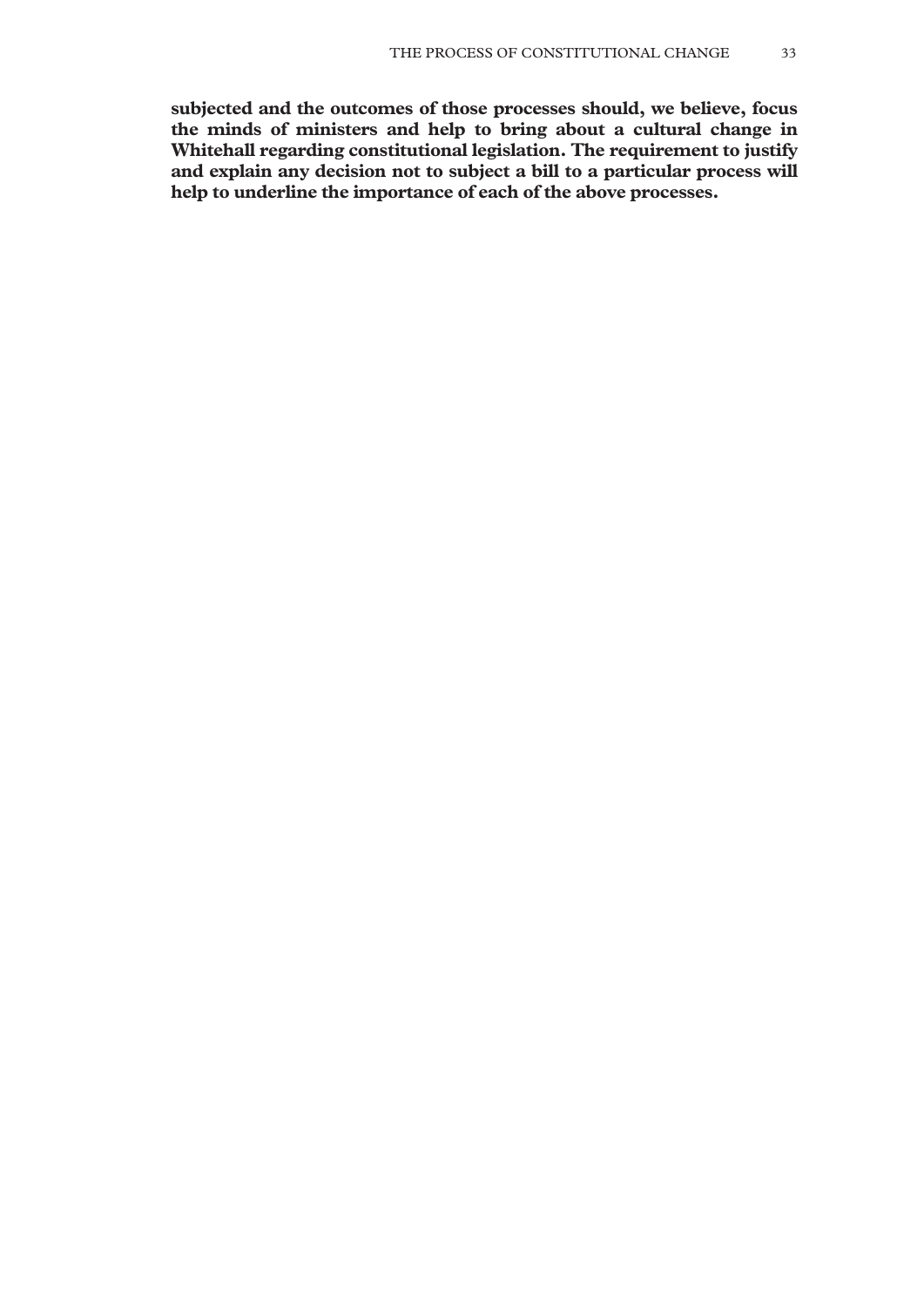# **CHAPTER 4: THE ROLE OF THE CONSTITUTION COMMITTEE**

- 106. This report has been primarily concerned with significant constitutional change. The terms of reference of this Committee require us to examine all public bills for their constitutional implications. We perform this role by scrutinising and, if necessary, producing a report on, any bill with constitutional implications before it is given a second reading in the House of Lords $^{140}$  $^{140}$  $^{140}$
- 107. We take this opportunity to make two further recommendations which would assist us in this scrutiny work. Since the value of our work lies primarily in the assistance we provide to Members of the House during their consideration of a bill, we believe that these measures would also improve the parliamentary scrutiny of bills on which we report or in relation to which we write to the responsible minister.

# *Minimum interval between first and second readings*

- 108. The House of Lords *Companion to the Standing Orders* states that there should be a minimum interval of two weekends between the first and second readings of bills.<sup>[141](#page-33-1)</sup> In practice, this often means that a bill is introduced one week and we must meet to consider it and, if necessary, agree a report the following week if we are to publish a report before second reading. This timescale constrains our ability to undertake the scrutiny work with which the House has tasked us.
- 109. **We recommend that the government, when introducing a bill providing for significant constitutional change into the House of Lords, allow a minimum of three weekends between first and second reading. We believe there will rarely be a sound justification for rushing a significant constitutional bill through Parliament and that an extension of one week would not unduly impact on the government's legislative timetable.**

# *Full and timely government responses to our reports*

- 110. In conducting our scrutiny of all public bills we would, if the government accept the earlier recommendations of this report, closely examine a written ministerial statement prepared by the government as outlined above. We reserve our right to disagree with the government's assessment, both as to whether a bill provides for significant constitutional change and as to whether the bill has been subjected to the proper process. There will also be bills in relation to which we accept the government's assessment that they do not provide for significant constitutional change but which nevertheless have constitutional implications which we will wish to draw to the attention of the House.
- 111. Towards the end of 2010 we published reports on two particularly significant constitutional bills: the Parliamentary Voting System and Constituencies Bill and the Fixed-term Parliaments Bill. In relation to the first of these bills, the Government did not respond to our report until 10 February, just a few days

<span id="page-33-1"></span><sup>141</sup> *Companion to the Standing Orders and Guide to the Proceedings of the House of Lords*, (2010), para 8.03(a).

<span id="page-33-0"></span> <sup>140</sup> Constitution Committee, *Reviewing the Constitution: Terms of Reference and Method of Working, op. cit.*, para 32.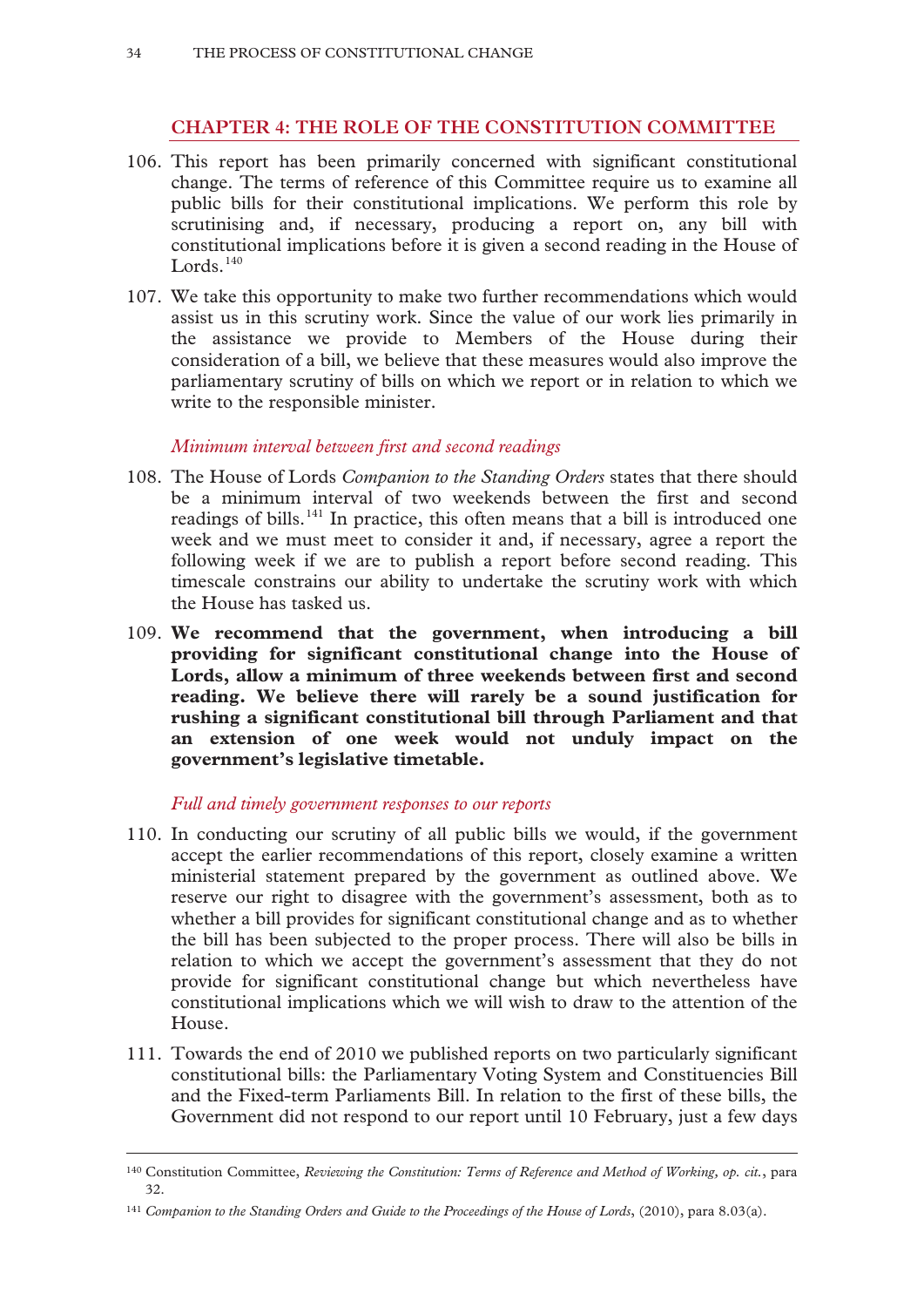before the Bill was enacted on 16 February and four months after our report was published.<sup>[142](#page-34-0)</sup> In relation to the second Bill, the response was published just one day before second reading in the House of Lords, despite this being over two months after publication of our report and over five weeks after the Bill was brought from the House of Commons.<sup>[143](#page-34-1)</sup> We note that the Government's responses to the House of Commons Political and Constitutional Reform Committee's reports on the first of these bills was even more unduly delayed.<sup>[144](#page-34-2)</sup> The Government's responses thus proved to be of no value in assisting the House in its scrutiny of these bills.[145](#page-34-3)

112. The government's guidance to departments on dealing with select committees, commonly known as the Osmotherly Rules, states that:

"Departments should aim to provide the considered Government response to both Commons and Lords Select Committee Reports within two months of their publication. Where a report is complex or technical in its nature, the response may on occasion require a little longer: the Committee should be kept informed."[146](#page-34-4)

- 113. We note that the Government have recently been able to respond to two other constitutionally significant bills, the Public Bodies Bill and the European Union Bill, within two or three weeks of our reports on those bills being published.<sup>[147](#page-34-5)</sup> This demonstrates that quick responses are capable of being prepared, approved and issued when ministers and departments wish to fulfil their responsibilities to Parliament and its committees.
- 114. **Our bill scrutiny reports, unlike many committee reports which may follow a long and in-depth inquiry, will not raise issues which the government could not be expected to have previously considered. We therefore regard the two-month time limit for responses to general**

- <span id="page-34-2"></span><sup>144</sup> See press release by Chairman of the Political and Constitutional Reform Committee: http://www.parliament.uk/business/committees/committees-a-z/commons-select/political-andconstitutional-reform-committee/news/government-response/.
- <span id="page-34-3"></span><sup>145</sup> See further, letter from the Chairman to Rt Hon Nick Clegg MP, Deputy Prime Minister, dated 7 March 2011, http://www.parliament.uk/documents/lordscommittees/constitution/Corres%20with%20ministers/LtrtoClegg070311.pdf

http://www.parliament.uk/documents/lords-

committees/constitution/GovernmentResponse/GvtResEUBillReport.pdf.

<span id="page-34-0"></span> <sup>142</sup> Constitution Committee, *Parliamentary Voting Systems and Constituencies Bill*, *op*. *cit*., published 12 November 2010; letter from the Chairman to Mark Harper MP, Minister for Political and Constitutional Reform, dated 9 February 2011, http://www.parliament.uk/documents/lords-committees/constitution/Scrutiny/LtrtoHarper09.02.11.pdf; letter from the Minister to the Chairman dated 10 February 2011, http://www.parliament.uk/documents/lordscommittees/constitution/Scrutiny/LtrfromHarper100211.pdf; Government Response to the House of Lords Constitution Committee's Report on the Parliamentary Voting System and Constituencies Bill, Cm 8016, published 11 February 2011.

<span id="page-34-1"></span><sup>143</sup> Constitution Committee, *Fixed-term Parliaments Bill*, *op*. *cit*., published 16 December 2010; Government Response to the Report of the House of Lords Constitution Committee, Cm 8011, published 28 February 2010; letter from the Chairman to Mark Harper MP, Minister for Political and Constitutional Reform, dated 7 March 2011, http://www.parliament.uk/documents/lords-committees/constitution/Scrutiny/LtrtoHarper07.03.11.pdf; letter from the Minister to the Chairman dated 14 March 2011, http://www.parliament.uk/documents/lordscommittees/constitution/FTP/LetterfromMarkHarper140311.pdf

<span id="page-34-4"></span><sup>146</sup> Departmental Evidence and Response to Select Committees, Cabinet Office, July 2005, para 99 http://interim.cabinetoffice.gov.uk/media/cabinetoffice/propriety\_and\_ethics/assets/osmotherly\_rules.pdf.

<span id="page-34-5"></span><sup>147</sup> Constitution Committee, 6th Report (2010–2011): *Public Bodies Bill [HL]* (HL Paper 51), published 4 November 2011; letter from Lord Taylor of Holbeach to the Chairman, dated 19 November 2010, http://www.parliament.uk/documents/lords-committees/constitution/Scrutiny/LetterfromLordTaylor191110.pdf. Constitution Committee, *European Union Bill*, *op*. *cit*., published 17 March 2011;Government response published 30 March,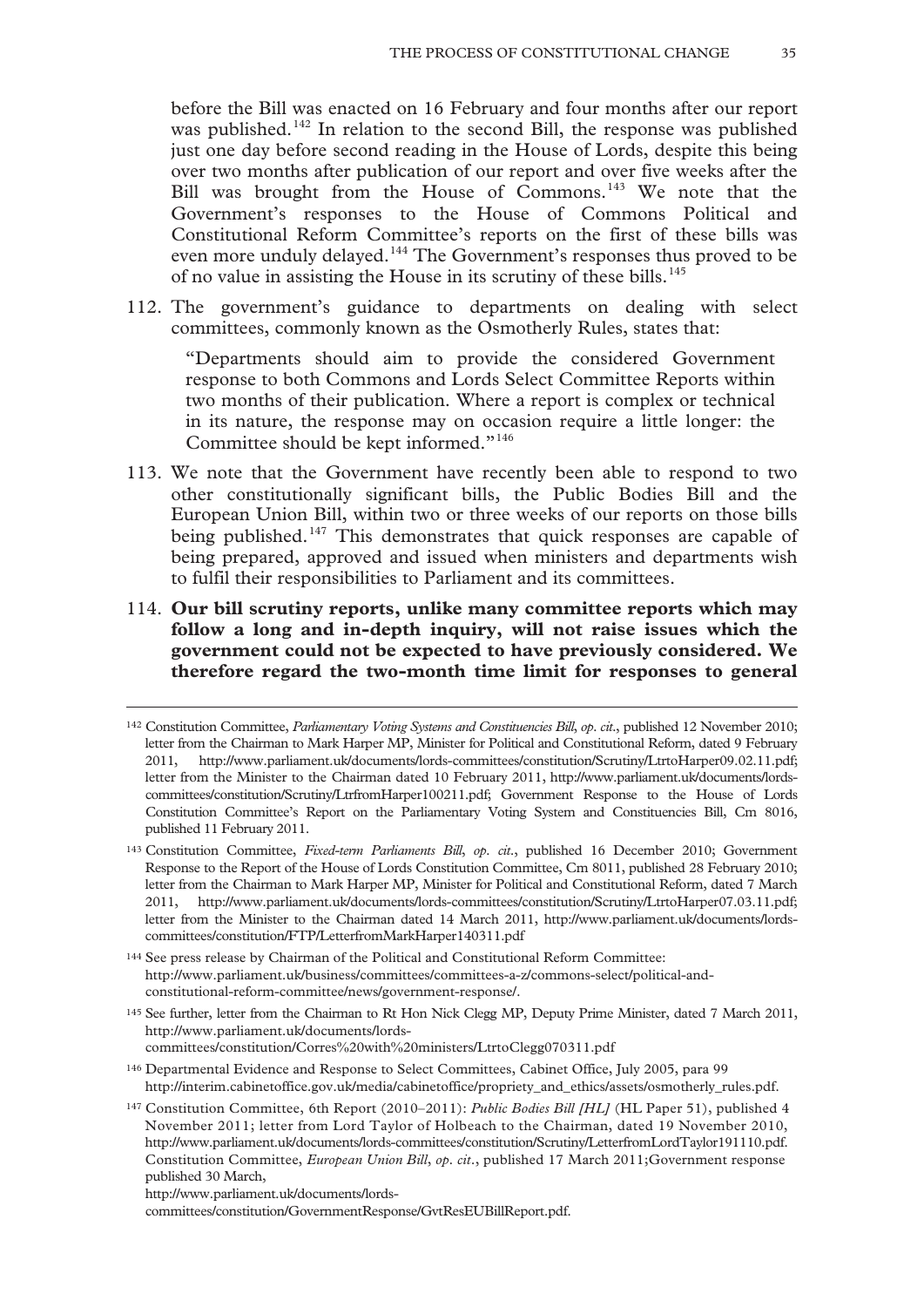#### 36 THE PROCESS OF CONSTITUTIONAL CHANGE

**committee reports to be longer than that which should be available to departments for responses to bill scrutiny reports. In the majority of cases, where we have published a bill scrutiny report before second reading, we would expect the government to respond to the report before the commencement of committee stage.**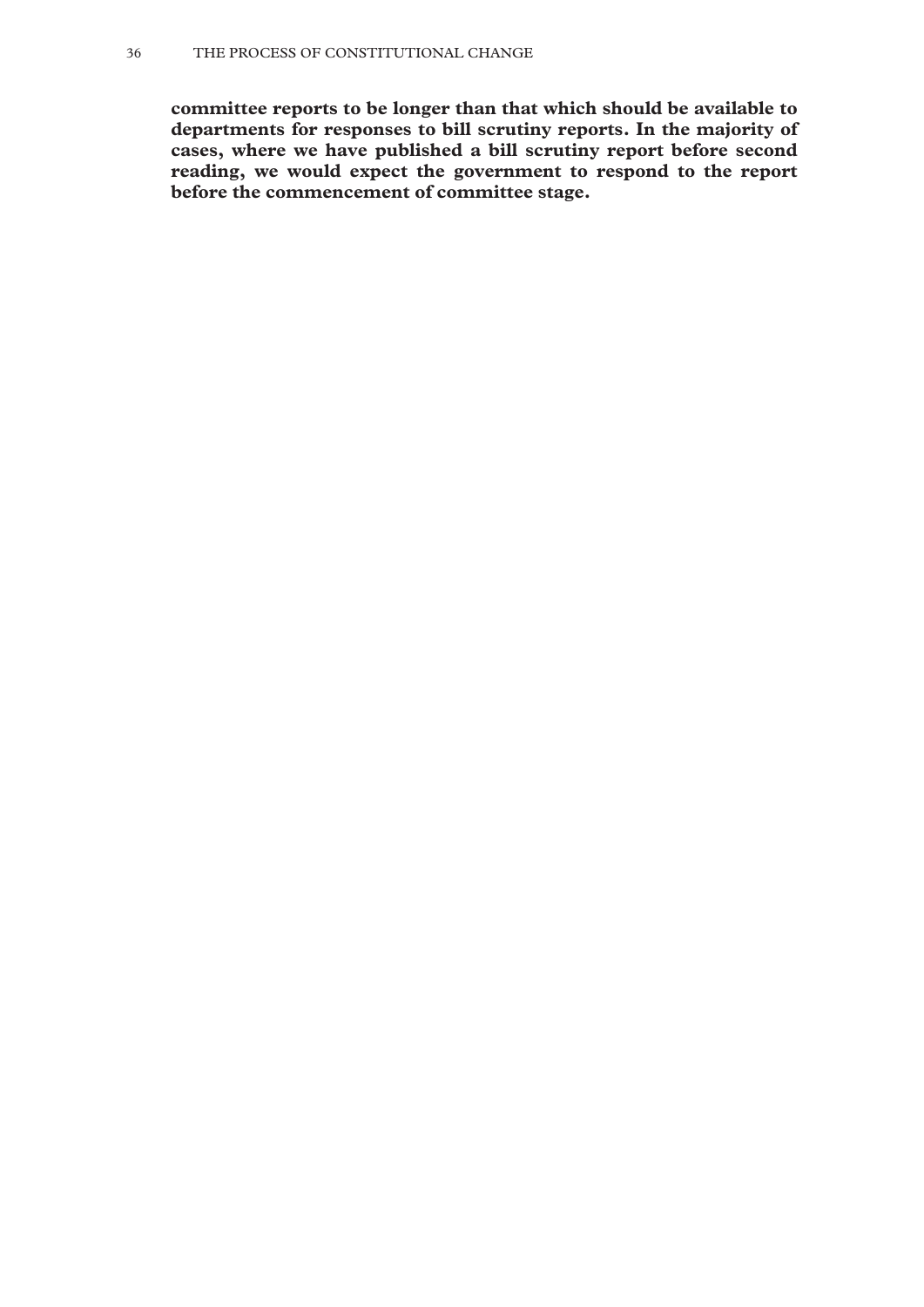# **CHAPTER 5: SUMMARY OF RECOMMENDATIONS**

#### **Introduction**

- 115. A clear and consistent process should apply to all significant constitutional change. We offer no watertight definition of what is constitutional, but continue to rely on the working definition offered in our first report of 2001. The list provided by Professor Sir John Baker, whilst neither exhaustive nor closed, provides, in our view, a useful guide to the principal measures which would fall under the rubric of significant constitutional change. (Para 15)
- 116. We recommend this report to the House for debate. (Para 19)

#### **The current practice of constitutional change**

- 117. We agree that government operates within a constitutional framework which should be respected and treated with care by all those who seek to change it. Governments should continue to have the right to initiate constitutional change, but this needs to be tempered by a realisation that constitutional legislation is qualitatively different from other legislation. (Para 26)
- 118. We stress that the potential impact on the existing constitutional arrangements should be considered when significant constitutional changes are proposed. (Para 29)
- 119. Internal government processes precede and directly impact upon subsequent legislative processes. As a basic minimum, the Cabinet Manual should set out for ministers and civil servants the requirements relating to both those internal processes and the process for significant constitutional change which we recommend in this report. (Para 34)
- 120. The desire to act quickly as a new government is no justification for bypassing a proper constitutional process. (Para 40)
- 121. Consultation is important, both as a means to improve proposals for change but also to ensure that all those affected by a proposed change are given the opportunity to respond and influence the outcome. It is not a part of the process which should be overlooked or treated as a box-ticking exercise. There should be a significant period of public debate which informs the process by which the United Kingdom moves from one constitutional arrangement to another. (Para 46)
- 122. There are a number of weaknesses inherent in the current practice of legislating for constitutional change: lack of constraints on the government, failure to have regard to the wider constitutional settlement, lack of coherence within government, lack of consistency in the application of different processes, changes being rushed and lack of consultation. These weaknesses arise out of the fact that the United Kingdom has no agreed process for significant constitutional change. (Para 51)
- 123. We believe that a clear and consistent process for constitutional change is essential to achieving a realisation of the Government's aims as set out above. (Para 55)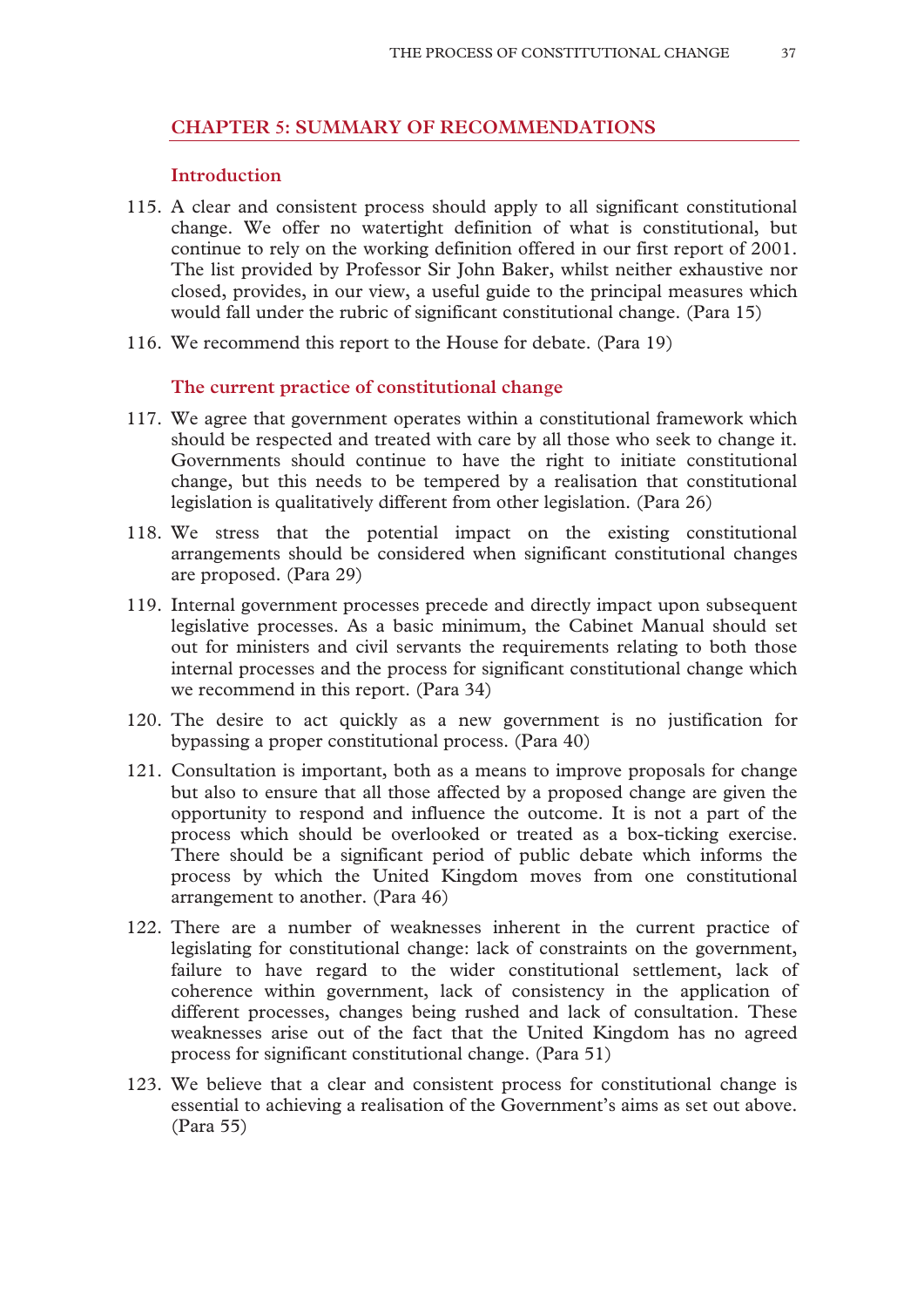#### **Our recommended process for constitutional change**

- 124. We believe that the best way to proceed at the present time is to seek to strengthen the role that both Houses of Parliament and the existing parliamentary committees can play in relation to the process of constitutional change. This can best be done by ensuring that the government abide by what is currently accepted as best practice. We do not, however, accept that the government should continue to pick and choose which processes to apply to which proposals. We therefore recommend that a clear and consistent process be set down in a manner which retains flexibility whilst also holding the government to account for their decisions. (Para 67)
- 125. We recommend that when a government bill is introduced into either House of Parliament, the minister responsible for the bill in that House make a written ministerial statement. The minister responsible for the bill when introduced into the second House should also make a written ministerial statement. For ease of reference, a copy of each statement should be included in the relevant explanatory notes. (Para 71)
- 126. Both statements should set out whether, in each minister's view, the bill provides for significant constitutional change and, if so:
	- what is the impact of the proposals upon the existing constitutional arrangements;
	- whether and, if so, how the government engaged with the public in the initial development of the policy proposals and what was the outcome of that public engagement;
	- in what way were the detailed policies contained in the bill subjected to rigorous scrutiny in the Cabinet committee system;
	- whether a green paper was published, what consultation took place on the proposals, including with the devolved institutions, and the extent to which the government agree or disagree with the responses given;
	- whether a white paper was published and whether pre-legislative scrutiny was undertaken and the extent to which the government agree or disagree with the outcome of that process;
	- what is the justification for any referendum held, or to be held, on the proposals; and
	- when and how the legislation, if passed, will be subject to post-legislative scrutiny. (Para 72)
- 127. We stress that this is intended to be a comprehensive package from which the government should depart only in exceptional circumstances and where there are clearly justifiable reasons for so doing. Where the government have not undertaken one or more specific parts of the recommended process, each minister should set out the reasons in their written statement. (Para 73)
- 128. We reserve our right to disagree with the government's assessment, both as to whether a bill provides for significant constitutional change and as to whether the bill has been subjected to the proper process. (Para 74)
- 129. We agree that public engagement during the policy-making process is a desirable element of the constitutional change process but that there is no one model which should be adopted for all proposed changes. Nor is public engagement at this stage of the process always a necessary requirement.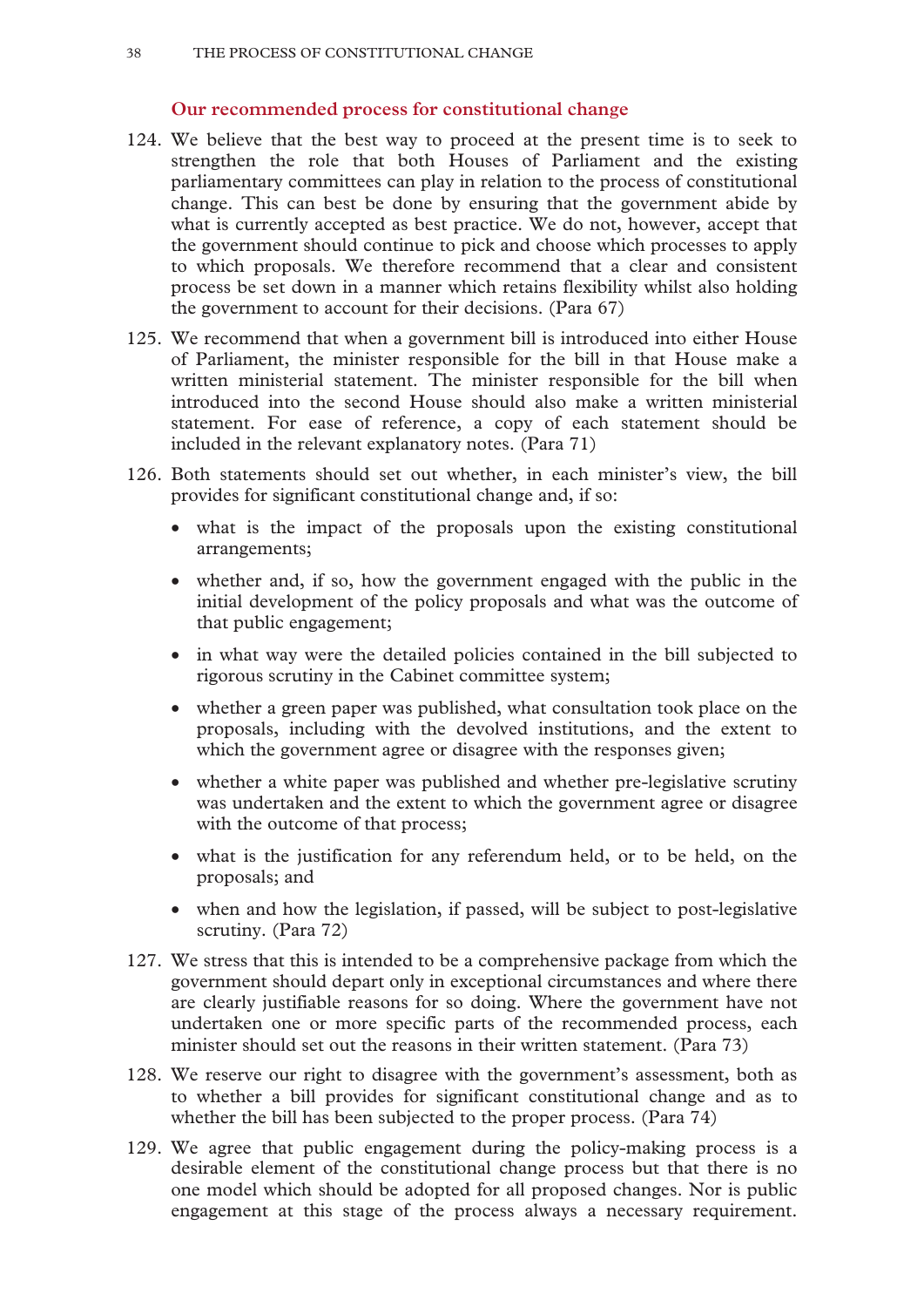However, if not undertaken, the government should be able to justify their decision not to conduct a public engagement exercise. If a public engagement exercise has been conducted, whether by the government or otherwise, each minister should set out in their written statement what account the government have taken of the results of that exercise in formulating their policies. (Para 80)

- 130. We reaffirm our belief both in the importance of Cabinet government and in the essential role that the Cabinet committee system plays as part of the system of collective ministerial responsibility. These mechanisms are particularly important in relation to proposals for significant constitutional change. The government should ensure that proposals for significant constitutional change continue to be subject to rigorous internal government scrutiny in the Cabinet and its committees. (Para 85)
- 131. The nature of a significant constitutional change is that its impact will outlast whichever government initiated it. Whilst internal government processes are clearly important, the process of significant constitutional change is too important to be left solely to the government. Thus, in relation to any proposal for significant constitutional change, the government should initially set out their proposals in a green paper. The government should in each relevant case consult the devolved institutions. Ministers should consider the responses received and either change their proposals accordingly or explain in the written ministerial statement why they have chosen not to do so. (Para 90)
- 132. We agree with the Leader's Group and continue to believe that significant constitutional legislation should be subject to pre-legislative scrutiny. This requirement should be departed from only in exceptional circumstances; if the government do not publish a bill in draft, each minister should formally explain and justify that approach to Parliament in their written statement. (Para 95)
- 133. We concluded earlier in this report that it is not possible to provide a watertight definition of significant constitutional legislation. We stress the importance of proper parliamentary scrutiny of all bills, but we do not recommend that any new parliamentary procedures such as super-majorities should apply to significant constitutional bills. However, parliamentary scrutiny of such bills should not be rushed unless there are justifiable reasons for fast-tracking them, and, in particular, the government should not seek to pass significant constitutional legislation during the wash-up. (Para 99)
- 134. We consider that comprehensive post-legislative scrutiny should be a requirement for all significant constitutional legislation. Each minister should set out the government's plans for such scrutiny in their written statement. (Para 104)
- 135. We believe that abiding by the processes outlined above will do much to remedy many of the weaknesses that exist in the current practice of constitutional change in the United Kingdom. The need to set out within a written ministerial statement the processes to which a bill has been subjected and the outcomes of those processes should, we believe, focus the minds of ministers and help to bring about a cultural change in Whitehall regarding constitutional legislation. The requirement to justify and explain any decision not to subject a bill to a particular process will help to underline the importance of each of the above processes. (Para 105)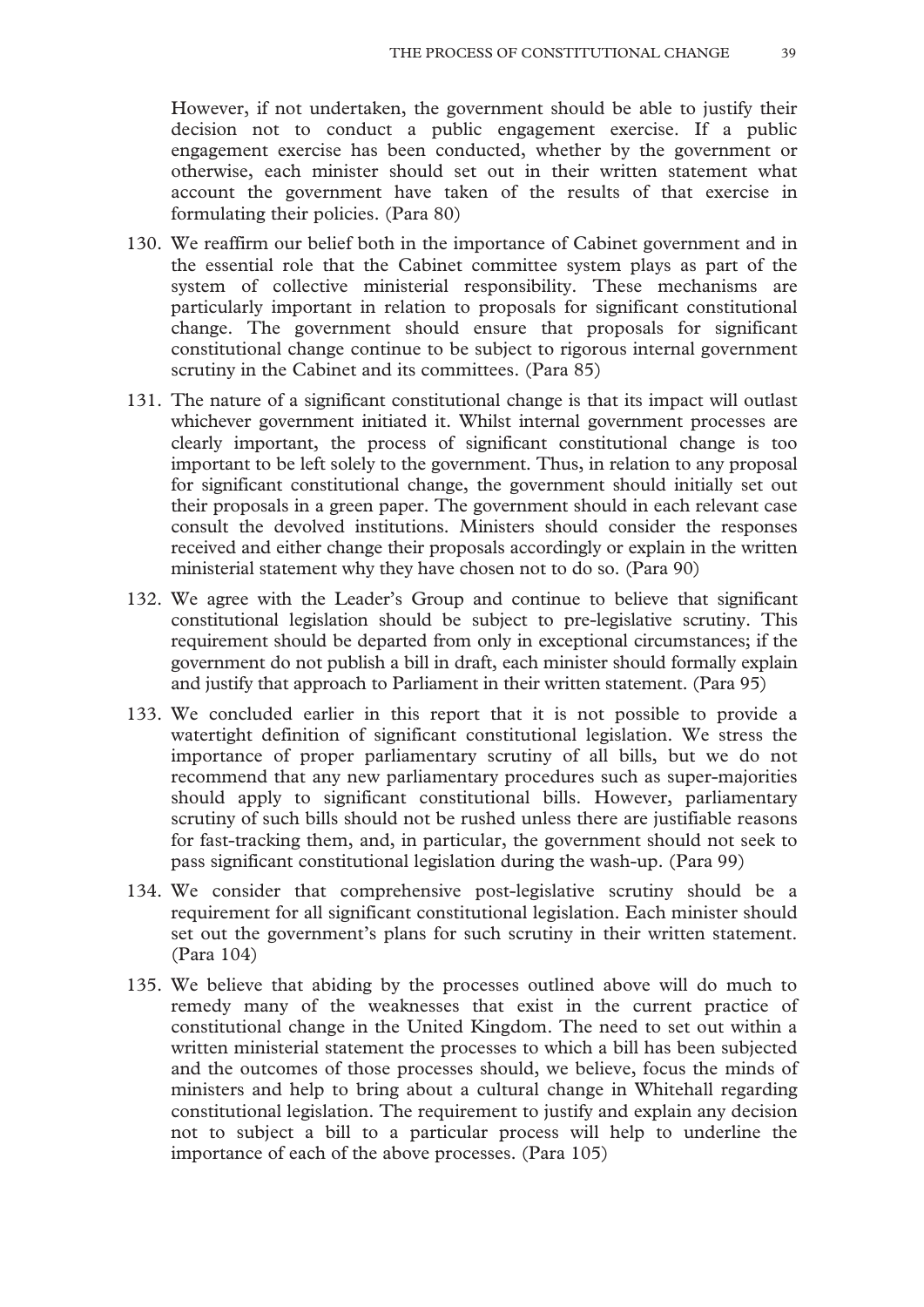# **The role of the Constitution Committee**

- 136. We recommend that the government, when introducing a bill providing for significant constitutional change into the House of Lords, allow a minimum of three weekends between first and second reading. We believe there will rarely be a sound justification for rushing a significant constitutional bill through Parliament and that an extension of one week would not unduly impact on the government's legislative timetable. (Para 109)
- 137. Our bill scrutiny reports, unlike many committee reports which may follow a long and in-depth inquiry, will not raise issues which the government could not be expected to have previously considered. We therefore regard the twomonth time limit for responses to general committee reports to be longer than that which should be available to departments for responses to bill scrutiny reports. In the majority of cases, where we have published a bill scrutiny report before second reading, we would expect the government to respond to the report before the commencement of committee stage. (Para 114)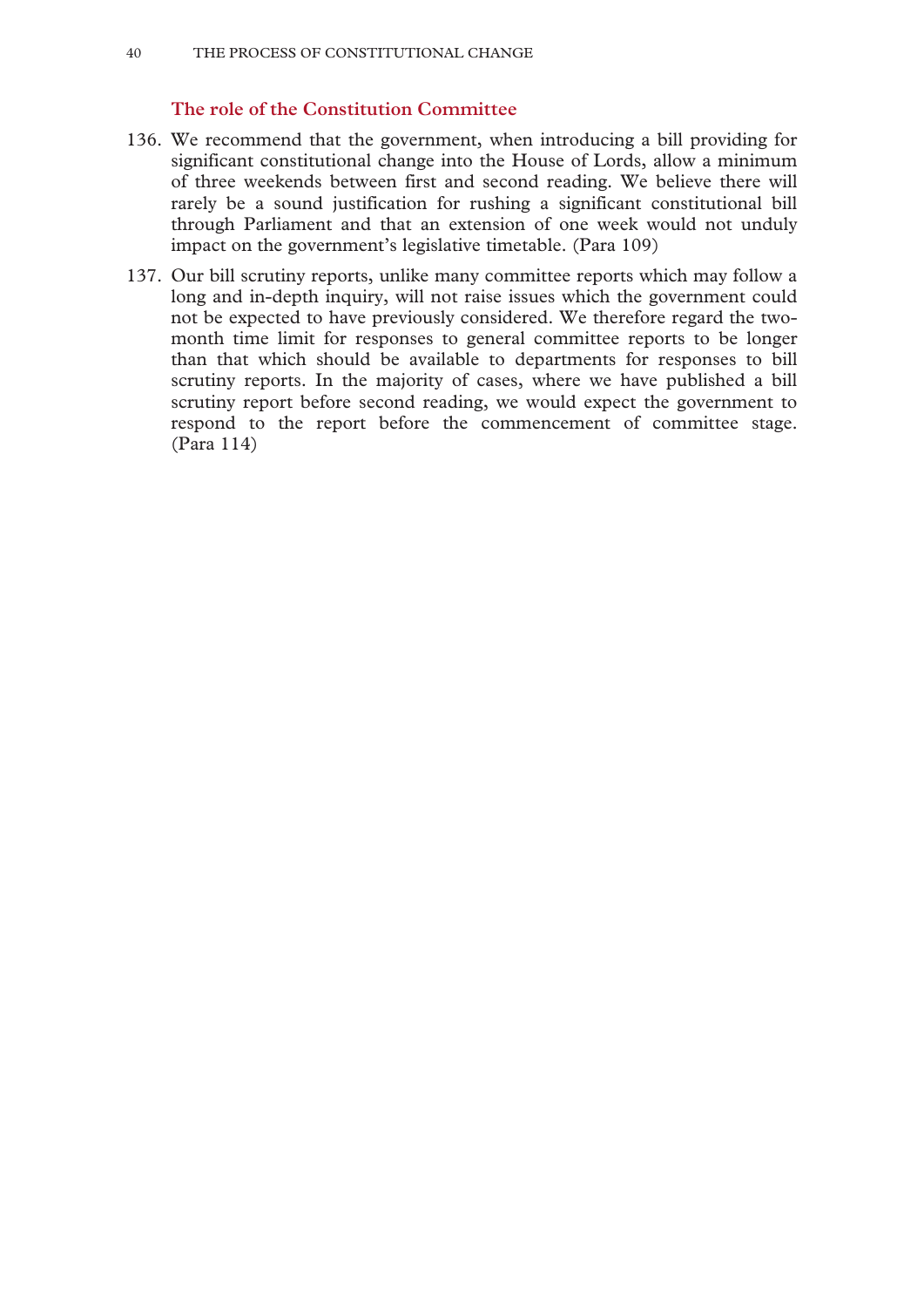# **APPENDIX 1: SELECT COMMITTEE ON THE CONSTITUTION**

The Members of the Committee that conducted this inquiry were:

Lord Crickhowell Lord Goldsmith Lord Hart of Chilton Lord Irvine of Lairg Baroness Jay of Paddington (Chairman) Lord Norton of Louth Lord Pannick Lord Powell of Bayswater Lord Rennard Lord Renton of Mount Harry Lord Rodgers of Quarry Bank Lord Shaw of Northstead

Professor Richard Rawlings and Professor Adam Tomkins acted as Specialist Advisers for this inquiry.

# **Declaration of Interests**

No relevant interests were declared in relation to this inquiry.

A full list of Members' interests can be found in the Register of Lords' Interests: <http://www.publications.parliament.uk/pa/ld/ldreg/reg01.htm>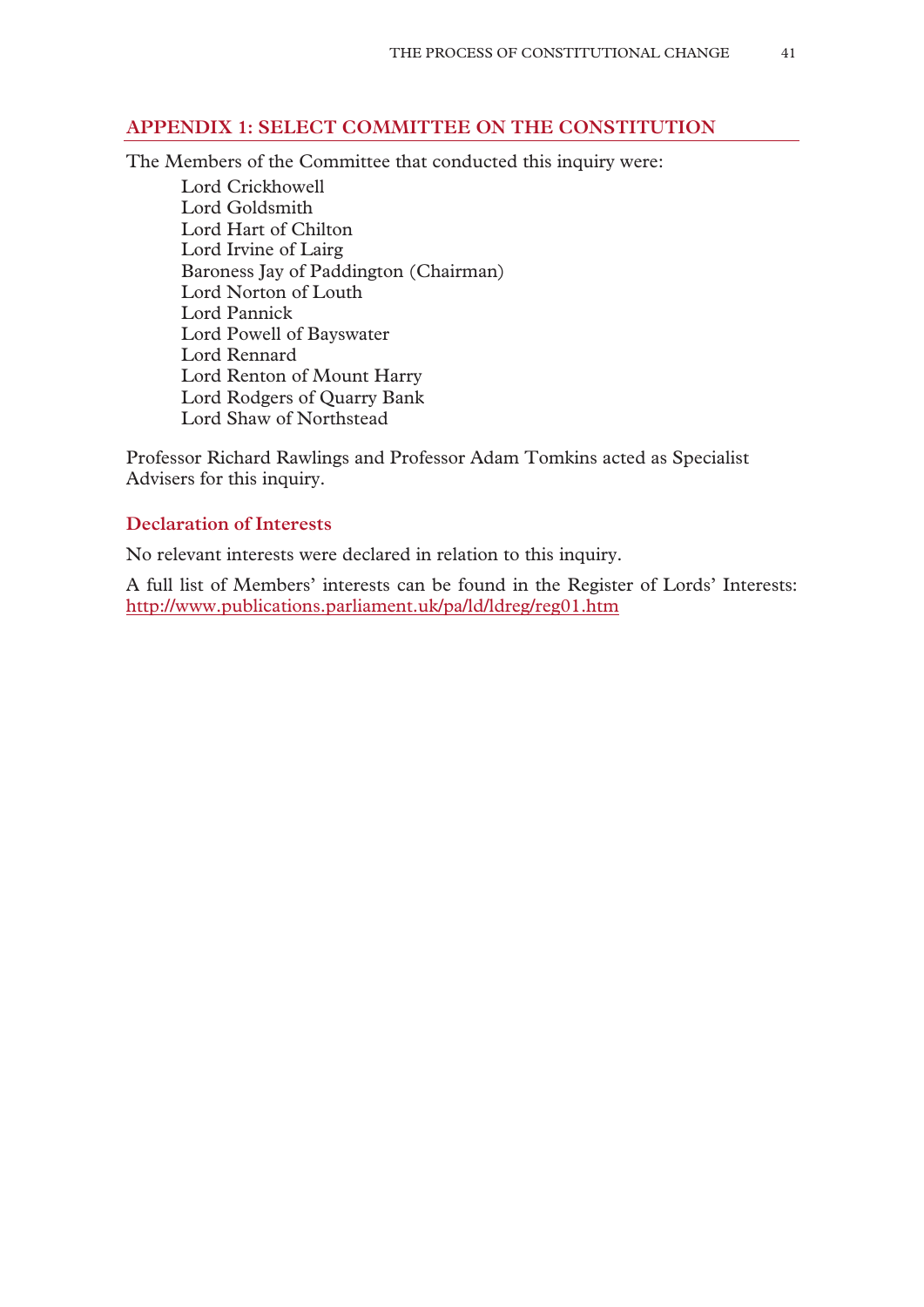# **APPENDIX 2: LIST OF WITNESSES**

#### **Written Evidence**

Evidence is published online at [www.parliament.uk/hlconstitution](http://www.parliament.uk/hlconstitution) and available for inspection at the Parliamentary Archives (020 7219 5341).

Evidence received by the Committee is listed below in order of receipt and in alphabetical order. Witnesses without a  $\star$  gave written evidence only. Witnesses marked with  $\star$  gave both oral and written evidence. Witnesses marked with  $\star\star$  gave oral evidence and did not submit any written evidence.

#### **Oral evidence in chronological order**

- \* (QQ 1–47) Richard Gordon QC & Professor Sir John Baker \* (QQ 48–78) Professor Jeffrey Jowell & Professor David Feldman \* (QQ 79–106) Professor Tony Wright & David Howarth \* (QQ 107–132) Dr Alexandra Kelso & Professor Matthew Flinders \*\* (QQ 133–175) Professor Graham Smith & Professor Stephen Coleman
- \*\* (QQ 176–250) Rt Hon Nick Clegg MP, Deputy Prime Minister

#### **Written Evidence in order of receipt**

- \* (CRP 1) Professor Matthew Flinders
- \* (CRP 2) Professor Jeffrey Jowell
- \* (CRP 3) David Howarth
	- (CRP 4) Mark Ryan
	- (CRP 5) Professor Hugh Bochel; Catherine Bochel; Andrew Defty; Jane Kirkpatrick
	- (CRP 6) Professor Rodney Brazier
	- (CRP 7) Democratic Audit
- \* (CRP 8) Dr Alexandra Kelso
	- (CRP 9) Law Society of Scotland
- \* (CRP 10) Professor David Feldman
	- (CRP 11) Constitution Society
	- (CRP 12) Hansard Society
	- (CRP 13) Unlock Democracy
- \* (CRP 14) Professor Sir John Baker
- \* (CRP 15) Richard Gordon QC
	- (CRP 16) Professor Robert Hazell
	- (CRP 17) Law Society of England & Wales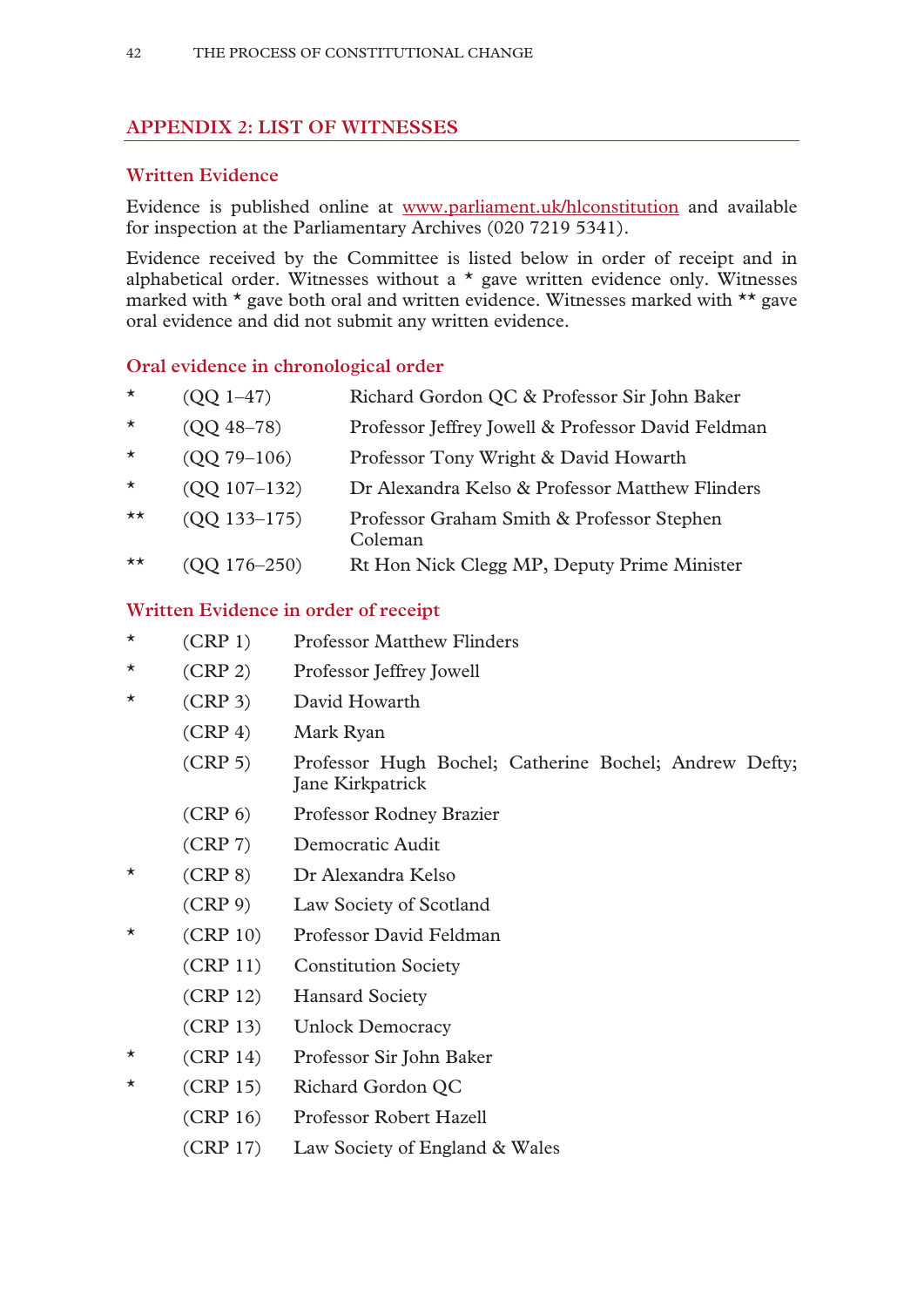# **Alphabetical Order**

- \* Professor Sir John Baker (CRP 14) Catherine Bochel (CRP 5) Professor Hugh Bochel (CRP 5) Professor Rodney Brazier (CRP 6)
- \*\* Rt Hon Nick Clegg MP
- \*\* Professor Stephen Coleman Constitution Society (CRP 11) Andrew Defty (CRP 5) Democratic Audit (CRP 7)
- \* Professor David Feldman (CRP 10)
- \* Professor Matthew Flinders (CRP 1)
- \* Richard Gordon QC (CRP 15) Hansard Society (CRP 12) Professor Robert Hazell (CRP 16)
- \* David Howarth (CRP 3)
- \* Professor Jeffrey Jowell (CRP 2) Jane Kirkpatrick (CRP 5)
- \* Dr Alexandra Kelso (CRP 8)
- \*\* Professor Graham Smith Law Society of England & Wales (CRP 17) Law Society of Scotland (CRP 9) Mark Ryan (CRP 4) Unlock Democracy (CRP 13)
- \*\* Professor Tony Wright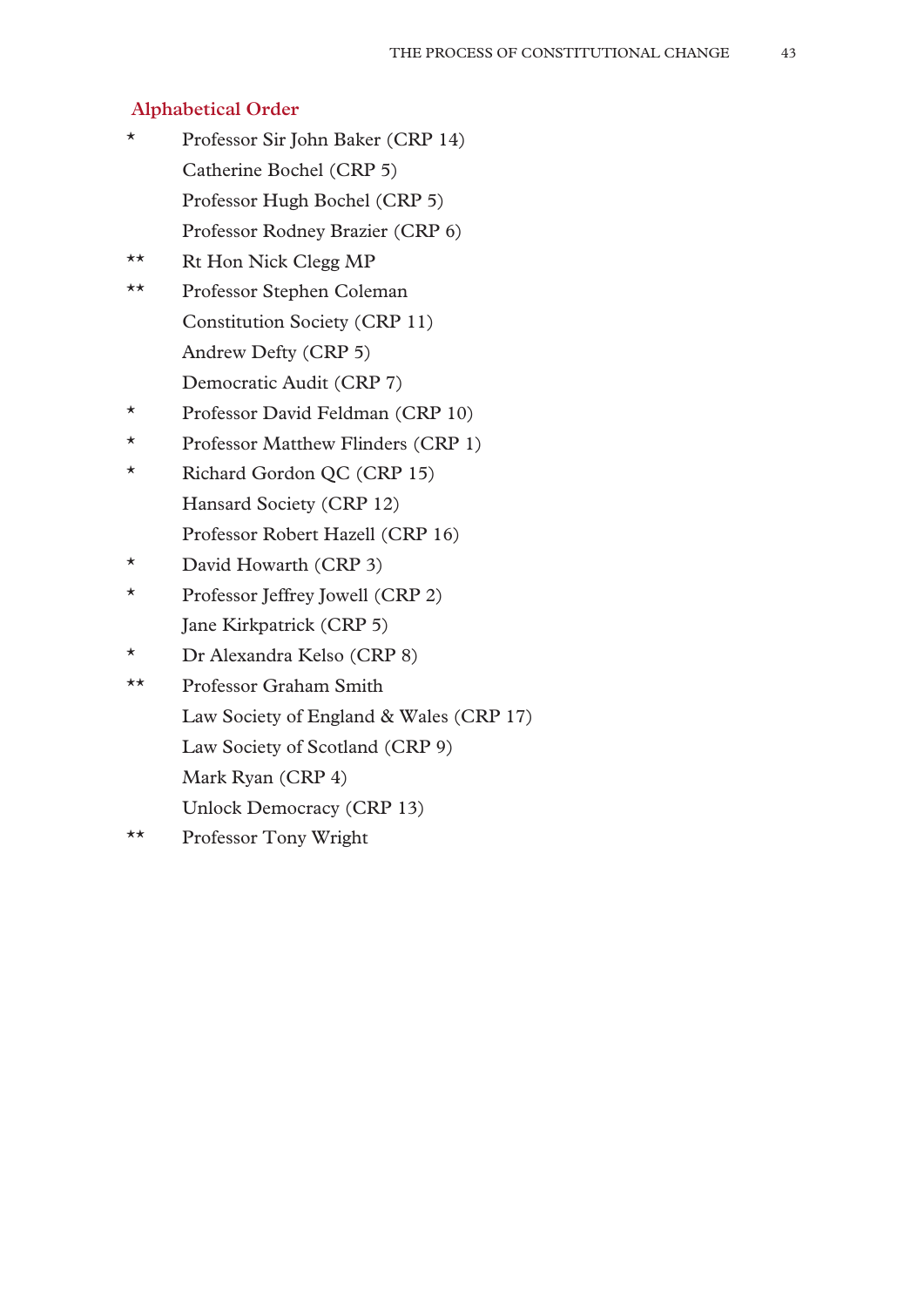# **APPENDIX 3: CALL FOR EVIDENCE**

The Constitution Committee was appointed "to examine the constitutional implications of all public bills coming before the House; and to keep under review the operation of the constitution".

The Committee has decided to conduct an inquiry into the constitutional reform process.

In 2002 the Constitution Committee produced a report on *Changing the Constitution: The Process of Constitutional Change*. The report was compiled in the light of significant recent constitutional reforms such as the establishment of the devolved institutions and the passage of the Human Rights Act 1998 and the Freedom of Information Act 2000.

In the years since that report was published, constitutional reform has continued apace. Under the last Government the role of the Lord Chancellor was reformed, the Supreme Court was established and the Civil Service was placed on a statutory footing for the first time. This Government has brought forward legislation to introduce fixed-term Parliaments, to reduce the number of MPs and redraw parliamentary constituency boundaries, and to hold a referendum on the electoral system, whilst proposals to reform the House of Lords are expected soon. Meanwhile the devolution settlement has continued to evolve, through the Scotland Bill currently before Parliament, the 3 March referendum on further Welsh devolution, and the devolution of policing and justice powers in Northern Ireland.

Throughout this period (and under successive governments) the process by which constitutional reform takes place has often proved controversial. This Committee has consistently expressed concern about rushed proposals, lack of consultation and pre-legislative scrutiny and a failure to appreciate the knock-on constitutional consequences of any given reform. In the light of this, the Committee has decided that it is time to revisit the issue and consider the process of constitutional reform and how it can be improved.

The Committee invites interested organisations and individuals to submit written evidence as part of its inquiry, reflecting the guidance given below. Written evidence should reach the Committee as soon as possible and **no later than 31 March 2011**.

#### *Scope of the Committee's inquiry*

Witnesses are invited to bear in mind that this inquiry is not intended to focus on the merits or otherwise of any specific constitutional reform proposals, but instead seeks to focus on the process by which they have been introduced. In particular, the Committee invites evidence on the following themes:

#### *Overview*

Should constitutional laws be considered to have a special character such that constitutional law-making is given special treatment? Should the Government apply particular procedures to constitutional policy-making? If so, what should these be?

How would you characterise the constitutional reform process in the UK? What are its strengths and weaknesses? Has the process changed in recent years?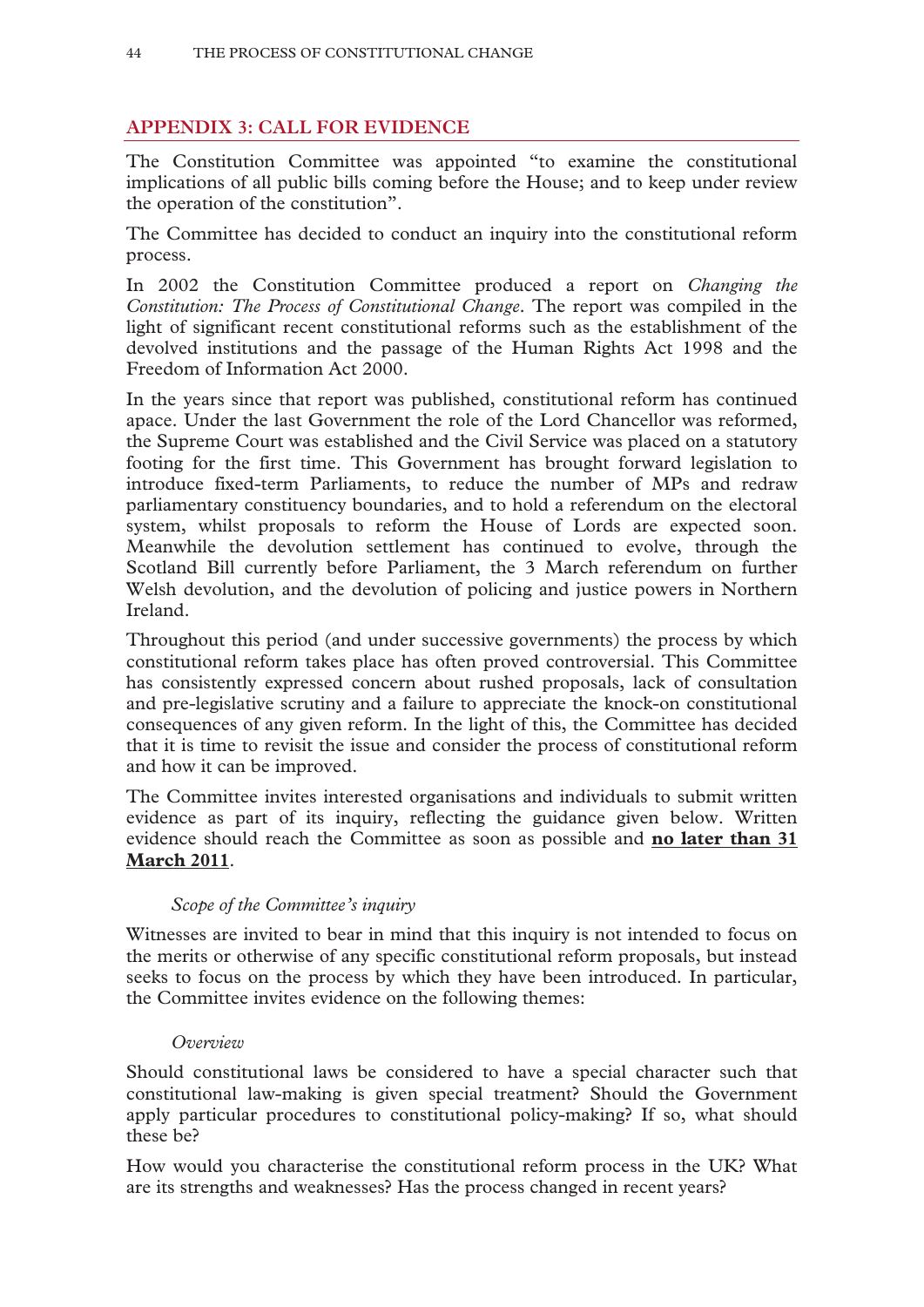How would you assess the varying processes by which successive governments have conceived and developed proposals for constitutional reform? What case studies would you cite as examples of good and bad practice?

How can the constitutional reform process be improved? What "good practice" principles could the Committee recommend in terms of the development of constitutional reform policy?

How is constitutional reform undertaken in other countries? What can be learned from practice elsewhere in terms of good and bad practice?

# *The development of constitutional reform proposals*

Should the onus for proposing constitutional reform rest (solely) with the Government? What role should Parliament and/or outside bodies and individuals have in initiating proposals for change?

In what circumstances should constitutional proposals be set out in green or white papers?

In what circumstances should constitutional proposals be subject to public consultation, such as via Citizens' Assemblies? What principles should apply and what form should such consultation take?

Should the Government consult other parties when developing constitutional reform proposals? What importance should be attached to achieving cross-party consensus?

# *The role of Parliament*

What role should Parliament play in the scrutiny of constitutional reform proposals?

Can constitutional legislation be defined? Should its consideration differ from that pertaining to other legislation?

Should constitutional reform proposals be subject to parliamentary pre-legislative scrutiny?

#### *Post-legislative scrutiny*

Is the post-legislative scrutiny model set out by the then Government in March 2008 a sufficiently robust process for both the Government and Parliament to scrutinise constitutional reform legislation effectively?

Those responding to this call for evidence are not necessarily expected to address all these points but instead to focus on those issues on which they have special expertise or about which they are particularly concerned. Respondents should not feel constrained by the above list from drawing attention to any other points about the process of constitutional reform thought to be of significance to the United Kingdom constitution.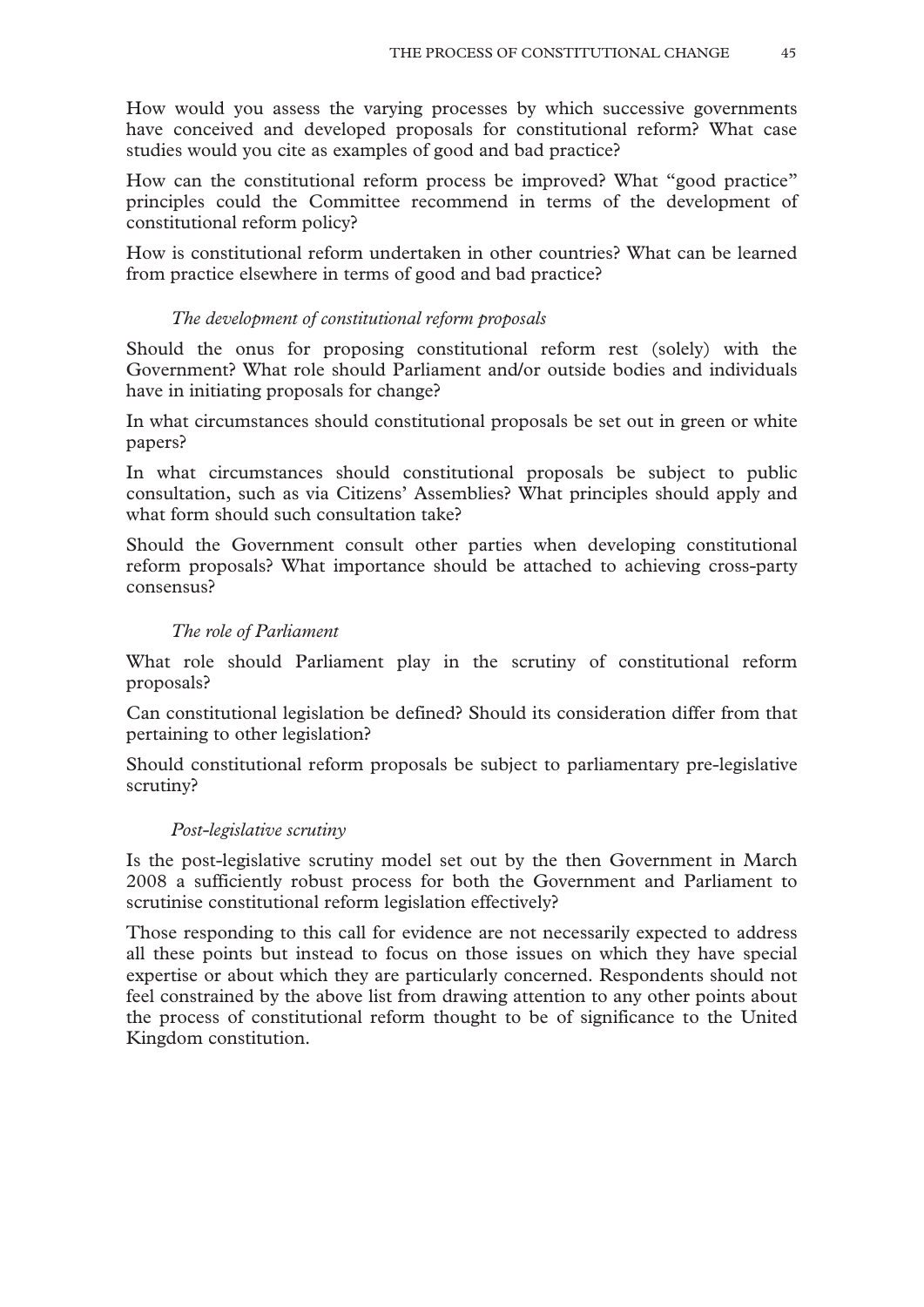# **APPENDIX 4: NOTE OF SEMINAR HELD ON 16 MARCH 2011**

The following is a note of the issues raised by a seminar on the process of constitutional change which took place on Wednesday 16 March. The seminar was held under the Chatham House Rule.

#### **Members present:**

Lord Crickhowell Lord Hart of Chilton Lord Irvine of Lairg Baroness Jay of Paddington (Chairman) Lord Norton of Louth Lord Pannick Lord Rennard Lord Renton of Mount Harry Lord Rodgers of Quarry Bank Lord Shaw of Northstead

# **Participants:**

Professor Anthony Bradley, Emeritus Professor of Constitutional Law, University of Edinburgh

Professor Sir David Butler, Emeritus Professor, Nuffield College, University of Oxford

Dr Ruth Fox, Director, Parliament and Government Programme, Hansard Society

Professor Robert Hazell, Director, Constitution Unit, UCL

Dr Meg Russell, Reader in British and Comparative Politics and Deputy Director, Constitution Unit, UCL

# **Was it possible to define a constitutional reform proposal or constitutional legislation?**

It was difficult to provide a definition of constitutional legislation: some bills were clearly constitutional (such as the European Communities Act 1972 and the Human Rights Act 1998), but there were also bills which contained clauses with an indirect effect on the constitution (such as the Civil Contingencies Act 2004 and the Public Bodies Bill 2010–2012). The fundamental problem was that the UK had no written constitution against which such bills could be measured, therefore it was necessary to look for other means of identification; but a cast-iron definition for the future was impossible to achieve.

# **Was it helpful to compare constitutional reform in other countries?**

Most other countries had a written constitution which imposed rigid requirements for constitutional reform (to a greater or lesser degree). The principles which applied in those countries for constitutional reform did not therefore apply in the UK. However, written constitutions included only some of the issues which would be regarded as constitutional in the UK. For example, the Parliamentary Voting System and Constituencies Act reduced the number of MPs from 650 to 600 this was the sort of provision which would be included in most written constitutions—but also required a referendum to be held on the voting system many written constitutions did not specify the voting system.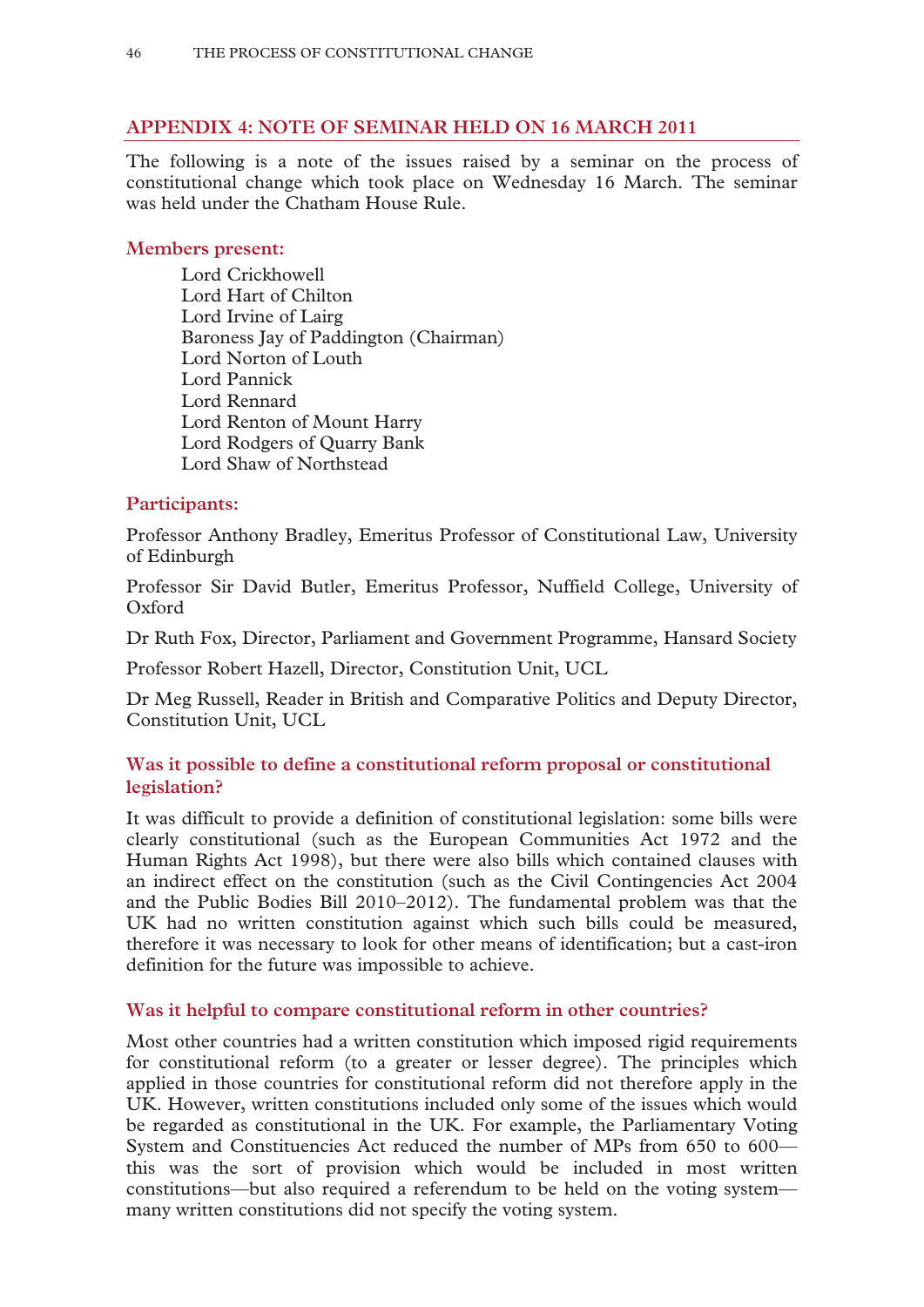It was necessary to bear in mind that constitutional rules in the UK included conventions as well as legislation—this further distinguished the UK system.

Trying to define a constitutional measure in the UK was more difficult than elsewhere, but the UK system could be described as superior in allowing for a wider definition, greater flexibility and greater opportunity to add different elements to the constitutional settlement. The supposedly simple solution of codification was not an answer to the problem of definition.

# **Should government have some machinery for identifying constitutional matters?**

Political parties had a tendency to bring forward proposals which had not been fully considered. In particular, new governments had a tendency to wish to be seen to be acting quickly and this created its own momentum.

One important aspect of process was the way in which a bill was handled in the Cabinet's Legislation Committee. It was necessary that that Committee understood the role of the House of Lords and developed a sound Lords handling strategy. However, it was stressed by some participants that, in the end, Number 10 would determine which bills were introduced so the machinery for consideration of bills within Number 10 was key.

# **Should Parliament have some machinery for identifying constitutional matters?**

Suggestions for parliamentary control made by participants included the use of a Speaker's certificate and a Legislative Standards Committee to examine bills prior to, or just following, their introduction.

The idea of using a Speaker's certificate was not widely welcomed by the participants since it would involve difficult and highly political decisions—there would be no straightforward definition to apply as there was with the certification of money bills.

A Legislative Standards Committee would ideally be set up on a bicameral basis to examine the legislative preparation of all bills. It would not focus only on constitutional issues, but the Committee could identify objective criteria by which constitutional bills would be identified. Bills which did not meet certain standards could have their second readings delayed to allow for improvements in either the content of the bill or the process relating to it (e.g. the need for more consultation). The threat of delay could also strengthen the hand of the Cabinet's Legislation Committee since that Committee would have a sound argument for ensuring that legislation was properly prepared.

Parliamentary scrutiny was not intended to prevent all bills progressing. For example, if a Legislative Standards Committee was unhappy with the preparation of a bill and was minded to recommend its deferral, the Committee alone would not make the decision: its recommendation and explanation would be put to the relevant House for a decision. That would leave it to members to decide what to do; the bill might go through but at least members would have made the decision rather than the executive imposing the bill on Parliament to be scrutinised in a form and at a time of its choosing.

However, it was necessary to take into consideration the fact that the opposition parties might have an interest in defining a bill as constitutional if this would delay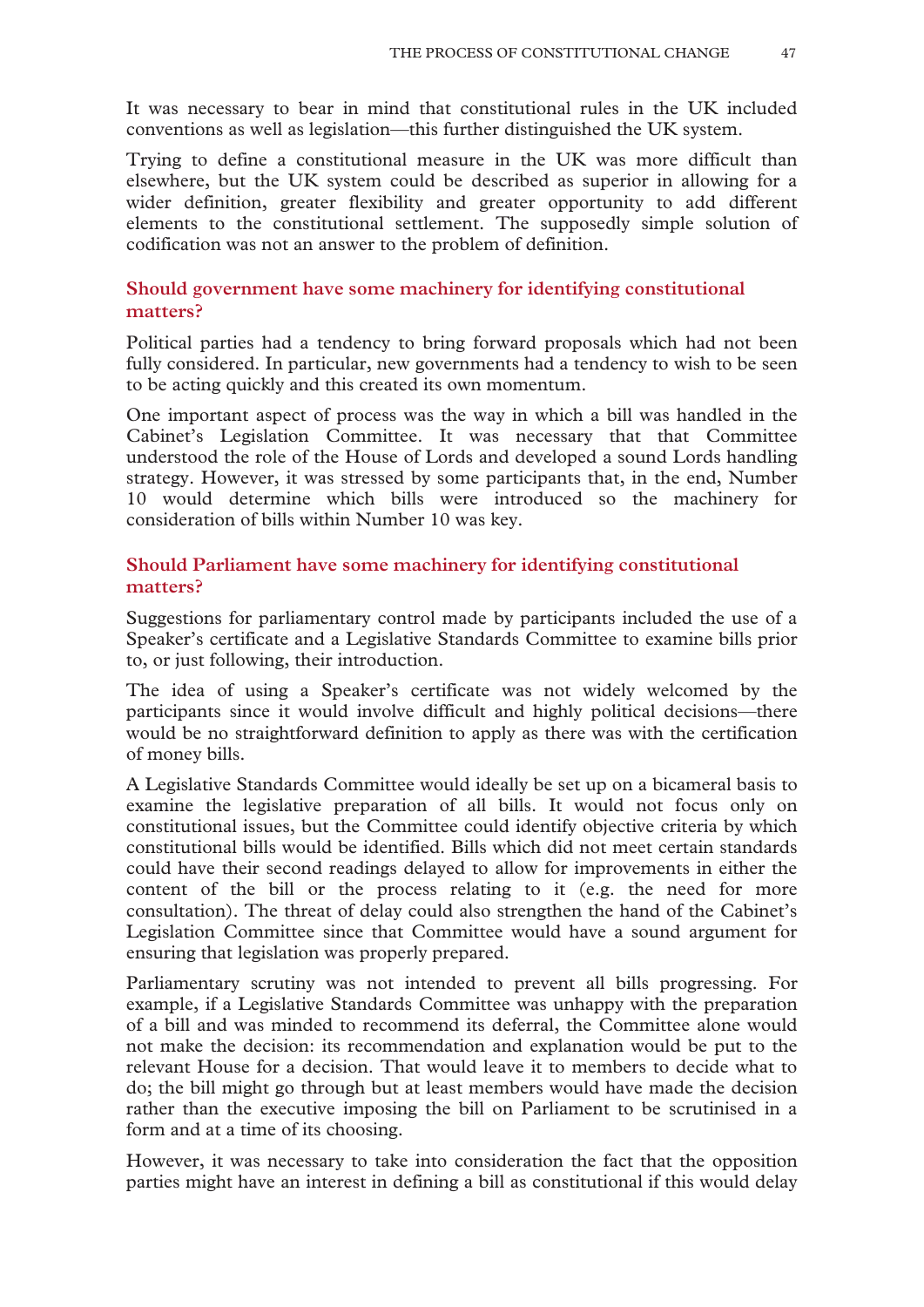it or use up government time (e.g. by requiring the bill to be taken on the floor of the House of Commons).

# **What was the most appropriate relationship between Parliament and the executive in relation to constitutional reform?**

The question of the extent to which Parliament should simply accept legislative proposals from the government was an important one. It was not satisfactory for the government to decide changes to the constitution on their own.

The reality was that the government had the power to do a great deal because they had a majority in the Commons. This tended to be a particular problem at the beginning of an incoming government's term which was when process issues were more likely to be overlooked. Parliament might scrutinise bills, but the government could ignore Parliament if they chose to do so. Whatever the constraints on government, ultimately the government would get their own way. Furthermore, governments were likely to be most insistent when the political stakes were highest which might well be the case when constitutional propriety was being tested.

It was, however, also argued that the constitution belonged to the people and not to any political party—this highlighted the need for consensus.

There was a problem with the level of ignorance within governments (particularly new governments) and the senior Civil Service of the way in which Parliament worked. For example the draft Cabinet Manual had not mentioned the work of a number of parliamentary committees, nor had it referred to the implications for parliamentary scrutiny of the use of Henry VIII clauses.

A few participants noted that MPs and Peers continued to vote with the Government following the formation of the coalition in 2010 in order to ensure the Government's survival. Furthermore, the point was made that MPs and Peers who were actually opposed to legislation (or some key aspects of it) nonetheless voted for it—thus exhibiting the power of the whips / party ties / tribalism etc., even when there were serious concerns about the legislation in question. This need to support the government created a difficulty for the process of parliamentary scrutiny. Was this a greater problem when governments were proposing to reform the constitution? Objective criteria to determine what constituted a constitutional matter could make it easier for Members to vote against the government if the government were trying to reform the constitution without having followed a proper process.

# **What should be the role of the House of Lords?**

The participants stressed the importance of the role of the House. Business managers in the House of Commons decided whether a bill was of first class constitutional importance and their decisions were influenced by the desire to not have too many bills taken on the floor of the House. The House of Lords had a separate role to the House of Commons as a result of its composition, its expertise and the lack of a government majority. The House of Lords was of fundamental importance as a constitutional longstop.

How far could the Lords actually go? It was argued that the Lords might ask for change, but that it was not for the Lords to throw a bill out. Whilst the House of Lords remained unelected, the Commons had to get its way in the end. Participants noted the reluctance of some Peers to vote directly against the Parliamentary Voting System and Constituencies Bill (along with other recent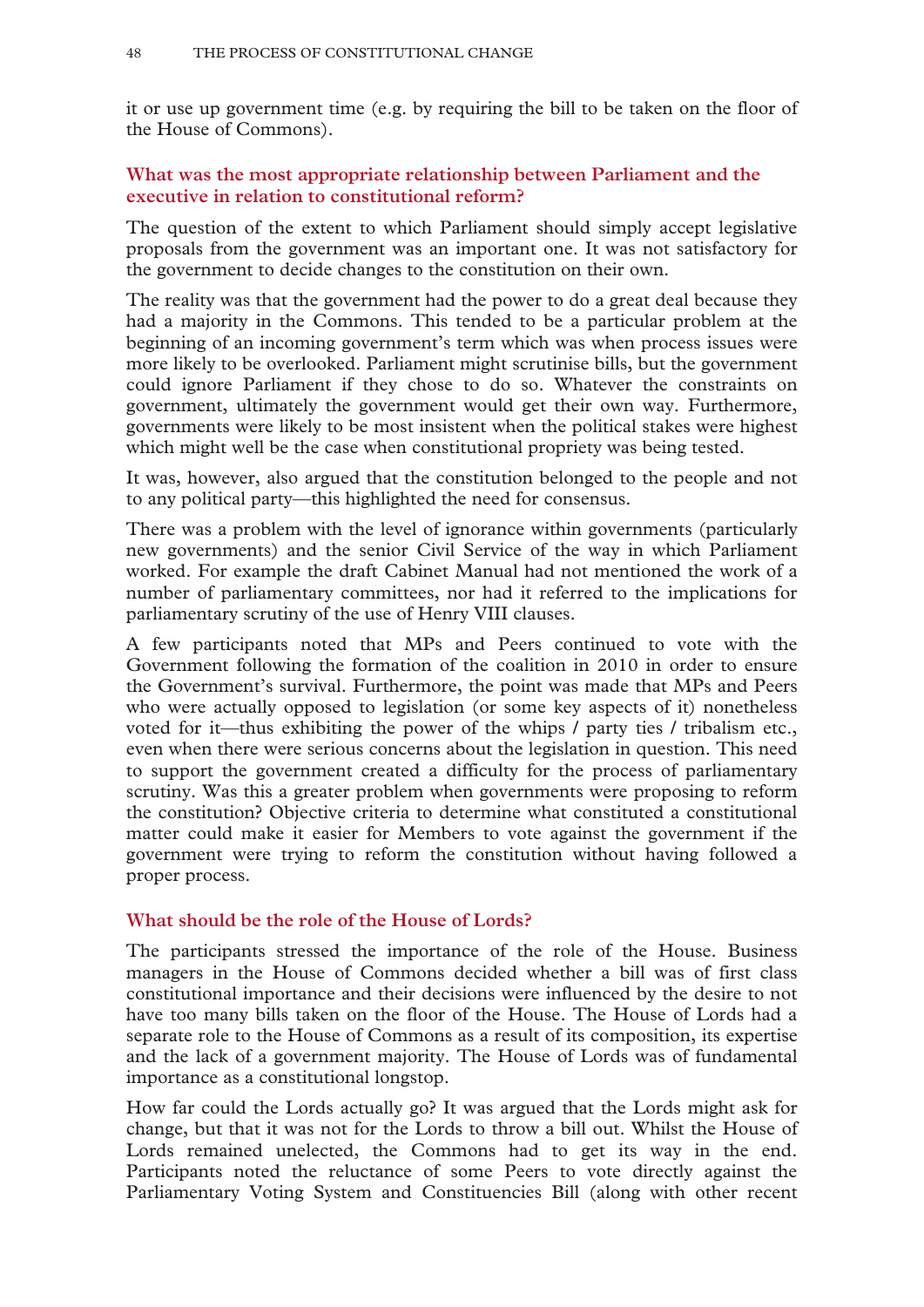constitutional bills), even though voting against bills was potentially the most effective sanction against constitutional impropriety.

#### **What should be the role of the Constitution Committee?**

The participants stressed the importance of the role of the Committee. The Committee was an important player in deciding whether a bill was constitutional and was therefore able to signal whether it should be subjected to a particular process. However, the Committee could not operate on a bicameral basis and was not therefore a substitute for a bicameral Legislative Standards Committee.

#### **What was the most appropriate role for the judiciary in the process (if any)?**

Some participants were sceptical about the judiciary having a role in the process of constitutional reform. Set rules which would require constitutional legislation to be treated differently would increase their role and the risk of judicial review of the reform process needed to be borne in mind.

#### **How best might, or should, the public be involved in the process?**

Was there a problem of a democratic deficit with regard to constitutional reform?

The participants were generally agreed that referendums were not appropriate for every aspect of constitutional reform. It was noted that polling on the then forthcoming AV referendum demonstrated a low level of knowledge and understanding of the issues.

One participant noted that public consultations with which he had been involved had demonstrated a lack of public understanding of, or any real interest in, many constitutional issues. The public tended to be uninterested in the process: their interest lay in the outcome (and individuals cared more about proposals which directly affected them).

It was noted that the ideas of the Power Commission on citizens' juries had not been enthusiastically received. It was further argued that, whilst the former Prime Minister Gordon Brown had been interested in citizens' juries and largely persuaded by the arguments of the Power Commission, both Power and Brown had underestimated the fact that citizens' juries came in different shapes and sizes and that there was no quality threshold in terms of time spent on an issue etc.

The Danish Board of Technology was cited as a good case study of public engagement. This had used a range of consultative measures and Danish parliamentary committees had employed them to undertake consultation on technical issues such as genetically modified food. They had spent three or four days with between 60 and 200 people, and a more informed series of papers and findings had emerged. It was argued that this was more effective as a public consultation tool.

# **What was the appropriate role for experts in the process?**

"Public" involvement could take place at an elite level—this was typically seen in the limited but expert responses to most government consultations, many of which came from the "usual suspects". Experts provided an intermediate level of public involvement between Parliament/government and the general public. The public might be represented by bodies such as trade unions and campaign groups.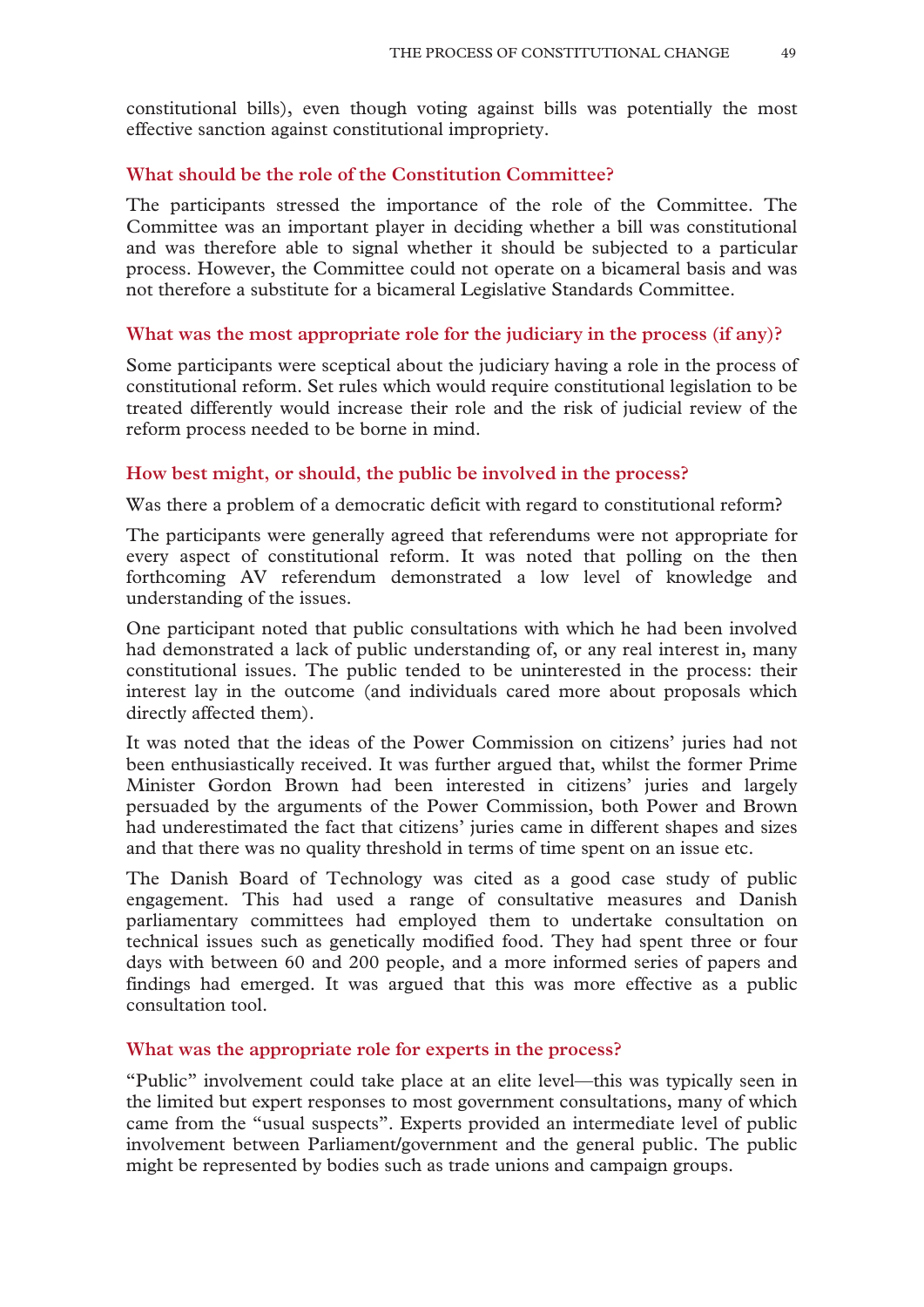A good example of expert involvement was the Scottish Constitutional Convention which had been initiated by the Campaign for a Scottish Parliament and which had involved political parties, local authorities, trade unions and civil society. This had led to sound proposals for a Scottish Parliament. It was argued that Wales had suffered from the lack of an equivalent convention.

The importance of thinktanks was also stressed—such bodies had increased significantly over the last 30 years. There were now far more people in thinktanks doing serious work on constitutional issues than had been the case previously and they now had much more influence.

How had the constitutional reform process worked in practice in recent years?

The discussion brought out four different periods of constitutional reform with different characteristics: 1997–99 was characterised by radical change accompanied by consultation and due process; 1999–2007 by rushed and illthought out changes; 2007–2010 by endless consultation with not much to show for it; and the period from May 2010 by radical reform with insufficient consultation.

The post-1997 reforms had been preceded by the Cook-Maclennan Agreement. This process had produced some excellent constitutional reforms, such as on devolution and human rights. Sections of this agreement had been a great success because the negotiations had combined two parties with academic expertise. However, it was not always possible for a government programme to be prepared in advance in this way.

The Constitution Unit had fed into that process, producing detailed reports on devolution, human rights etc—this had all helped the process.

Finally, most of the post-1997 reforms had been accompanied by green and/or white papers and, in the case of devolution, referendums, all of which had helped to build a consensus in favour of reform.

In relation to each of the post-1997 reform strands—human rights, devolution, Lords reform, freedom of information etc—a Cabinet committee of senior ministers had examined all the issues thoroughly. For example, in the case of devolution for Scotland there had been 14 two-hour committee meetings examining the detail. This committee system had fallen into abeyance following this initial period and business had started to be transacted by correspondence.

It was agreed that the 1997–1999 period had been relatively successful. A number of the constitutional reforms brought about during that period would now be difficult to reverse: the package of reform had been largely accepted.

In contrast, it was agreed that the process of reform post-1999 had been poor, though it was not clear whether this was because the process had broken down *per se* or whether it was simply a case of politics getting in the way.

Since May 2010 the reform process had been greatly affected by the Coalition agreement which appeared to be regarded within Government as binding, thus reducing opportunities for parliamentary scrutiny and legislative amendment. The agreement had been produced in just five days (considered by some participants to be too short a time to finalise constitutional proposals) and no outside expertise had been brought in. There had been no preparation in 2010, but the reforms proposed in the agreement had become incredibly important to the internal dynamics of the Coalition.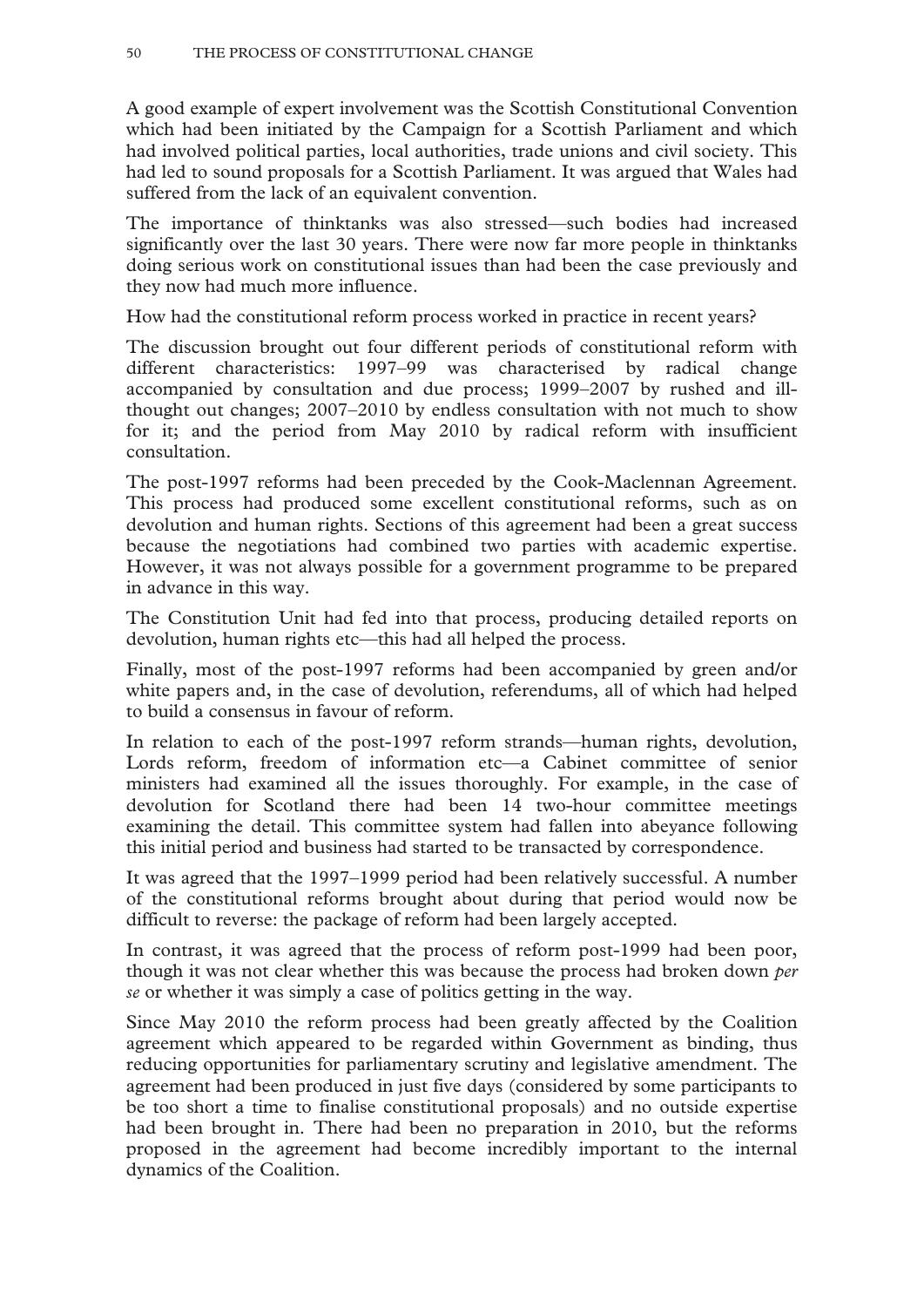Lords reform was cited as an example of ongoing consultation and discussion which had so far not led to very much (beyond the House of Lords Act 1999). The process at the time of the seminar, involving discussions in a cross-party committee and the expected publication of a draft bill subject to pre-legislative scrutiny, was comprehensive but there remained uncertainty as to what would come of it.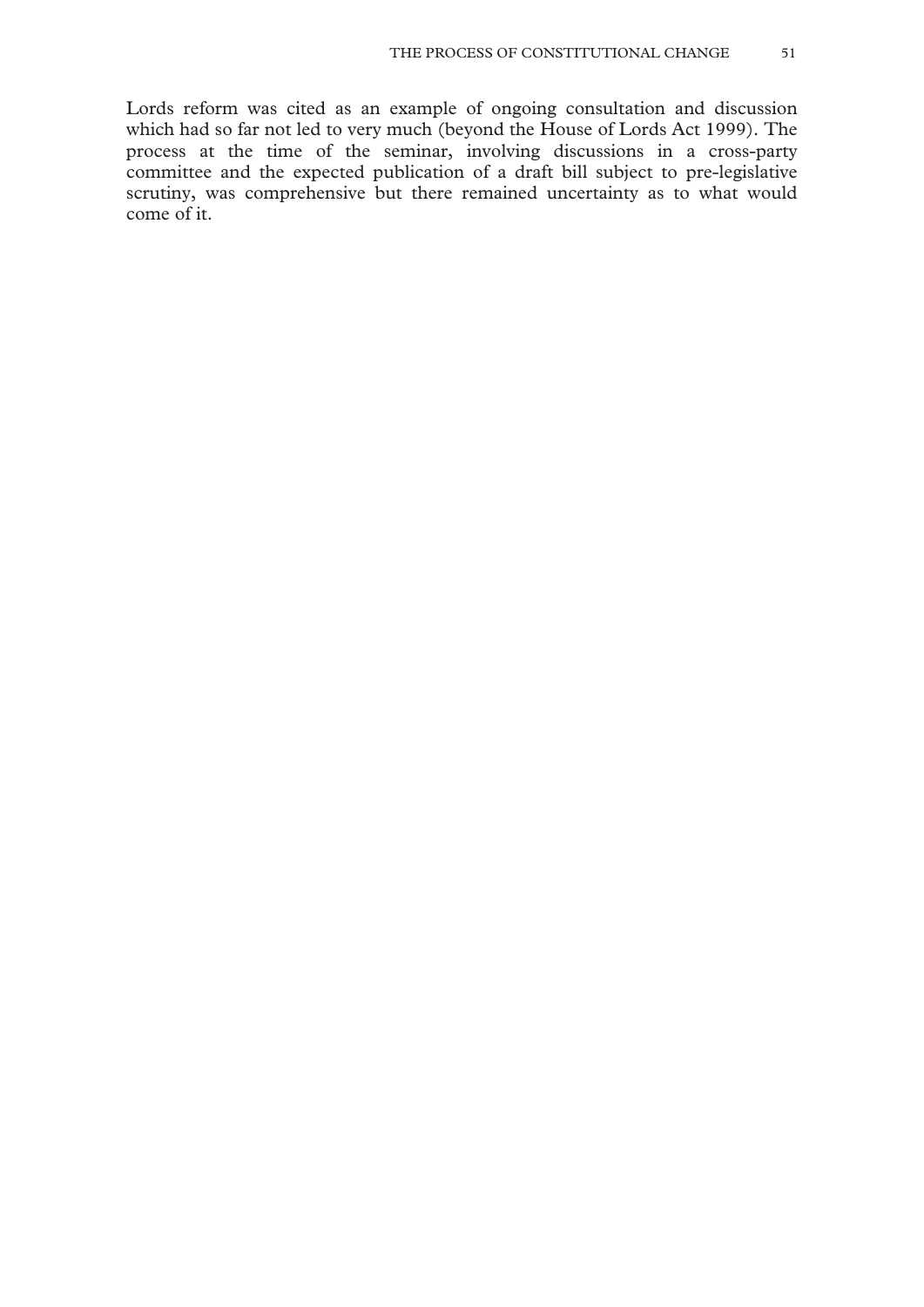# **APPENDIX 5: CONSTITUTION COMMITTEE REPORTS ON PROCESS**

# **Reports concerning process issues in general**

- 1st Report (2001–02), Reviewing the Constitution: Terms of Reference and Method of Working;
- 4th Report (2001–02), Changing the Constitution: the Process of Constitutional Change;
- 14th Report (2003–04), Parliament and the Legislative Process;
- 15th Report (2008–09), Fast-track Legislation: Constitutional Implications and Safeguards;
- 12th Report (2009–10), Referendums in the United Kingdom.

(See also the Committee's annual reports and reports on pre-legislative scrutiny in each previous session.)

# **Bill scrutiny reports drawing attention to specific process concerns**

# *The need for awareness of the knock-on effects of any proposal*

- 1th Report (2005–06), Legislative and Regulatory Reform Bill;
- 17th Report (2008–09), Parliamentary Standards Bill;
- 7th Report (2010–11), Parliamentary Voting System and Constituencies Bill;
- 8th Report (2010–11), Fixed-term Parliaments Bill.

# *The value of public consultation and engagement*

- 11th Report (2005–06), Legislative and Regulatory Reform Bill;
- 17th Report (2008–09), Parliamentary Standards Bill;
- 7th Report (2010–11), Parliamentary Voting System and Constituencies Bill;
- 8th Report (2010–11), Fixed-term Parliaments Bill.

# *The need for consultation with affected groups*

- 16th Report (2008–09), Policing and Crime Bill;
- 7th Report (2010–11), Parliamentary Voting System and Constituencies Bill.

# *The role of referendums in the constitutional reform process*

- 8th Report (2005–06), Government of Wales Bill;
- 13th Report (2010–11), European Union Bill.

# *The importance of draft bills and pre-legislative scrutiny*

• 11th Report (2005–06), Legislative and Regulatory Reform Bill;